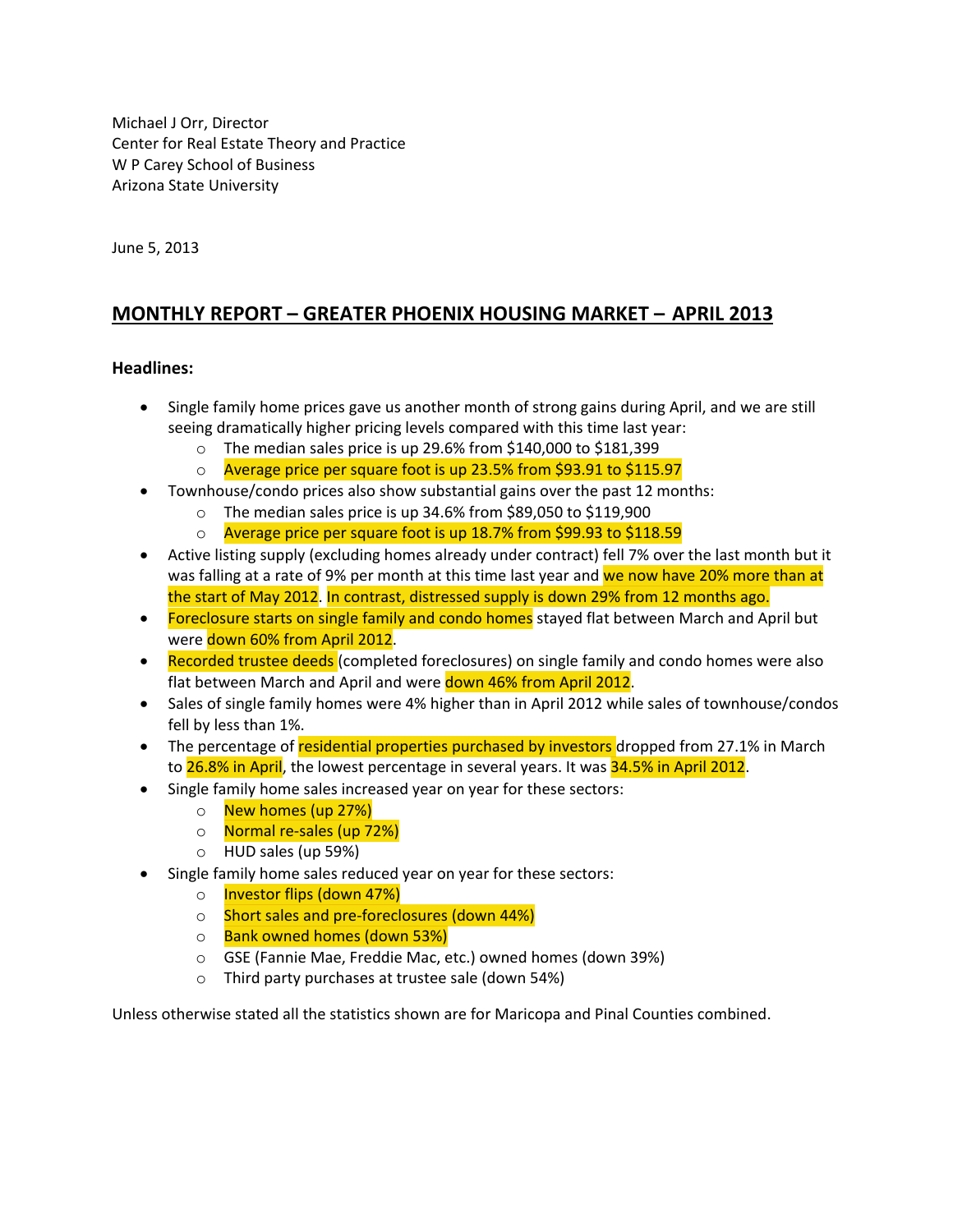#### **Introduction**

Home sales in April (single family, townhouse & condo) were 5% above March. They were also 3% above the total for April 2012 which reverses a trend. For several months the total sales have been markedly lower than the same month in the previous year. However this reversal is partly because there were 22 working days in April 2013 and only 21 in April 2012.

In the sections below we compare April 2013 data for Maricopa and Pinal County with that for April 2012. We analyze volumes and pricing for 8 different transaction types as well as for the overall totals. Individual statistics are also provided in the attached tables by county and city. This report concentrates on single family homes but detailed statistics for townhouse/condo properties are shown in the tables.

#### **Demand**

Single family home sales grew 4.2% compared with March. At the top end of the market sales are higher than last year with demand for luxury homes picking up steam. The substantially higher prices for lower end homes have caused buyer interest to ease a little in some areas, but we still see multiple bid situations as the norm for a large percentage of resale listings.

#### **Institutional Demand**

In recent months we have seen many commentators dramatically over-state the impact that institutional investors are having on our market. These investors were still active during April with the Blackstone Group still the largest single buyer. Other companies include ARP, AH4R, THPI, Colony and FREO. However the institutional buying spree peaked in the summer of 2012 and has now subsided. In total these companies now own between 10,000 and 11,000 homes in Greater Phoenix. They typically focus on lower end homes in less expensive areas. The median sales price is \$121,000 so far in 2013.

The commentators often talk ominously of a bubble bursting when these homes come back onto the market. Such talk gets a lot of attention because we are over-sensitized to bubble-talk after the disruptive events of the last bubble between 2004 and 2006. However this idea falls flat when we examine the actual numbers of homes involved. The entire institutional inventory of 11,000 rental homes represents a tiny fraction, less than 1%, of our housing stock. If every single one were to be placed for sale on our local MLS next month we would still have less supply than in a normal balanced market. This is because our active listing count is down by about 15,000. We would also need to find homes for the tenant families displaced. In the real world, these rental homes are likely to be held as investment properties for several years and come back onto the market relatively slowly.

#### **Changes in Transaction Mix**

For single family homes, the substantial changes in transaction mix between April 2012 and April 2013 are illustrated in the chart below: (Note: 'Reverted' homes are excluded from 'All Sales'.)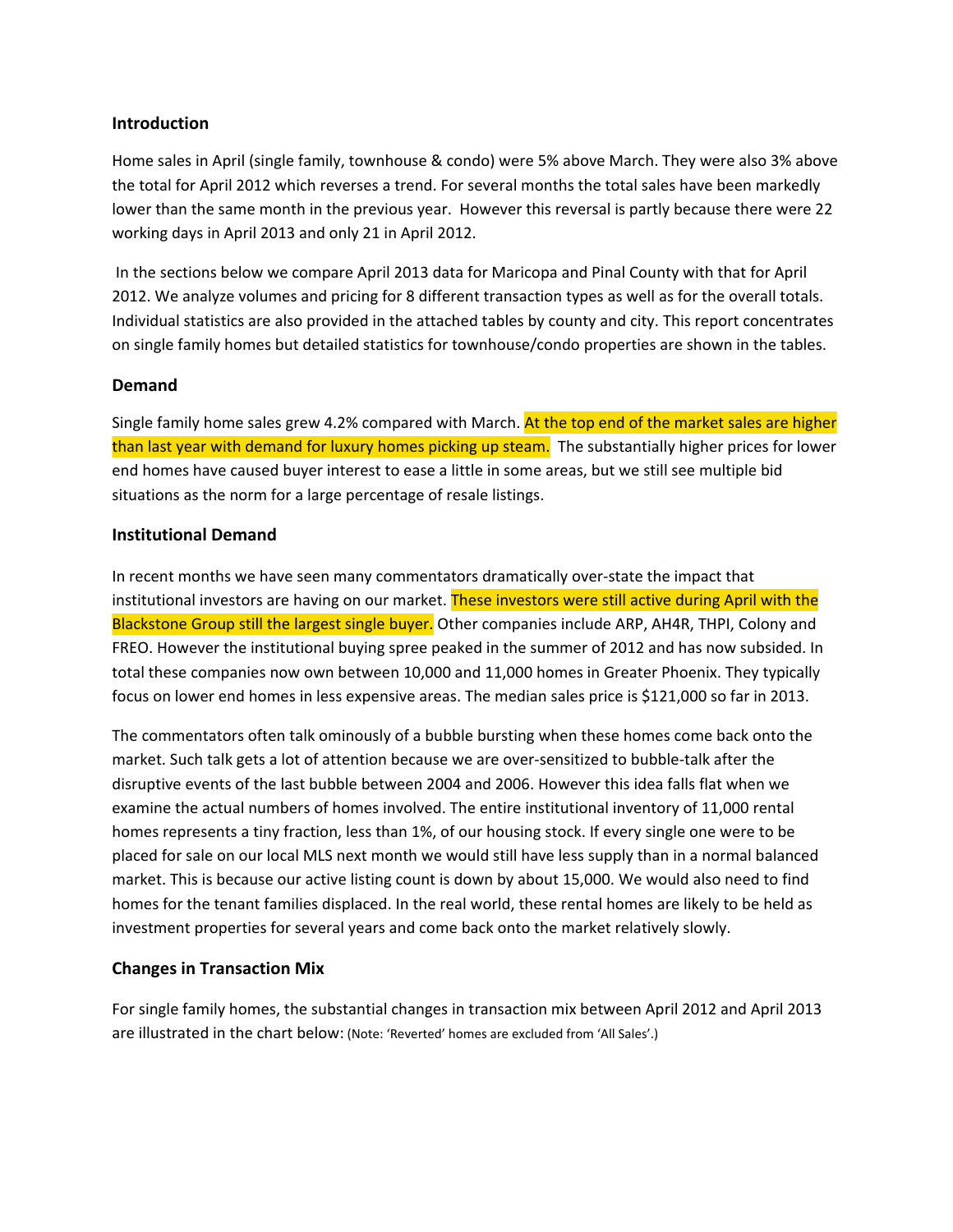

New construction sales for townhouse /condo properties remain extremely low compared with historical levels. More townhouse/condo properties revert to lenders than are auctioned to third parties, the opposite of the situation for single family homes.

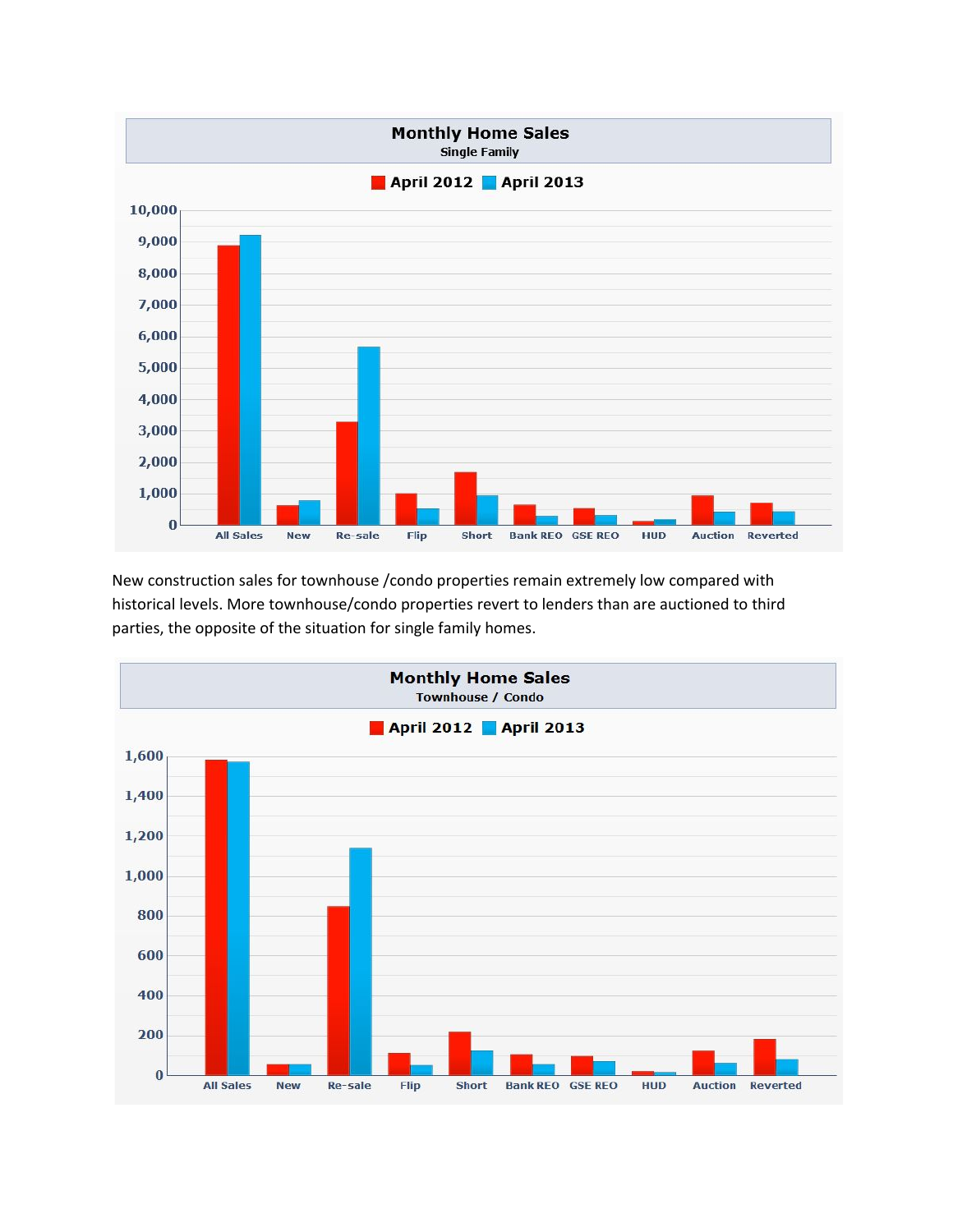#### **Supply**

Our local Multiple Listing Service (ARMLS) had 18,584 active listings on May 1 across Greater Phoenix including listings under contract seeking backup offers. Over 23% of these listings already have a signed contract, typically waiting for the lender's short sale approval or some other contingency before they stop soliciting backup offers. This percentage has been rising slightly over the last 4 months.

The number of active **single family** listings without an existing contract was 11,089 for the Greater Phoenix area as of May 1. This is down 7.3% since April 1. However 82% of this supply is priced above \$150,000 and 25% is priced over \$500,000, so the scarcity of homes for sale remains most severe in the lower price ranges. The inventory of single family homes for sale under \$150,000 that have no existing signed contract has fallen to 24 days from 29 days last month. This is far below a normal supply level, but is still somewhat higher than the extreme low of 18 days that we measured in June 2012.

The lower price ranges remain unbalanced with far more buyers than sellers, but it is the low number of sellers that is unusual, not the number of buyers which is only slightly above normal. At the higher price ranges over \$500,000 supply remains adequate to meet demand, but is by no means excessive.

#### **Pricing**

We can see that overall prices reached a low point in September 2011 and have risen dramatically since then. However the picture is more complex than that simple statement suggests. The gap between distressed pricing and non-distressed pricing has been closing. When we look at the individual transaction types we find the following:

| <b>Single Family</b>           | Average \$ | Average \$      | ℅        |
|--------------------------------|------------|-----------------|----------|
| <b>Average Sales Price</b>     | Apr 2013   | <b>Apr 2012</b> | Change   |
| <b>New Home Sales</b>          | \$316,027  | \$248,886       | $+27.0%$ |
| Normal Re-sales                | \$257,830  | \$240,489       | $+7.2%$  |
| <b>Investor Flips</b>          | \$179,290  | \$171,881       | $+4.3%$  |
| Short Sales & Pre-foreclosures | \$181,735  | \$155,702       | $+16.7%$ |
| <b>Bank Owned Sales</b>        | \$194,002  | \$167,889       | $+15.6%$ |
| <b>GSE REO Sales</b>           | \$173,988  | \$130,783       | +33.0%   |
| <b>HUD Sales</b>               | \$127,742  | \$87,434        | $+46.1%$ |
| Trustee Sales to 3rd Party     | \$158,640  | \$125,986       | $+25.9%$ |
| <b>All Sales</b>               | \$237,929  | \$190,874       | $+24.7%$ |

| <b>Single Family</b>           | Median \$       | Median \$ | ℅        |
|--------------------------------|-----------------|-----------|----------|
| <b>Median Sales Price</b>      | <b>Apr 2013</b> | Apr 2012  | Change   |
| <b>New Home Sales</b>          | \$269,152       | \$207,000 | $+30.0%$ |
| Normal Re-sales                | \$195,500       | \$170,000 | $+15.0%$ |
| <b>Investor Flips</b>          | \$149,450       | \$144,925 | $+3.1%$  |
| Short Sales & Pre-foreclosures | \$147,000       | \$121,425 | $+21.1%$ |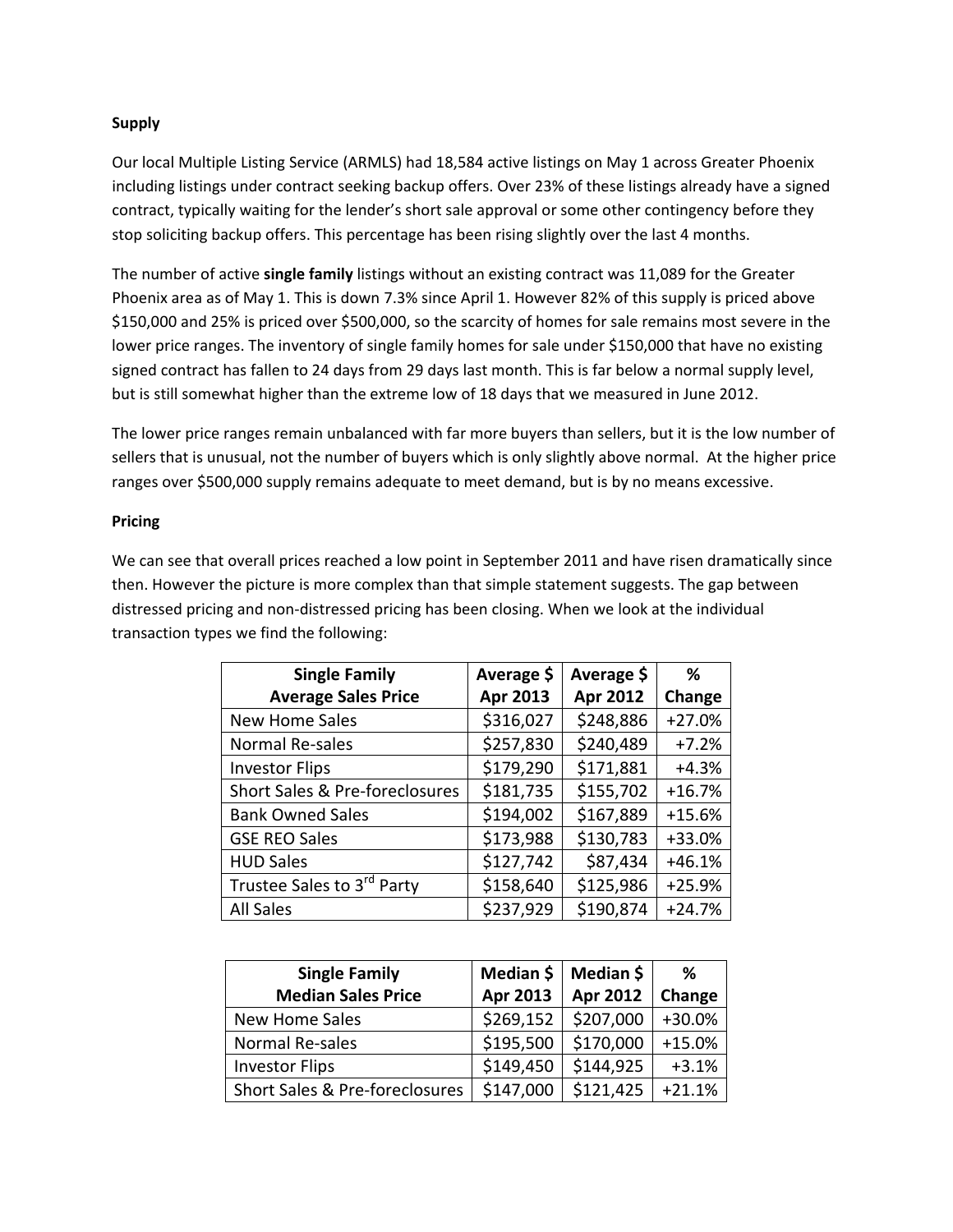| <b>Bank Owned Sales</b>    | \$150,250 | \$117,000 | $+28.4%$ |
|----------------------------|-----------|-----------|----------|
| <b>GSE REO Sales</b>       | \$158,500 | \$122,000 | $+29.9%$ |
| <b>HUD Sales</b>           | \$117,100 | \$88,200  | $+32.8%$ |
| Trustee Sales to 3rd Party | \$125,000 | \$100,550 | $+24.3%$ |
| <b>All Sales</b>           | \$181,399 | \$140,000 | $+29.6%$ |

| <b>Single Family</b>                   | \$/SF    | \$/SF    | %        |
|----------------------------------------|----------|----------|----------|
| <b>Average Price per Sq Ft</b>         | Apr 2013 | Apr 2012 | Change   |
| <b>New Home Sales</b>                  | \$124.03 | \$102.85 | $+16.9%$ |
| <b>Normal Re-sales</b>                 | \$126.50 | \$116.47 | $+7.9%$  |
| <b>Investor Flips</b>                  | \$95.69  | \$83.00  | $+8.3%$  |
| Short Sales & Pre-foreclosures         | \$90.24  | \$75.33  | $+19.7%$ |
| <b>Bank Owned Sales</b>                | \$95.75  | \$80.90  | $+19.0%$ |
| <b>GSE REO Sales</b>                   | \$89.62  | \$67.72  | $+29.5%$ |
| <b>HUD Sales</b>                       | \$70.93  | \$49.44  | +38.5%   |
| Trustee Sales to 3 <sup>rd</sup> Party | \$86.71  | \$66.40  | $+29.2%$ |
| <b>All Sales</b>                       | \$115.97 | \$90.92  | $+23.5%$ |

We believe that average price per sq. ft. gives the most useful guide to price changes in the market.

Every measure in the tables above is showing a positive percentage change, as they have for the last 7 months. HUD sales are still the segment showing the largest percentage increase over the year, but they remain the cheapest homes based on average \$ per sq. ft., median sales price and average sales price.

The following table ranks the cities by the percentage increase in monthly average price per sq. ft. over the last 12 months (April 2012 to April 2013).

| Rank         | Last         | <b>City</b>    | % Change in   |
|--------------|--------------|----------------|---------------|
|              | <b>Month</b> |                | Monthly \$/SF |
| $\mathbf{1}$ | 40           | Eloy           | 57%           |
| 2            | 2            | Youngtown      | 54%           |
| 3            | 3            | El Mirage      | 44%           |
| 4            | 41           | Wickenburg     | 41%           |
| 5            | 35           | Rio Verde      | 41%           |
| 6            | 5            | Phoenix        | 35%           |
| 7            | 6            | Maricopa       | 31%           |
| 8            | 26           | Casa Grande    | 31%           |
| 9            | 16           | Tolleson       | 30%           |
| 10           | 22           | <b>Buckeye</b> | 30%           |
| 11           | 31           | Arizona City   | 29%           |
| 12           | 7            | Glendale       | 29%           |
| 13           | 10           | Florence       | 29%           |
| 14           | 4            | Laveen         | 27%           |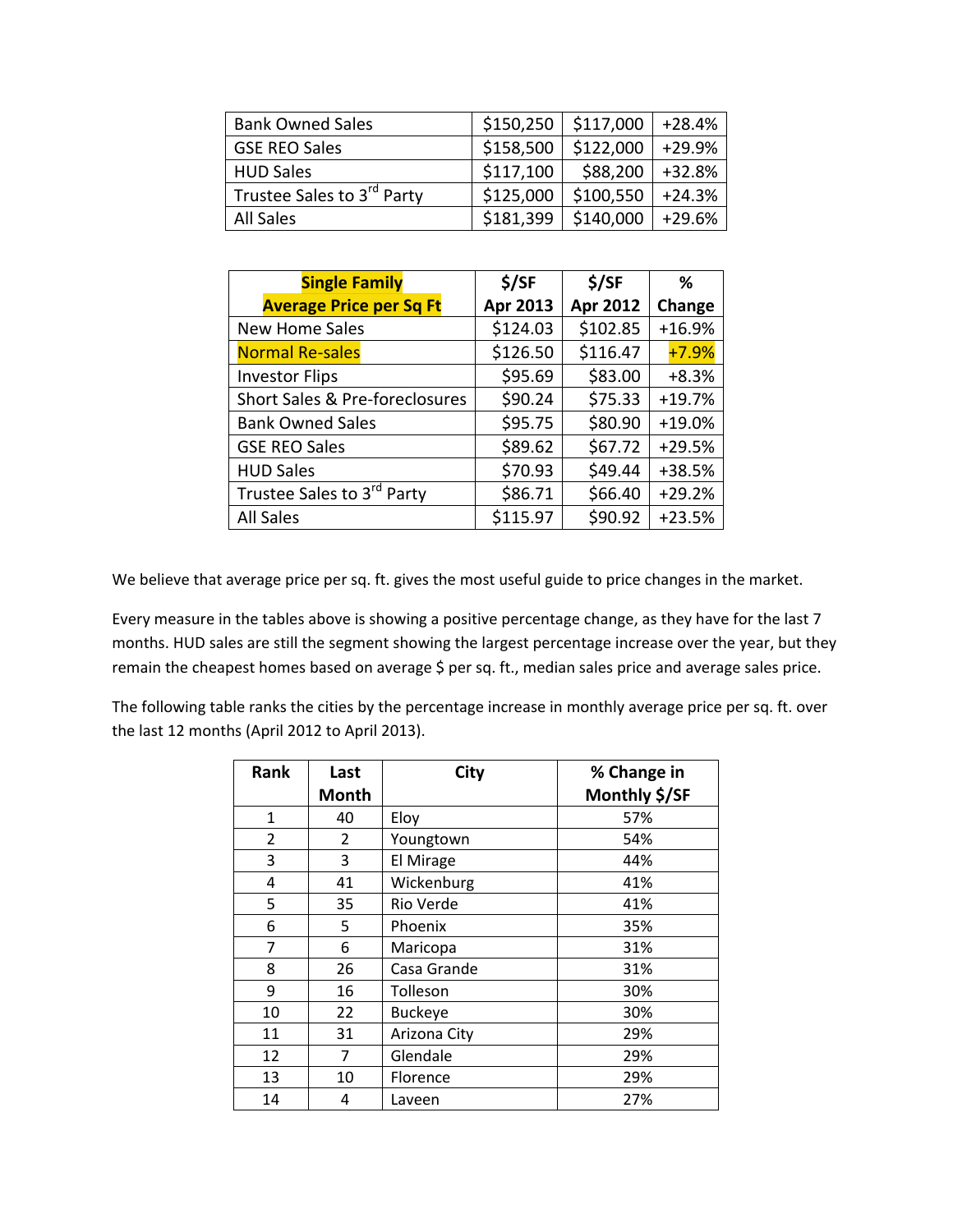| 15 | $\mathbf{1}$ | Tonopah               | 27% |
|----|--------------|-----------------------|-----|
| 16 | 30           | Litchfield Park       | 25% |
| 17 | 39           | Cave Creek            | 25% |
| 18 | 33           | Wittmann              | 25% |
| 19 | 8            | Avondale              | 24% |
| 20 | 13           | San Tan Valley        | 24% |
| 21 | 19           | Mesa                  | 24% |
| 22 | 11           | Peoria                | 24% |
| 23 | 24           | Gilbert               | 23% |
| 24 | 12           | Goodyear              | 23% |
| 25 | 27           | Anthem                | 21% |
| 26 | 18           | Apache Junction       | 21% |
| 27 | 21           | Chandler              | 20% |
| 28 | 25           | Coolidge              | 20% |
| 29 | 28           | Surprise              | 19% |
| 30 | 23           | Queen Creek           | 18% |
| 31 | 34           | Scottsdale            | 18% |
| 32 | 29           | Sun City              | 18% |
| 33 | 14           | Tempe                 | 17% |
| 34 | 37           | Carefree              | 16% |
| 35 | 20           | <b>Fountain Hills</b> | 12% |
| 36 | 17           | <b>Gold Canyon</b>    | 11% |
| 37 | 38           | Sun Lakes             | 9%  |
| 38 | 32           | Paradise Valley       | 9%  |
| 39 | 9            | <b>New River</b>      | 9%  |
| 40 | 36           | Sun City West         | 5%  |
| 41 | 15           | Waddell               | 0%  |

Because the above table is based on monthly sales, we see a lot of volatility in the numbers from month to month, especially for locations with a low number of sales. To address this, last month we have added the table below which is based on annual sales. This table will be much more consistent from month to month, although it will be less responsive to recent market changes.

| Rank           | Last           | City            | % Change in  |
|----------------|----------------|-----------------|--------------|
|                | <b>Month</b>   |                 | Annual \$/SF |
| $\mathbf{1}$   | 1              | El Mirage       | 40%          |
| $\overline{2}$ | 3              | Youngtown       | 37%          |
| 3              | $\overline{2}$ | Tolleson        | 37%          |
| 4              | 4              | Phoenix         | 34%          |
| 5              | 8              | San Tan Valley  | 34%          |
| 6              | 5              | Maricopa        | 33%          |
| 7              | 6              | Glendale        | 31%          |
| 8              | 7              | Avondale        | 30%          |
| 9              | 10             | Laveen          | 29%          |
| 10             | 9              | Apache Junction | 28%          |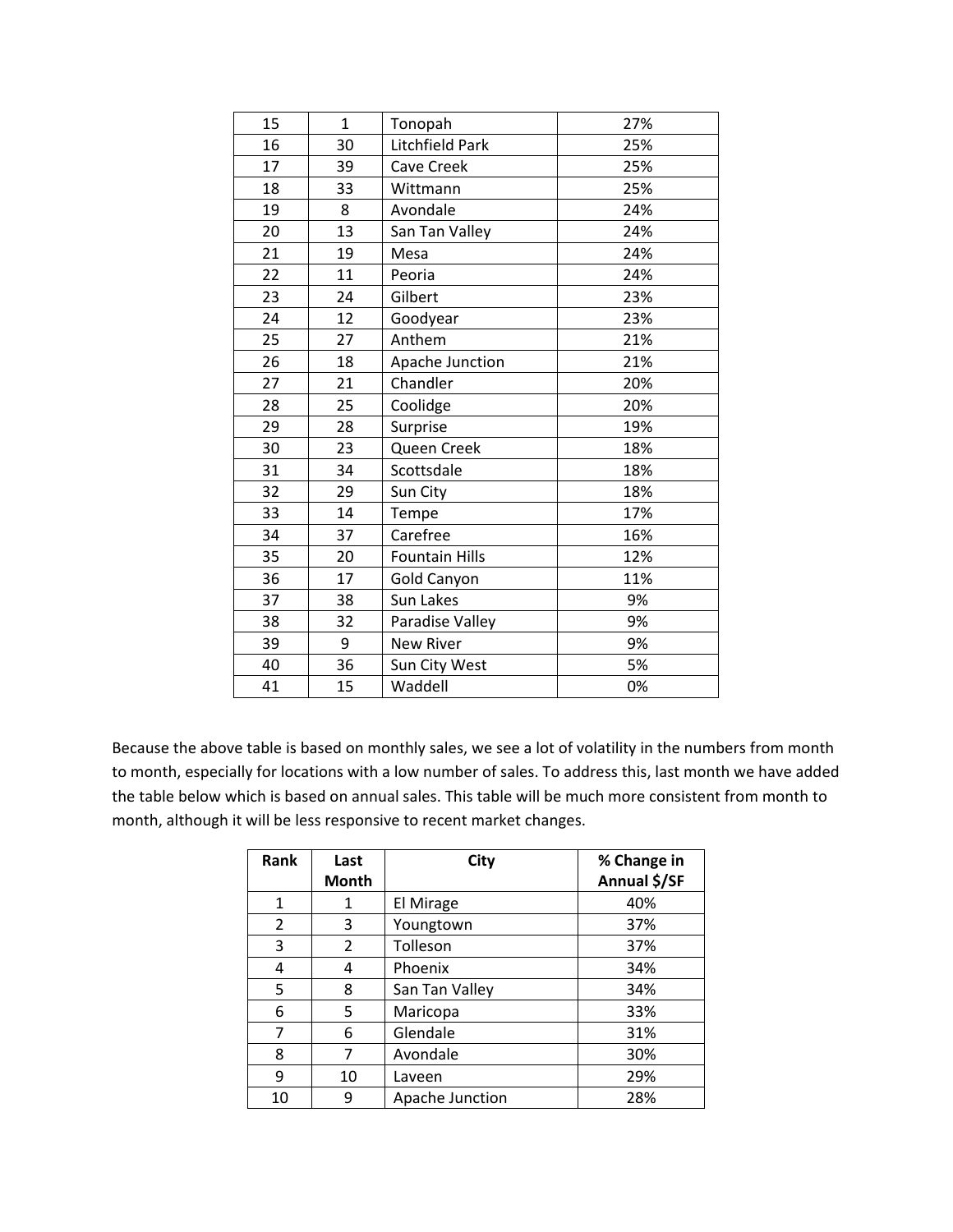| 11 | 11 | <b>Buckeye</b>        | 27% |
|----|----|-----------------------|-----|
| 12 | 13 | Arizona City          | 27% |
| 13 | 12 | Florence              | 27% |
| 14 | 14 | Tonopah               | 26% |
| 15 | 16 | Mesa                  | 24% |
| 16 | 15 | Peoria                | 23% |
| 17 | 22 | Casa Grande           | 23% |
| 18 | 18 | Tempe                 | 23% |
| 19 | 17 | Queen Creek           | 23% |
| 20 | 19 | Coolidge              | 22% |
| 21 | 21 | Surprise              | 22% |
| 22 | 27 | Carefree              | 22% |
| 23 | 23 | Goodyear              | 21% |
| 24 | 24 | Wittmann              | 20% |
| 25 | 20 | Waddell               | 20% |
| 26 | 26 | Chandler              | 19% |
| 27 | 25 | Gilbert               | 19% |
| 28 | 32 | Anthem                | 17% |
| 29 | 29 | Litchfield Park       | 16% |
| 30 | 31 | <b>Cave Creek</b>     | 15% |
| 31 | 33 | Scottsdale            | 15% |
| 32 | 28 | <b>New River</b>      | 15% |
| 33 | 30 | <b>Gold Canyon</b>    | 14% |
| 34 | 34 | Paradise Valley       | 13% |
| 35 | 36 | <b>Fountain Hills</b> | 13% |
| 36 | 35 | Sun City              | 13% |
| 37 | 41 | Eloy                  | 11% |
| 38 | 37 | Rio Verde             | 10% |
| 39 | 40 | Wickenburg            | 7%  |
| 40 | 38 | Sun City West         | 6%  |
| 41 | 39 | Sun Lakes             | 6%  |

The cities at the top of the table have had huge changes in the percentage of distressed homes in the transaction mix. Those at the bottom have had relatively little change because there were few distressed sales in the first place. We must remember that a percentage increase in average or median sales price is not the same as a percentage increase in home values, because of the changes in the transaction mix.

There are a few other small areas of Maricopa and Pinal counties where prices have not shown appreciation on an annual price per sq. ft. basis. These are mainly outlying and rural places such as Gila Bend, Winkelman and Oracle.

In the single month that elapsed between March and April, average prices rose 3.4% from \$230,047 to \$237,929, while average price per sq. ft. climbed 3.2% from \$112.41 to \$115.97 and the median sales price increased 3.7% from \$175,000 to \$181,399. These substantial increases were predicted in our last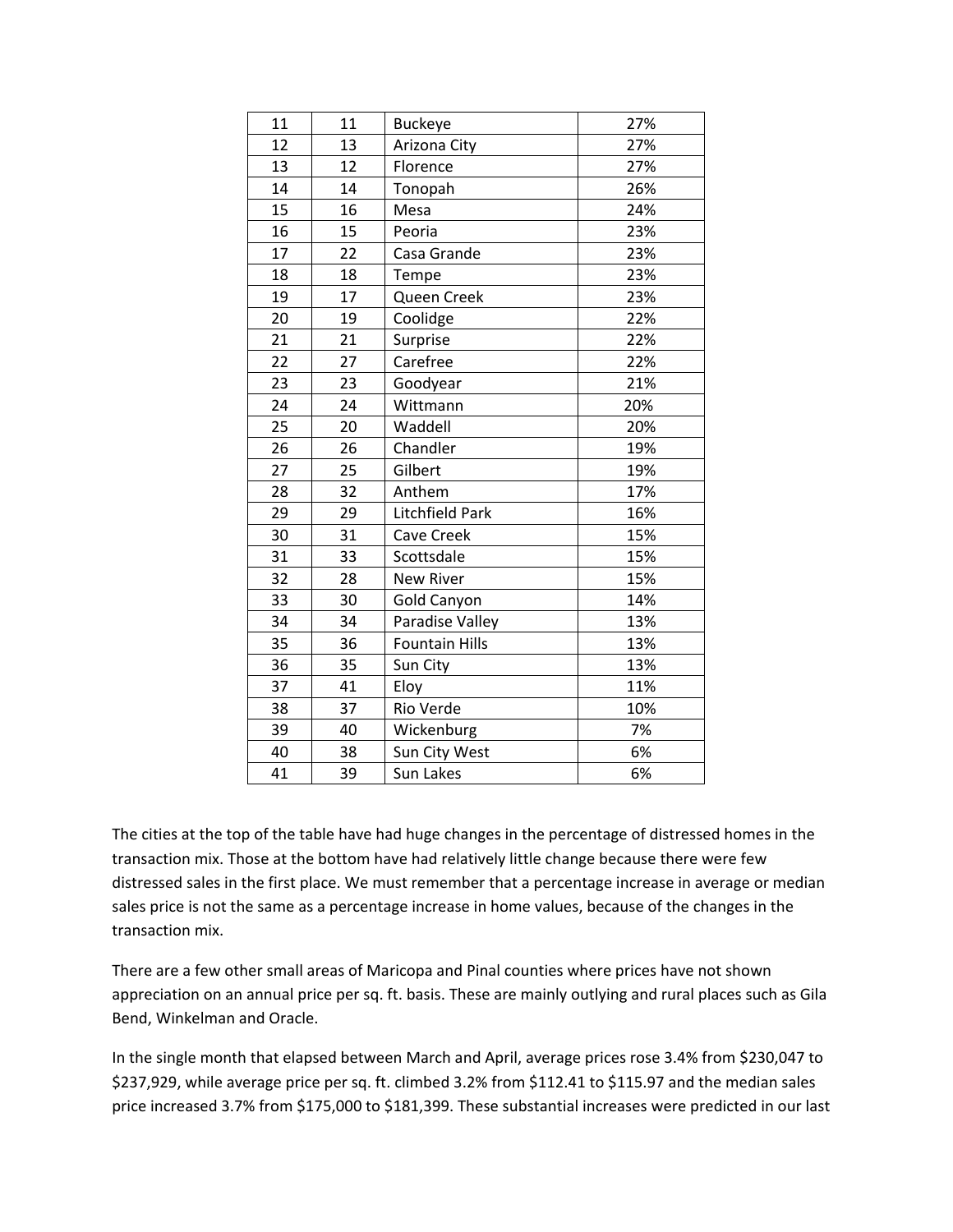report and are almost certainly going to continue in May. Pricing typically strengthens between January and June each year.

#### **Foreclosure Starts**

Foreclosure starts for single family and condo/townhouse homes barely changed between March and April 2013. However foreclosure starts were 60.2% below April 2012 levels. The breakdown by county is:

| <b>Foreclosure Starts</b> | <b>Single Family</b> | Townhouse / Condo | Total |
|---------------------------|----------------------|-------------------|-------|
| <b>Maricopa County</b>    | 1.512                | 218               | 1.730 |
| <b>Pinal County</b>       | 195                  |                   | 197   |
| Total                     | 707                  | 220               | 1.927 |

Foreclosure levels are far below the peak levels of March 2009, which were 10,099 in Maricopa and 1,256 in Pinal. For comparison with "normal" levels of foreclosure notices, in 2002 we averaged 1,160 per month for Maricopa County. Since the population has grown by about 20% since 2002, we would consider 1,400 foreclosure notices per month a normal level for Maricopa County, so we were 24% above the normal level in April. It looks likely that foreclosure notice rate will fall close to or below these long term averages quite soon.

#### **Foreclosure Completions**

We see a large drop in completed foreclosures when we compare April 2013 with April 2012.

- The number of completed trustee deeds is down by 46%
- The number of single family homes reverting to lenders is down by 39%
- The number of single family homes purchased by third parties at the auction is down by 54%

This source of supply is continuing to dry up, although it still has some months to run. The number of pending foreclosures continues to fall each month and is now only slightly elevated over normal levels. We expect reversions and third party purchases to fall further over the next 12 months.

#### **New Home Sales**

Newly built single family homes dropped from 949 recorded sales in March to 804 in April. We tend to see a drop like this every year between March and April. The April total looks more impressive when compared with the 631 of April 2012, showing a 27% increase (19% for Maricopa County and 87% for Pinal County).

Among the cities, Gilbert is still out in front of the pack for new home sales with 114, but its dominance is no longer as impressive as it has been for the last two years. Other cities that are catching up include Goodyear (79), San Tan Valley (74), Phoenix (64), Peoria (53), Mesa (48), Surprise (43), Chandler (43), Buckeye (42) and Queen Creek (39). Among the larger cities, Tempe and Avondale are the only ones not participating in new home sales. Scottsdale is starting to see an increase in new homes again after many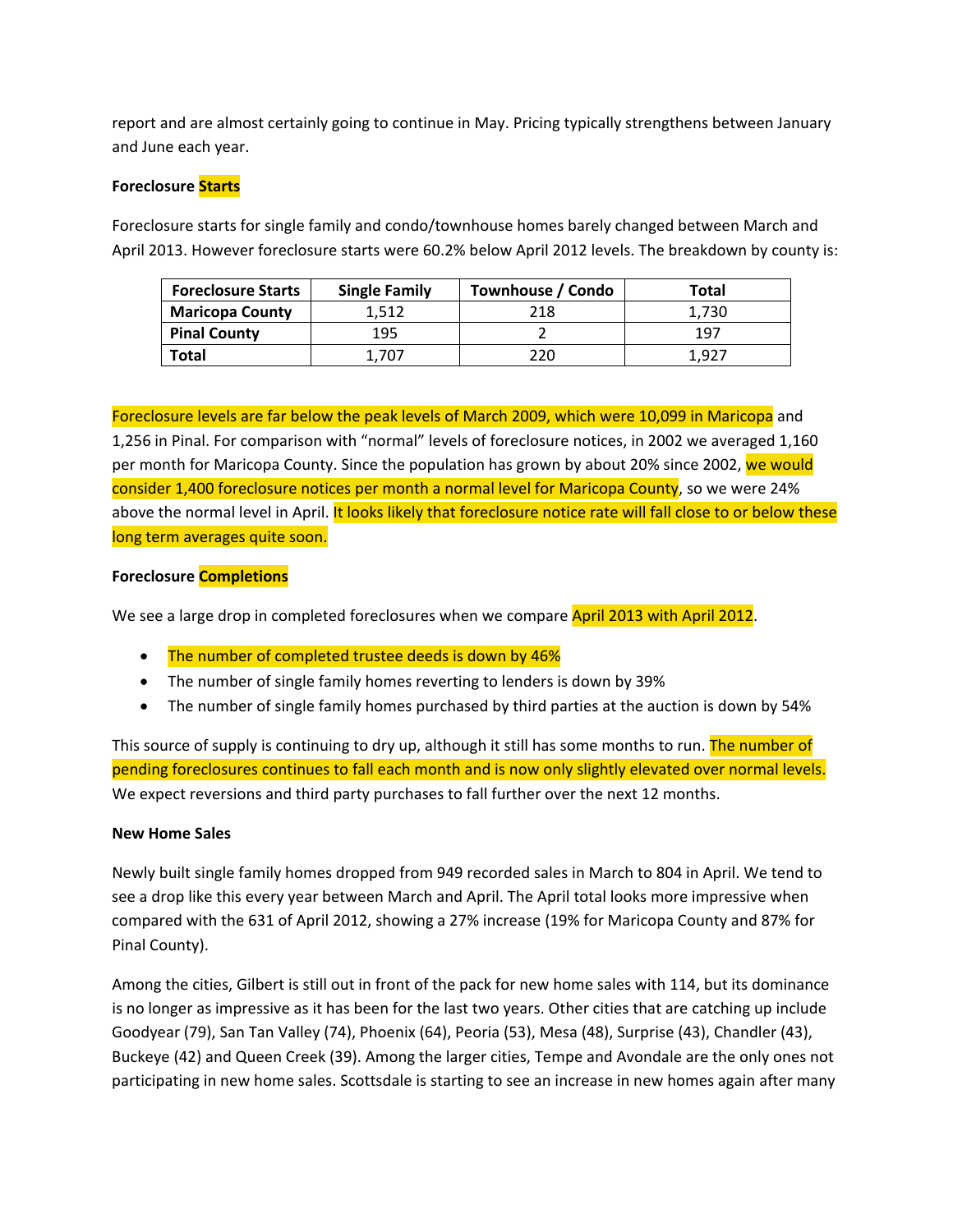years of negligible sales - 15 closed escrow in April. The City of Maricopa is also stirring again with 27 closed sales in April.

New construction purchases in Maricopa County during April were on average about 30% larger in sq. ft. of living space compared with the average for normal re-sales. However new homes in Pinal County were only 5% larger than re-sold Pinal County homes. Either way, the theory that new home buyers are looking for smaller homes seems to be untrue in Greater Phoenix. This may be partly due to an increase in multi-generational home use.

New home sales have increased their market share from 7% to 9% of sales units over the last 12 months. They lost market share during April and still have a long way to go to recover their normal percentage of the overall market. Current new homes sales rates are less than half of what would normally be needed to keep up with the current population growth rate in the area.

#### **Normal Re-sales**

Normal single family re-sales grew 72% from 3,295 in April 2012 to 5,674 in April 2013. Pricing recovery occurred later than for other sectors, but normal re-sales have now joined in the overall price increases. The average sales price is up 7%, the median sales price is up 15% and average price per sq. ft. is up 8% over the year. Normal re-sales have increased their market share to 61% from 37% a year ago and are now by far the most numerous type of sale.

#### **Investor Flips**

These are similar to normal re-sales in that there is no distressed owner, but we count them separately when the property was previously purchased with the obvious intent to resell at a higher price within a short period. Often the investor obtained a distressed property at a trustee sale (sometimes through a wholesaler), as an REO or as a short sale. The investor usually refurbishes and renovates the property and then sells the home somewhat below the price for normal sales in order to ensure it sells quickly.

Volume for investor flips has been declining fast, down 47% over the last year due to the shortage of suitable bargain properties. Flips represent about 6% of total sales, down from 11% in April 2012.

#### **Short Sales and Pre-foreclosures**

Most lenders are encouraging homeowners facing financial hardship to use short sales as a preferred alternative to foreclosure. However many have been insisting on higher contract prices before they will approve the sale and these increased prices have dampened buyer enthusiasm, resulting in fewer sales being completed than last year.

Short sales are down 44% in volume (58% in Pinal County), but their average \$/SF has risen by 20% since April 2012. Short sales and pre-foreclosures represent 10% of single family home sales, sharply down from 19% in April 2012. Short sales and pre-foreclosures are still priced slightly lower than bank owned homes but they have remained above the average pricing for GSE-owned properties.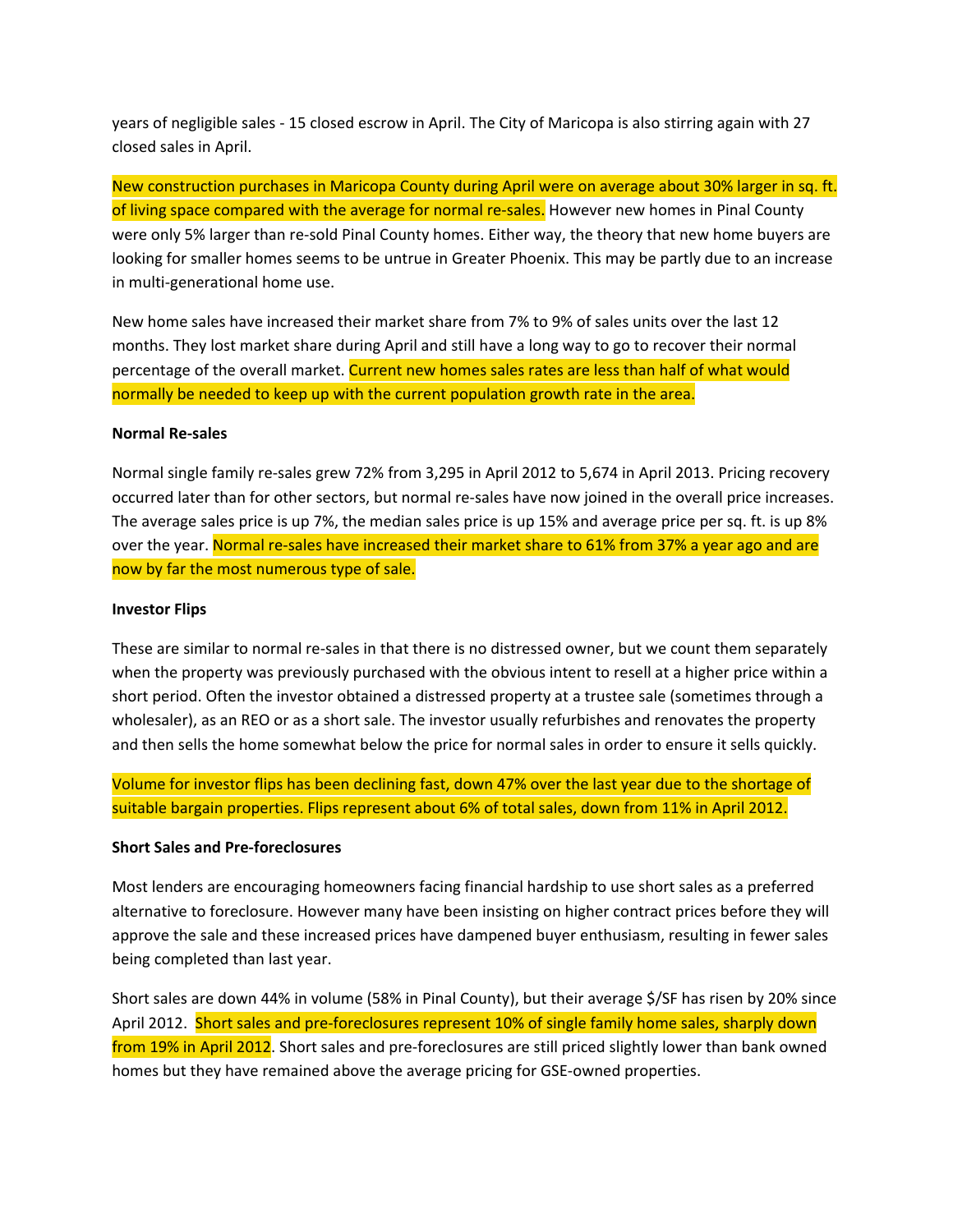#### **Bank Owned Sales**

Often referred to as REO sales, these are properties owned by commercial lenders following a completed foreclosure. If there are no bidders at the trustee sale the trustee issues a deed in favor of the beneficiary, i.e. the foreclosing lender, who subsequently liquidates the asset by marketing the property as a "bank owned home". Sometimes the lender receives the property after a "deed in lieu of foreclosure" from the borrower.

Between April 2012 and April 2013 REO sales have declined in number by 53%. Sales \$/SF pricing for bank owned single family REOs is up by 19% over the last 12 months. Bank owned REOs now represent only 3% of the market, down from 7% in April 2012.

#### **Fannie Mae / Freddie Mac / VA REO Sales**

Similar to Bank Owned Sales except the entity receiving the foreclosed home is a government sponsored enterprise (GSE) rather than a commercial lender. Between April 2012 and April 2013 these REOs have fallen 39% in volume. Sales \$/SF pricing for GSE single family REOs is up by 29% over the last 12 months. GSE REOs now represent 4% of the market, down from the 6% we saw in April 2012.

#### **HUD sales**

If a bank receives a property through foreclosure where the loan had been insured by FHA, the lender will usually deed the property to HUD for disposal. Average price per square foot for HUD homes has increased by 39% over the last 12 months, but at an average \$70.93 per sq. ft. they remain priced lower than other sources of single family homes. Unfortunately for bargain hunters, HUD homes are not numerous and they currently represent just 2% of sales, though this is higher than April 2012.

#### **Third Party Purchases from Trustee Sales**

Foreclosures used to provide a significant supply of homes for those willing to bid at the trustee auction, but the number of homes auctioned has dropped significantly. During April 2013, there were 436 single family homes purchased by third parties at trustee sales, 378 in Maricopa and 58 in Pinal. Competition for auctioned homes is intense. Average price per sq. ft. has increased 29% from \$67.10 to \$86.71 per sq. ft. over the last 12 months. They now represent 5% of the market, down from 11% in April 2012.

#### **Reverted to Lender (i.e. Beneficiary)**

If the lender sets an opening bid which is too high to attract any bids then the property fails to sell and it becomes the lender's property to dispose of. The outstanding loan debt is removed usually with no recourse (under Arizona law) to the original borrower. Most other liens (but not necessarily all) are also eliminated at this time.

When the lender is not interested in disposing of the property through the trustee sale, the opening bid is often set to be the outstanding loan balance plus expenses, so this will usually be well in excess of the current market value. As such the bid has little to no relevance to us and we do not record it as a sale.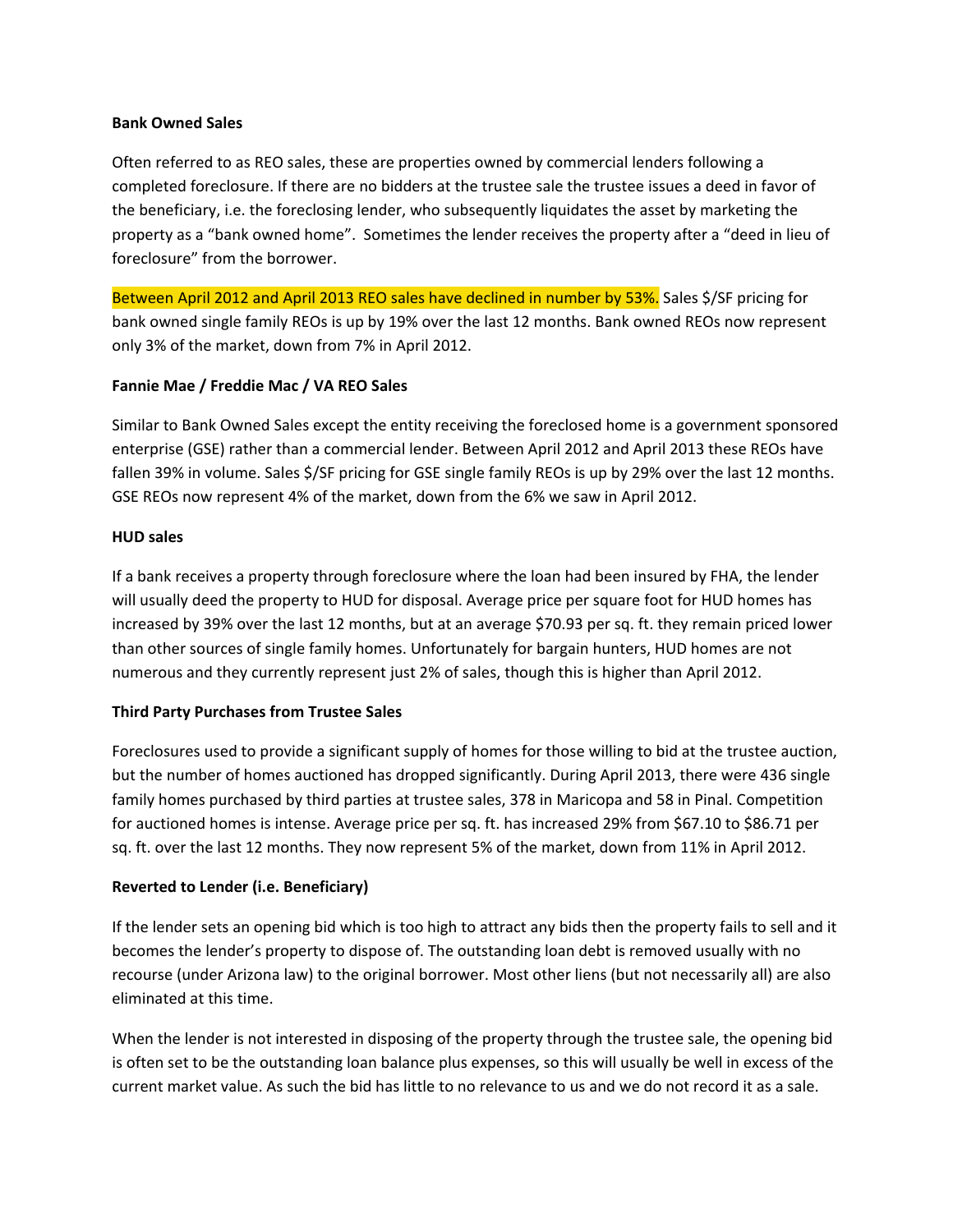However if the lender wishes to liquidate the home at the trustee sale, an opening bid is set which is low enough to attract the interest of third parties.

Over the last 12 months, the number of reversions to beneficiaries has dropped by 39% for single family homes. There were 721 in April 2012 and only 439 in April 2013.

#### **New Construction Permits**

Permits reported by the US Census for single family home construction in Maricopa and Pinal Counties rose from 1,220 in March to 1,305 in April. The April total is up only 4% from a year earlier and is still very small by historic standards. For example the total for April 1996 was 3,032 and April 2004 was 4,854.

The rolling 12 month average number of permits reported stands at 1,040 and the annual rate is currently 12,480. This remains surprisingly low especially as permits usually peak in May and then fall off. It seems that the rate of new home building is not enough to create much improvement in the chronic housing supply shortage that Greater Phoenix is currently experiencing. Of course this may be the home builders' intention. A continuing shortage will justify higher prices which will not be seen as bad news by developers.

#### **Out of State Purchasers**

The percentage of residences in Maricopa County sold to owners from outside Arizona was 23% in April 2013 by unit count, 1% higher than March but down substantially from the peak of 29% that we saw in April 2012. Californians decreased their market share from 5.1% to 4.6% over the last month but retained their normal position as the largest group of out of state buyers. Canadians grew from 2.9% to 3.1% to retain second place. Washington, Colorado and Illinois were once again the next most numerous locations for home buyers in April, all unchanged in ranking from the previous three months.

#### **Cash Buyers**

For some considerable time, cash purchases have been running at an unusually high level due to the volume of investor activity, most sellers' preference for cash offers over financing, and reluctance among most lenders to underwrite jumbo loans. In Maricopa County the percentage of properties recording an Affidavit of Value and purchased without financing was 34.3% in April 2013, down from 39.8% in April 2012. For comparison, in June 2007 we saw 8.3% of sales being completed by cash buyers. Cash purchases are most dominant at the low end of the market, but have been important at the high end too, where lack of jumbo loan availability is a significant factor. The largest percentage of financed purchases occurs in the mid-range:

|  | Under \$150,000 | 47.7% cash (47.4% last month) |
|--|-----------------|-------------------------------|
|--|-----------------|-------------------------------|

- $\bullet$  Between \$150,000 and \$500,000 26.3% cash (24.6% last month)
- x \$500,000 and over 32.2% cash (27.9% last month)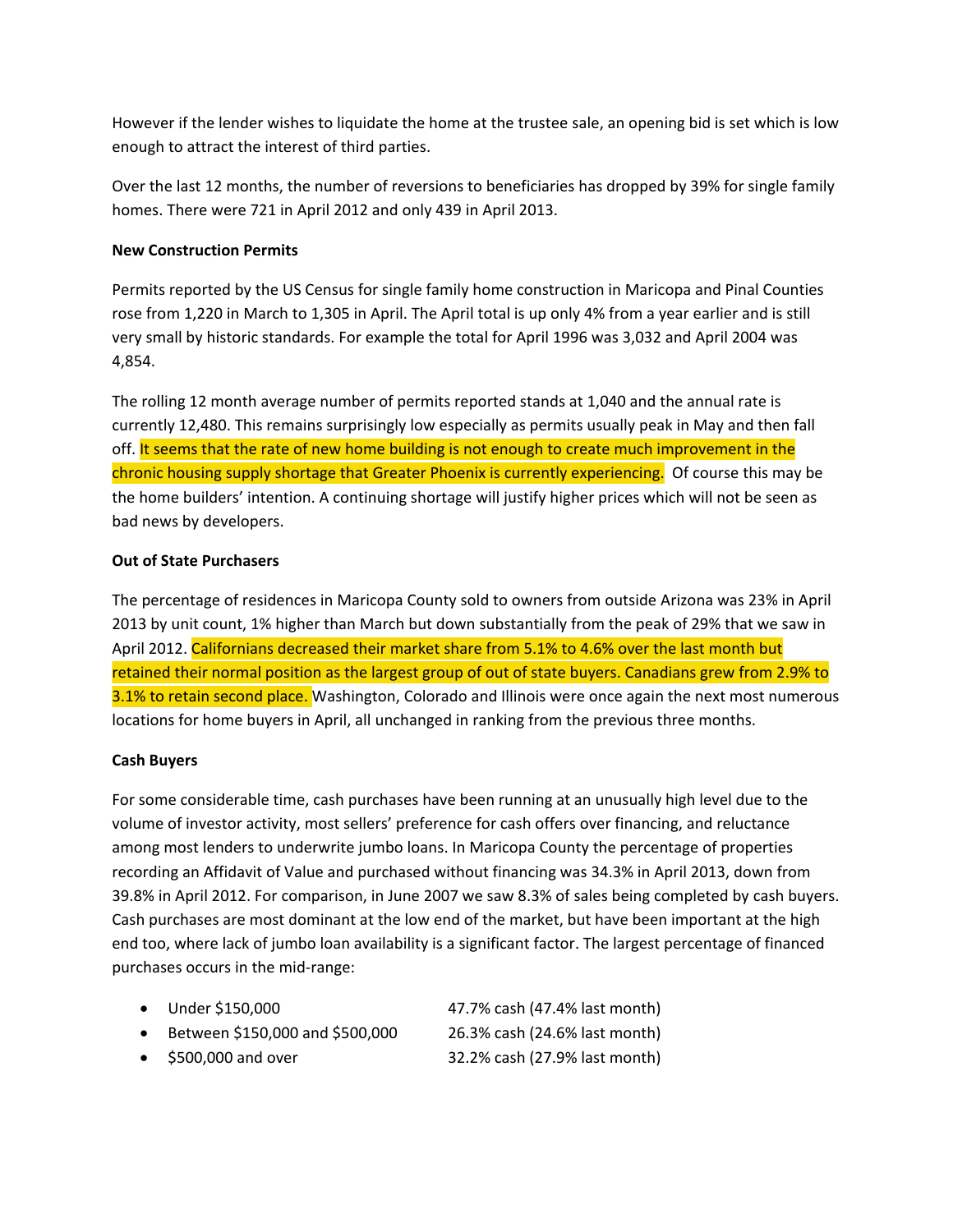It would be a mistake to assume that all cash purchases are by investors. Many owner occupiers pay cash too, especially at the higher price points.

The analysis above excludes bulk sales between investors. It also excludes HUD sales and third party purchases at trustee sales because these do not generate Affidavits of Value.

#### **Investor Purchases**

When someone buys real property in Arizona, an Affidavit of Value is usually recorded by the county. The new owner indicates whether the property will be occupied by the owner or a family member, or instead will be rented to someone other than a family member. An owner occupier may also indicate whether or not it is their primary residence or a secondary home. Studying this information gives us a good idea how many homes are being acquired by investors.

However affidavits are not required for HUD sales or trustee sales. HUD sales are usually oriented towards owner-occupiers while investors dominate the trustee sales. We have therefore combined HUD sales with the owner-occupied purchases and combined trustee sales to third parties with the investor purchases to estimate the percentage of the total market represented by investors.

The percentage of individual single family and townhouse/condo parcels acquired by investors in April 2012 and April 2013 are as follows:

|            | Apr 2013        | <b>Apr 2012</b> | Apr 2013 | Apr 2012 |
|------------|-----------------|-----------------|----------|----------|
|            | <b>Maricopa</b> | <b>Maricopa</b> | Pinal    | Pinal    |
| Investor % | 27.2%           | 34.6%           | 24.1%    | 34.5%    |

These percentages are higher than the historical norm and indicate that investors are still active acquiring homes to rent to tenants, many of whom have lost their former homes to foreclosure or through a short sale. The percentage of homes acquired by investors rose significantly between 2011 and mid 2012 in both counties but the overall percentage for the combined counties has declined from 39.7% in July 2012 to 26.8% in April 2013. This is becoming a significant downward trend.

#### **Lot Sales**

Now that homebuilders are ramping up production we are monitoring their purchases of finished and partially improved lots. For several years since 2007 these properties have mainly been purchased by investors but since May 2012 the homebuilders have been scrambling to provide themselves with more lots on which to manufacture their products. In parallel, several have started to purchase raw land with the intention of subdividing.

| Countv   | City           | ZIP   | Lots | <b>Subdivision</b> | <b>Developer</b>   | S per Lot |
|----------|----------------|-------|------|--------------------|--------------------|-----------|
| Maricopa | <b>Buckeve</b> | 85396 |      | Verrado            | K Hovnanian        | \$40,000  |
| Maricopa | Fountain Hills | 85268 |      | Firerock           | Mike Foster Custom | \$195,000 |
| Maricopa | Gilbert        | 85295 | 16   | Coolev Station     | T3 Homes           | \$40,000  |

April's purchases by developers were as follows: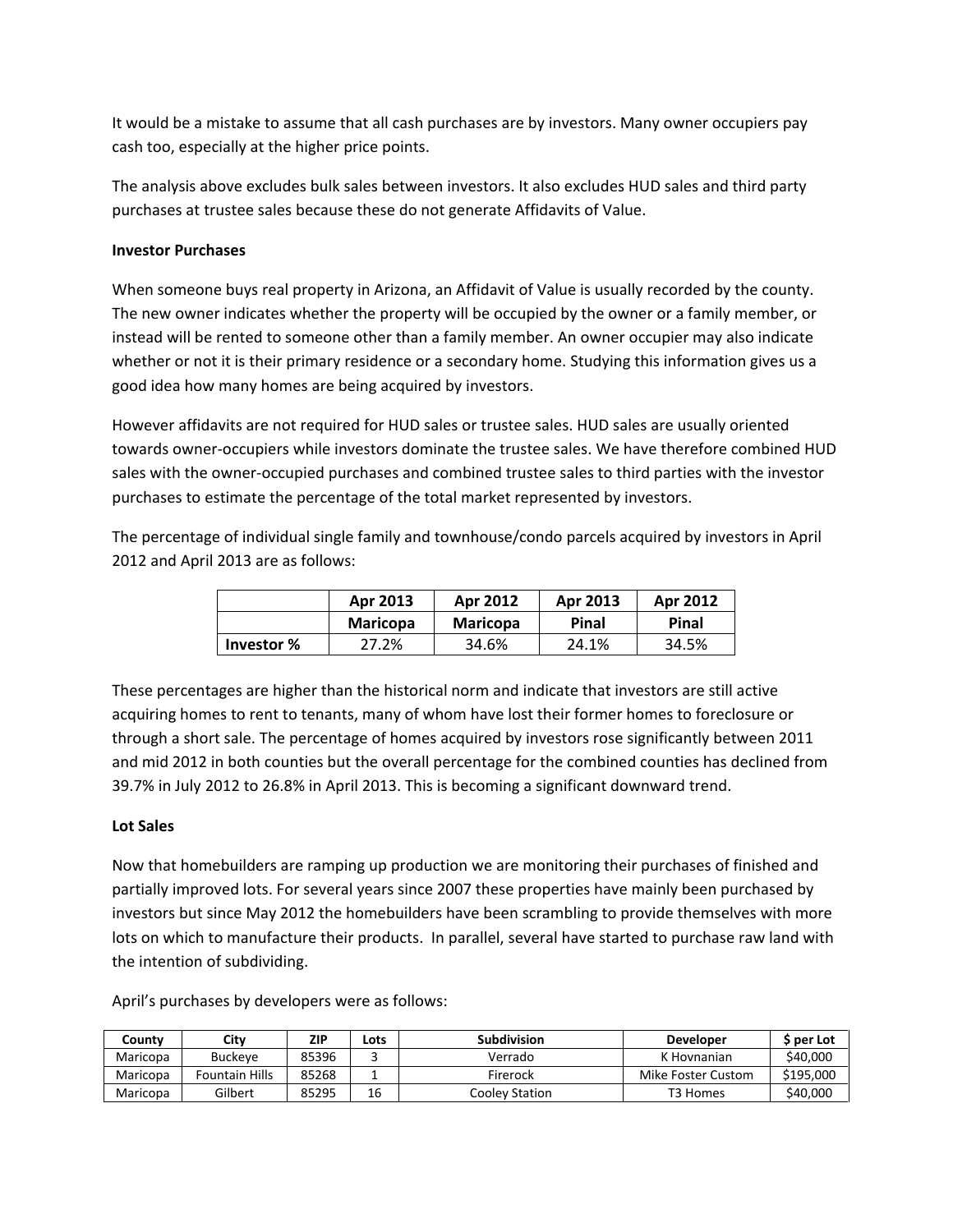| Maricopa | Gilbert                | 85295 | 17             | <b>Cooley Station</b>            | Fulton                   | \$42,211  |
|----------|------------------------|-------|----------------|----------------------------------|--------------------------|-----------|
| Maricopa | Gilbert                | 85295 | 3              | Casa Rica                        | T3 Homes                 | \$142,000 |
| Maricopa | Gilbert                | 85234 | $\mathbf{1}$   | Whitewing at Wiehl Estates       | Providence               | \$130.000 |
| Maricopa | Gilbert                | 85297 | 5              | <b>Stratland Shadows</b>         | K Hovnanian              | \$168,356 |
| Maricopa | Gilbert                | 85298 | $\mathbf{1}$   | San Tan Estates                  | K Hovnanian              | \$75,000  |
| Maricopa | Goodyear               | 85338 | 25             | Roy's Place                      | Beazer                   | barter    |
| Maricopa | Goodyear               | 85338 | 48             | <b>Curtis Commons</b>            | Beazer                   | \$40,000  |
| Maricopa | Goodyear               | 85338 | 6              | Montecito Village                | Maracay                  | \$35,000  |
| Maricopa | Goodyear               | 85395 | 6              | Palm Valley                      | Maracay                  | \$72,333  |
| Maricopa | Laveen                 | 85339 | 117            | Rogers Ranch                     | <b>Richmond American</b> | \$35,000  |
| Maricopa | <b>Litchfield Park</b> | 85340 | $\overline{2}$ | Village at Litchfield Park       | Shea Homes               | \$60,000  |
| Maricopa | Litchfield Park        | 85340 | $\overline{2}$ | <b>Beautiful Arizona Estates</b> | <b>Diamante Homes</b>    | \$32,500  |
| Maricopa | Mesa                   | 85207 | 36             | <b>Hermosa Estates</b>           | Mattamy                  | \$102,500 |
| Maricopa | Paradise Valley        | 85253 | $\mathbf{1}$   | Paradise Reserve                 | <b>VPR Builders</b>      | \$600,000 |
| Maricopa | Paradise Valley        | 85253 | $\mathbf{1}$   | Lincoln 40                       | <b>VPR Builders</b>      | \$625,000 |
| Maricopa | Peoria                 | 85382 | 5              | Travata                          | K Hovnanian              | \$40,853  |
| Maricopa | Peoria                 | 85383 | 3              | <b>Blackstone at Vistancia</b>   | <b>Taylor Morrison</b>   | \$102,000 |
| Maricopa | Phoenix                | 85022 | 27             | <b>Desert Wind Villas</b>        | <b>Taylor Morrison</b>   | \$42,779  |
| Maricopa | Phoenix                | 85083 | $\mathbf{1}$   | <b>Gold Mountain Preserve</b>    | <b>Camelot Homes</b>     | \$100,000 |
| Maricopa | Scottsdale             | 85255 | $\mathbf{1}$   | DC Ranch                         | Calvis Wyant             | \$625,000 |
| Maricopa | Scottsdale             | 85266 | $\overline{2}$ | <b>Baraka Estates</b>            | Ryland                   | \$210,000 |
| Maricopa | Sun City               | 85373 | 9              | Rio Sierra                       | K Hovnanian              | \$58,069  |
| Maricopa | Surprise               | 85379 | $\overline{7}$ | <b>Greer Ranch North</b>         | Courtland                | \$55,000  |
| Pinal    | Florence               | 85132 | 12             | Magma Ranch                      | LGI                      | \$26,000  |
| Pinal    | Maricopa               | 85138 | 9              | Villages at Rancho El Dorado     | <b>Richmond American</b> | \$30,000  |
| Pinal    | Maricopa               | 85138 | 70             | Glennwilde                       | <b>Richmond American</b> | \$37,000  |
| Pinal    | San Tan Valley         | 85142 | 44             | Johnson Ranch                    | Highland                 | \$38,500  |
| Pinal    | San Tan Valley         | 85143 | $\overline{2}$ | <b>Circle Cross Ranch</b>        | Highland                 | \$40,000  |
| Pinal    | Saddlebrooke           | 85739 | 117            | Eagle Crest Ranch                | <b>Richmond American</b> | \$15,855  |

April's total of 528 is far lower than last month's 942 and looks meager compared with the 2,272 lots sold in December. It is well below the number of homes that closed escrow in April.

The average price per lot paid by developers was \$42,193. Prices have risen substantially in the last year, particularly in the most desirable locations. A handful of custom lots made the list this month but the majority of lots were in less expensive areas than last month. There are still some purchases being made by investors, but they now tend to be the sellers rather than buyers in the majority of finished or partially improved lot transactions.

#### **Outlook**

The housing market remains dominated by a chronic supply shortage. The total number of active listings has declined still further since last month and the shortage continues to get more severe among the most affordable sectors. Price rises caused by the shortage exacerbate the situation for first time home buyers making even fewer properties available within their target price range.

During April we are right in the middle of the strong buying season that usually lasts until the end of June. In the January report we predicted that prices would rise significantly during this period. In the three months of February through April average price per square foot has indeed risen over 9% for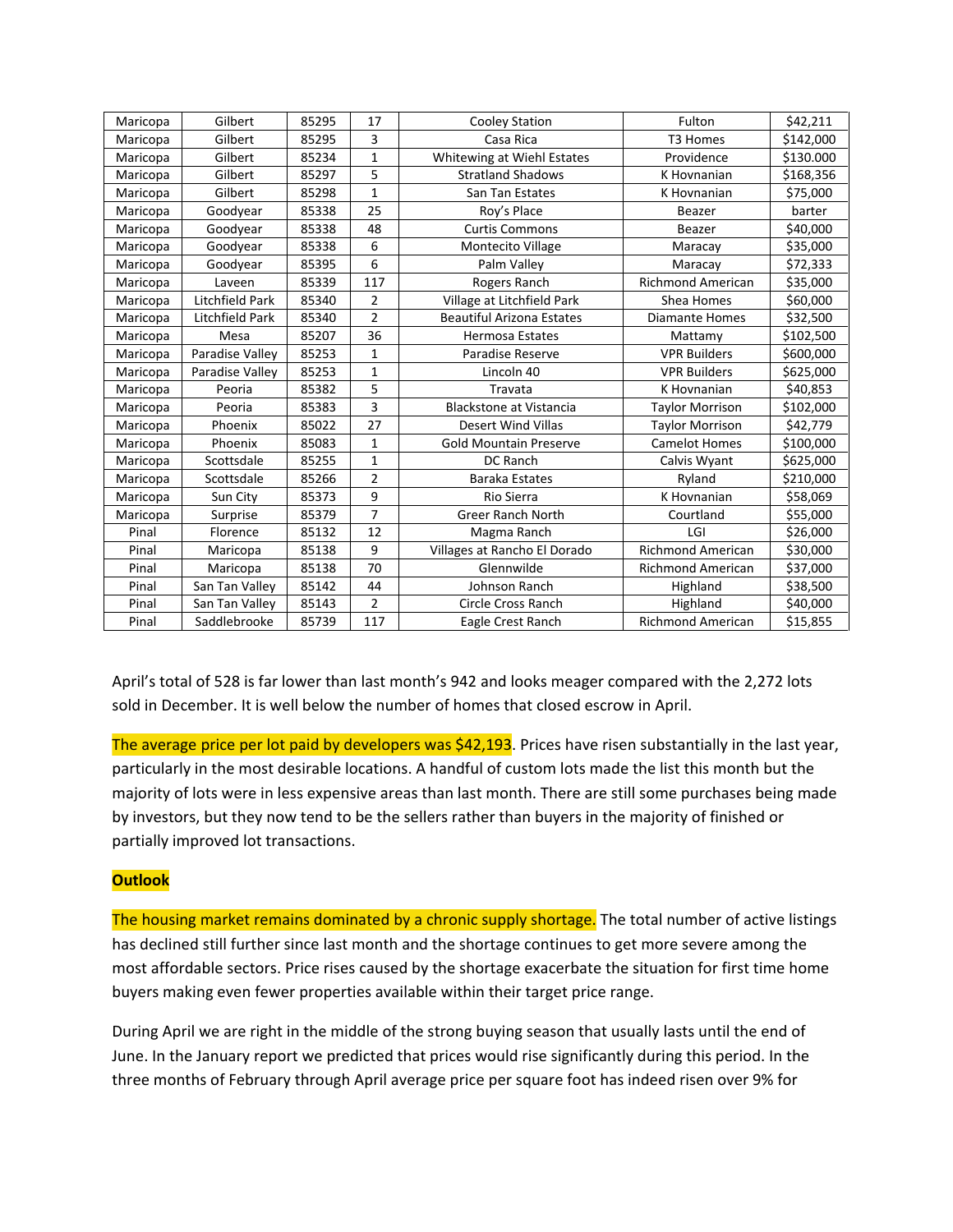single family homes. This upward pricing pressure is likely to continue through May but moderate in June.

Strong demand from investors is slowly subsiding to be replaced by demand from owner-occupiers and second-home buyers. Investors are increasingly looking elsewhere to find the bargain properties they seek. However demand is not the unusual factor here. Demand is only slightly elevated from a normal level for the market. It is the unusual lack of adequate supply that dictates what will happen next.

There has been much talk of rising interest rates and the negative effect this might have on demand. As yet the increases have been minor and the main effect has been to reduce the motivation to refinance existing loans. The effect on demand for homes is that it will lower the maximum price that people will be able to afford. It is unlikely to remove the demand, just shift it down in price. This is not helpful when the shortage of supply is already concentrated at the lower price ranges.

Normally we would see a supply of newly constructed homes sufficient to keep pace with the increase in population. But the construction industry remembers all too well the period from 2003 through 2007, when homes were built in excess of population needs. This contributed to the disaster that struck in 2008 and resulted in many lay-offs and even bankruptcies for some developers. As a result the construction industry does not want to risk that happening again. For now, it looks like developers will probably build fewer than half of the homes necessary to keep pace with current population trends. In any case too many of the prospective buyers are unable to qualify for the loans they would require or come up with the substantial down payments, so they remain as tenants keeping the occupancy rates for rental homes high.

Higher prices would normally encourage more ordinary home sellers to enter the market. But it seems many potential sellers are either locked in by negative equity and/or are on the sidelines waiting for prices to rise further. At some point we will reach a pricing level where re-sale supply will free up, but it seems clear we are still not there yet.

In the current market, most homes below \$600,000 that are priced realistically attract multiple offers within a short time, and for homes under \$250,000 those offers may exceeded the asking price. When the bottom end of the market increases markedly in price, the market above it has to rise to maintain its price differential. There is a little more supply available in the market over \$800,000 and in the active adult sector, but confidence is improving and demand is increasing, so these prices are also joining in the general trend upwards.

Although large price increases have been occurring for well over a year now, appraisals are still a problem area, preventing some transactions from completing. The appraisal industry often has a difficult time allowing for 3 month price change of 9% as we just saw over the last three months. Appraisals based purely on the prices of homes sold more than one month ago will sometimes lead to valuations well below today's market levels. Some appraisals do not take the current upward trend into account. This is understandable given the criticism they received for doing that in 2006. However this is a very different market from 2006.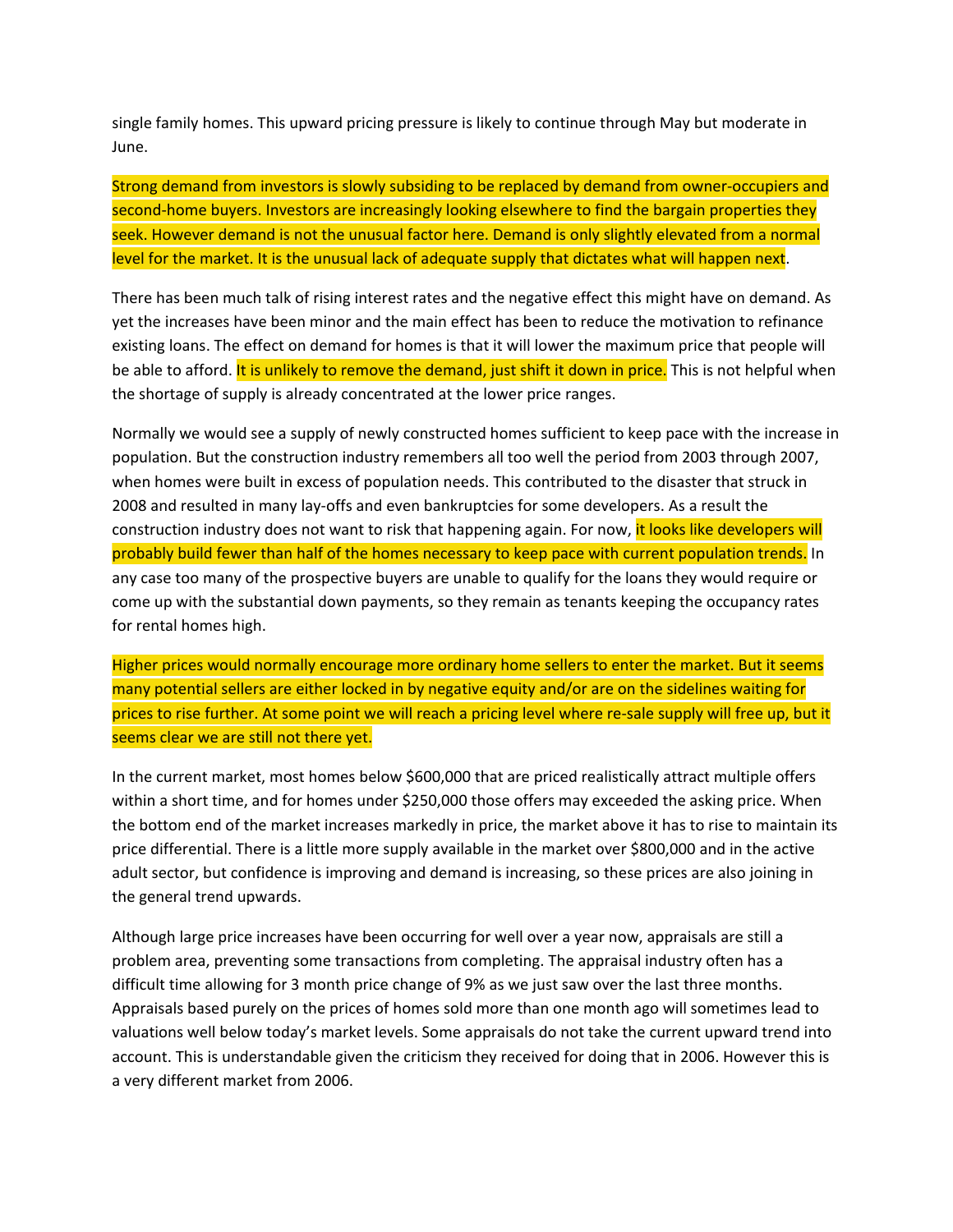For the lower price ranges, supply has increased in several parts of Pinal County but has continued to decline in most parts of Maricopa County. As we move up in price, additional supply has been becoming available, but is often priced to take advantage of recent trends. Each month there are fewer and fewer distressed homes among the available inventory, so sellers remain firmly in control.

In the first four months of this year, 55 new home subdivisions have opened. However 43 existing subdivisions have sold out resulting in a net gain of only 12. Despite another 120 subdivisions expected to open during the rest of 2013, the number of active subdivisions will probably remain in the mid 300's, still way below the 600 or so we would see in a normal new home market.

Given the meager supply of homes for sale, there are clearly more than enough people who wish to buy homes to sustain the current trends. However, for a significant proportion of buyers, increased pricing and higher interest rates means they face an affordability challenge. With all the recent talk in the media about "another bubble", perhaps they believe (or hope) prices may come back down if they wait. But given the balance between supply and population growth in Phoenix, prices are unlikely to fall below today's level and are more likely to continue to climb for a long time, albeit at a more gently pace.

Building land, materials and construction labor costs are all rising as subcontractors struggle to attract additional people into their workforce. The resulting increase in new home costs will create a vacuum which will tend to pull resale prices still higher while the inventory shortage prevails.

Anyone who needs to buy a home in Greater Phoenix would probably be better advised to do so now rather than wait, since waiting will probably mean a higher purchase price and possibly a higher loan interest rate too.

#### **Source & Acknowledgement**

The sales and foreclosure transaction data used in this report was compiled by the Information Market LLC [\(www.theinformationmarket.com\)](file://localhost/Users/johnwake/Google%20Drive/My%20HomeSmart/../../Word/ASU/www.theinformationmarket.com). ASU wishes to thank them for their extensive cooperation in creating this report. We would also like to thank ARMLS Inc. for permission to use the active listing statistics from their monthly STAT report and Belfiore Real Estate Consulting for data related to new home construction and sales.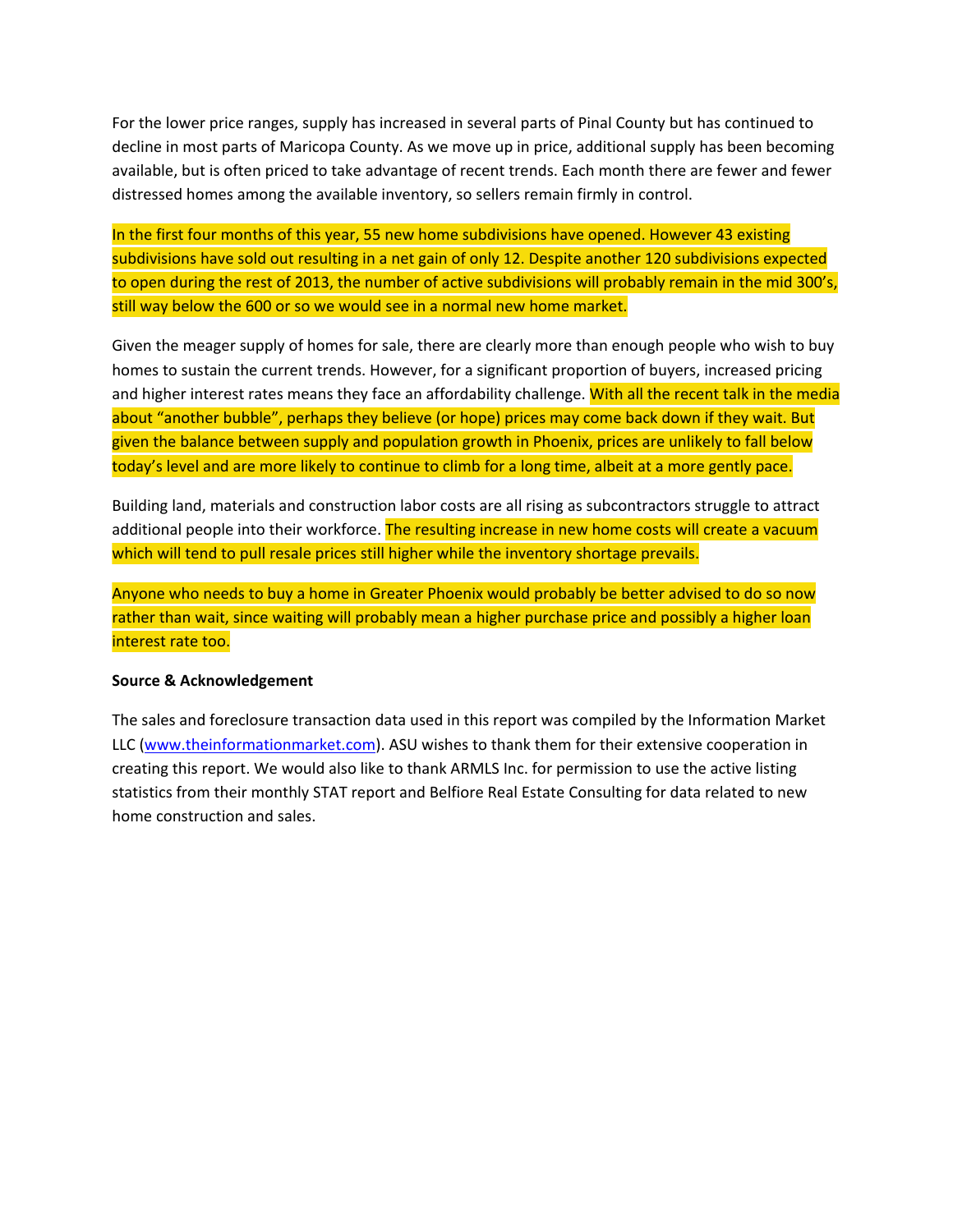|                                         |                |                              | <b>All Sales</b>       |                     |                         |                              | <b>New Home Sales</b>       |                    |                |                                     | <b>Normal Resales</b>       |                     |                                |                              | <b>Investor Flips</b>       |                      |                | <b>Short Sales &amp; Pre-foreclosures</b> |                             |                     |
|-----------------------------------------|----------------|------------------------------|------------------------|---------------------|-------------------------|------------------------------|-----------------------------|--------------------|----------------|-------------------------------------|-----------------------------|---------------------|--------------------------------|------------------------------|-----------------------------|----------------------|----------------|-------------------------------------------|-----------------------------|---------------------|
|                                         | Qty<br>Sold    | Average<br><b>Sale Price</b> | Median<br>Sale Price   | Average<br>\$/SqFt  | Qty<br>Sold             | Average<br><b>Sale Price</b> | Median<br><b>Sale Price</b> | Average<br>\$/SqFt | Qty<br>Sold    | <b>Average</b><br><b>Sale Price</b> | Median<br><b>Sale Price</b> | Average<br>\$/SqFt  | Qty<br>Sold                    | Average<br><b>Sale Price</b> | Median<br><b>Sale Price</b> | Average<br>$$$ /SqFt | Qty<br>Sold    | Average<br><b>Sale Price</b>              | Median<br><b>Sale Price</b> | Average<br>\$/SqFt  |
| Anthem                                  | 93             | \$269,279                    | \$223,000              | \$118.89            |                         |                              |                             |                    | 72             | \$283,427                           | \$229,000                   | \$123.16            | 1                              | \$189,500                    | \$189,500                   | \$142.48             | 10             | \$218,281                                 | \$214,000                   | \$98.12             |
| Apache Juntion                          | 80             | \$147,480                    | \$133,936              | \$93.09             | 12                      | \$147,029                    | \$148,553                   | \$94.66            | 34             | \$154,462                           | \$123,500                   | \$101.06            | 9                              | \$209,939                    | \$154,500                   | \$104.26             | 8              | \$133,938                                 | \$112,500                   | \$74.23             |
| Arizona City                            | 40             | \$74,672                     | \$65,000               | \$49.37             |                         |                              |                             |                    | 16             | \$87,413                            | \$82,950                    | \$54.65             | 8                              | \$63,300                     | \$62,750                    | \$52.67              | $\overline{3}$ | \$71,667                                  | \$55,000                    | \$48.72             |
| Avondale                                | 167            | \$144,039                    | \$140,000              | \$76.78             |                         |                              |                             |                    | 98             | \$153,927                           | \$148,750                   | \$81.31             | 11                             | \$159,845                    | \$151,000                   | \$88.09              | 21             | \$122,347                                 | \$130,000                   | \$63.06             |
| <b>Buckeye</b>                          | 228            | \$170,413                    | \$142,000              | \$80.32             | 42                      | \$242,407                    | \$206,000                   | \$105.64           | 126            | \$165,036                           | \$136,000                   | \$81.43             | 6                              | \$203,083                    | \$162,500                   | \$69.19              | 24             | \$125,235                                 | \$115,000                   | \$56.63             |
| <b>Carefree</b>                         | 23             | \$865,733                    | \$780,000              | \$237.98            | $\overline{\mathbf{3}}$ | \$815,383                    | \$787,000                   | \$233.52           | 17             | \$942,235                           | \$860,000                   | \$248.87            |                                |                              |                             |                      | 1              | \$715,000                                 | \$715,000                   | \$171.92            |
| Casa Grande                             | 118            | \$138,272                    | \$136,506              | \$69.99             | $\overline{4}$          | \$233,850                    | \$240,000                   | \$131.38           | 60             | \$140,979                           | \$145,255                   | \$75.17             | 16                             | \$124,867                    | \$122,750                   | \$70.95              | $\overline{7}$ | \$136,643                                 | \$116,500                   | \$60.23             |
| Cave Creek                              | 101            | \$409,828                    | \$385,000              | \$165.25            | 19                      | \$478,615                    | \$479,915                   | \$169.77           | 69             | \$395,062                           | \$360,000                   | \$165.11            | $\overline{4}$                 | \$304,500                    | \$302,500                   | \$160.24             | $\overline{3}$ | \$330,867                                 | \$330,000                   | \$126.35            |
| <b>Chandler</b>                         | 528            | \$272,442                    | \$240,000              | \$124.93            | 43                      | \$386,411                    | \$351,886                   | \$138.59           | 340            | \$278,483                           | \$240,200                   | \$129.64            | 15                             | \$251,900                    | \$245,000                   | \$113.72             | 73             | \$225,804                                 | \$185,000                   | \$104.78            |
| Coolidge                                | 19             | \$74,865                     | \$67,000               | \$41.50             |                         |                              |                             |                    | 5              | \$82,919                            | \$68,200                    | \$47.00             | $\overline{4}$                 | \$84,488                     | \$83,225                    | \$48.35              | 5              | \$64,800                                  | \$67,000                    | \$33.39             |
| <b>El Mirage</b>                        | 110            | \$115,663                    | \$109,000              | \$74.65             | 12                      | \$174,005                    | \$174,495                   | \$83.53            | 55             | \$115,431                           | \$109,000                   | \$77.13             | 5                              | \$91,380                     | \$102,000                   | \$71.00              | 13             | \$96,308                                  | \$92,000                    | \$62.66             |
| <b>Eloy</b>                             | 18             | \$166,703                    | \$195,500              | \$100.23            | 5                       | \$247,599                    | \$251,153                   | \$128.65           | 9              | \$182,533                           | \$176,000                   | \$106.48            | $\mathbf{1}$                   | \$39,860                     | \$39,860                    | \$31.63              |                |                                           |                             |                     |
| <b>Florence</b>                         | 68             | \$135,663                    | \$124,150              | \$73.96             | 17                      | \$218,268                    | \$211,952                   | \$108.14           | 28             | \$119,429                           | \$117,750                   | \$73.00             | $\overline{4}$                 | \$111,697                    | \$113,393                   | \$54.52              | 5              | \$96,860                                  | \$67,000                    | \$42.13             |
| Fountain Hills                          | 69             | \$445,939                    | \$386,000              | \$176.68            | 1                       | \$395,000                    | \$395,000                   | \$172.72           | 55             | \$480,033                           | \$395,000                   | \$184.92            |                                |                              |                             |                      | 5              | \$242,840                                 | \$230,000                   | \$129.10            |
| Gilbert                                 | 610            | \$277,123                    | \$255,000              | \$116.95            | 114                     | \$341,252                    | \$333,944                   | \$117.32           | 367            | \$274,654                           | \$249,900                   | \$121.46            | 14                             | \$280,564                    | \$262,450                   | \$119.73             | 61             | \$213,725                                 | \$190,000                   | \$97.79             |
| Glendale                                | 443            | \$175,131                    | \$149,000              | \$92.51             | 15                      | \$265,371                    | \$222,335                   | \$113.19           | 264            | \$186,345                           | \$160,500                   | \$97.38             | 28                             | \$173,317                    | \$143,750                   | \$94.76              | 58             | \$142,693                                 | \$131,600                   | \$74.98             |
| <b>Gold Canyon</b>                      | 60             | \$260,261                    | \$236,500              | \$127.85            | 1                       | \$359,630                    | \$359,630                   | \$163.47           | 46             | \$266,332                           | \$246,250                   | \$131.48            | $\overline{4}$                 | \$275,638                    | \$194,750                   | \$118.69             | 2              | \$138,500                                 | \$138,500                   | \$95.95             |
| Goodyear                                | 266            | \$230,246                    | \$205,000              | \$103.46            | 79                      | \$266,459                    | \$255,155                   | \$106.92           | 132            | \$225,747                           | \$197,500                   | \$107.87            | $\overline{3}$                 | \$241,229                    | \$224,888                   | \$126.12             | 19             | \$199,408                                 | \$125,000                   | \$90.69             |
| Laveen                                  | 104            | \$163,235                    | \$153,820              | \$73.59             | 8                       | \$189,562                    | \$175,020                   | \$94.90            | 51             | \$176,093                           | \$165,000                   | \$77.90             | 5                              | \$147,900                    | \$145,000                   | \$68.30              | 21             | \$141,662                                 | \$145,000                   | \$62.39             |
| <b>Litchfield Park</b>                  | 82             | \$235,370                    | \$227,722              | \$93.26             | 16                      | \$269,440                    | \$266,570                   | \$93.79            | 43             | \$254,564                           | \$229,000                   | \$99.55             | $\overline{2}$                 | \$214,250                    | \$214,250                   | \$99.47              | 11             | \$169,307                                 | \$163,000                   | \$77.21             |
| <b>Maricopa</b>                         | 248            | \$146,840                    | \$135,500              | \$67.86             | 27                      | \$164,787                    | \$155,876                   | \$87.33            | 105            | \$153,778                           | \$138,000                   | \$73.42             | 56                             | \$151,450                    | \$142,250                   | \$67.61              | 22             | \$123,153                                 | \$113,250                   | \$51.94             |
| Mesa                                    | 816            | \$202,640                    | \$170,000              | \$106.42            | 48                      | \$391,211                    | \$374,283                   | \$131.40           | 509            | \$206,988                           | \$178,000                   | \$110.79            | 35                             | \$169,038                    | \$154,000                   | \$97.05              | 98             | \$157,115                                 | \$140,000                   | \$85.97             |
| <b>New River</b>                        | 27             | \$277,896                    | \$293,672              | \$104.17            | 6                       | \$341,467                    | \$320,409                   | \$116.87           | 9              | \$241,644                           | \$276,000                   | \$110.77            | $\mathbf{1}$                   | \$403,000                    | \$403,000                   | \$108.95             | $\overline{4}$ | \$276,000                                 | \$294,000                   | \$99.56             |
| Paradise Valley                         | 36             | \$1,642,137                  | \$1,300,000            | \$320.07            | $\overline{4}$          | \$2,503,481                  | \$2,661,619                 | \$461.13           | 27             | \$1,596,500                         | \$1,275,000                 | \$320.40            | $\overline{2}$                 | \$1,275,000                  | \$1,275,000                 | \$218.30             | 1              | \$1,300,000                               | \$1,300,000                 | \$233.64            |
| Peoria                                  | 376            | \$236,807                    | \$220,707              | \$110.25            | 53                      | \$304,581                    | \$273,193                   | \$122.34           | 209            | \$246,072                           | \$228,000                   | \$101.89            | 19                             | \$193,658                    | \$196,500                   | \$101.68             | 50             | \$184,672                                 | \$162,500                   | \$92.35             |
| <b>Phoenix</b>                          | 2,128          | \$200,575                    | \$150,000              | \$113.47            | 64                      | \$372,208                    | \$356,290                   | \$145.87           | 1,350          | \$223,362                           | \$169,950                   | \$124.09            | 149                            | \$141,199                    | \$116,000                   | \$93.45              | 244            | \$148,416                                 | \$127,700                   | \$85.44             |
| Queen Creek                             | 130            | \$253,495                    | \$231,000              | \$98.04             | 39                      | \$270,371                    | \$235,512                   | \$94.51            | 59             | \$248,989                           | \$225,000                   | \$103.63            | $\overline{\mathbf{3}}$        | \$289,333                    | \$248,000                   | \$160.56             | 18             | \$231,800                                 | \$232,500                   | \$83.64             |
| <b>Rio Verde</b>                        | 14             | \$417,707                    | \$392,500              | \$161.71            |                         |                              |                             |                    | 14             | \$417,707                           | \$392,500                   | \$161.71            |                                |                              |                             |                      |                |                                           |                             |                     |
| San Tan Valley                          | 398            | \$162,746                    | \$149,200              | \$78.64             | 74                      | \$228,062                    | \$203,301                   | \$105.41           | 176            | \$151,319                           | \$144,000                   | \$75.16             | 65                             | \$156,806                    | \$151,000                   | \$75.01              | 30             | \$131,212                                 | \$127,000                   | \$62.70             |
| Scottsdale                              | 597            | \$568,240                    | \$460,000              | \$212.86            | 15                      | \$971,799                    | \$804,055                   | \$266.25           | 480            | \$568,677                           | \$465,000                   | \$214.56            | 24                             | \$401,740                    | \$301,000                   | \$179.57             | 48             | \$499,842                                 | \$384,975                   | \$189.09            |
| <b>Sun City</b><br><b>Sun City West</b> | 171<br>136     | \$135,401<br>\$185,961       | \$125,000<br>\$164,250 | \$82.65<br>\$104.43 | 6                       | \$224,096                    | \$227,351                   | \$96.52            | 136<br>131     | \$135,885<br>\$184,929              | \$126,250<br>\$164,000      | \$84.90<br>\$104.53 | $\overline{2}$<br>$\mathbf{1}$ | \$231,500<br>\$420,000       | \$231,500<br>\$420,000      | \$133.58<br>\$142.47 | 8<br>1         | \$113,975<br>\$177,500                    | \$123,700<br>\$177,500      | \$65.36<br>\$113.20 |
| <b>Sun Lakes</b>                        | 73             | \$229,367                    | \$209,000              | \$121.71            |                         |                              |                             |                    | 66             | \$231,930                           | \$222,000                   | \$122.46            | $\overline{3}$                 | \$275,870                    | \$278,611                   | \$142.30             |                |                                           |                             |                     |
| <b>Surprise</b>                         | 446            | \$188,841                    | \$169,500              | \$92.68             | 43                      | \$217,489                    | \$214,805                   | \$94.93            | 277            | \$197,377                           | \$172,900                   | \$100.17            | 13                             | \$173,600                    | \$150,000                   | \$95.66              | 32             | \$161,724                                 | \$159,950                   | \$70.24             |
| Tempe                                   | 169            | \$220,227                    | \$196,000              | \$120.17            |                         |                              |                             |                    | 108            | \$245,650                           | \$219,500                   | \$128.83            | 18                             | \$161,135                    | \$149,300                   | \$110.04             | 22             | \$169,320                                 | \$152,375                   | \$98.23             |
| <b>Tolleson</b>                         | 80             | \$131,882                    | \$131,650              | \$69.65             | 14                      | \$176,339                    | \$176,694                   | \$81.36            | 32             | \$132,891                           | \$134,000                   | \$70.80             | $\overline{2}$                 | \$98,650                     | \$98,650                    | \$68.99              | 13             | \$117,039                                 | \$120,000                   | \$59.81             |
| Tonopah                                 | $\overline{3}$ | \$133,967                    | \$120,000              | \$57.39             |                         |                              |                             |                    | $\overline{2}$ | \$116,700                           | \$116,700                   | \$52.56             |                                |                              |                             |                      |                |                                           |                             |                     |
| Waddell                                 | 31             | \$189,734                    | \$185,000              | \$77.33             | 10                      | \$202,544                    | \$204,084                   | \$83.57            | 11             | \$183,598                           | \$180,000                   | \$80.50             |                                |                              |                             |                      | $\overline{3}$ | \$146,667                                 | \$125,000                   | \$68.58             |
| Wickenburg                              | 18             | \$238,000                    | \$235,000              | \$125.70            |                         |                              |                             |                    | 15             | \$243,667                           | \$235,000                   | \$131.97            |                                |                              |                             |                      |                |                                           |                             |                     |
| Wittmann                                | 16             | \$205,666                    | \$192,975              | \$93.26             |                         |                              |                             |                    | 9              | \$200,828                           | \$190,950                   | \$105.13            |                                |                              |                             |                      | 1              | \$270,000                                 | \$270,000                   | \$88.35             |
| Youngtown                               | 20             | \$99,590                     | \$92,500               | \$63.93             |                         |                              |                             |                    | 12             | \$106,250                           | \$128,500                   | \$64.27             | 1                              | \$63,900                     | \$63,900                    | \$61.32              | $\overline{3}$ | \$107,333                                 | \$95,000                    | \$65.51             |
|                                         |                |                              |                        |                     |                         |                              |                             |                    |                |                                     |                             |                     |                                |                              |                             |                      |                |                                           |                             |                     |
| <b>Maricopa County</b>                  | 8,123          | \$248,796                    | \$190,000              | \$120.82            | 654                     | \$338,988                    | \$285,508                   | \$127.12           | 5,155          | \$267,220                           | \$204,000                   | \$130.48            | 368                            | \$192,441                    | \$152,000                   | \$107.80             | 866            | \$187,426                                 | \$150,000                   | \$93.53             |
| <b>Pinal County</b>                     | 1,110          | \$158,403                    | \$143,375              | \$79.37             | 150                     | \$215,918                    | \$190,431                   | \$106.30           | 519            | \$164,564                           | \$145,500                   | \$84.74             | 168                            | \$150,486                    | \$143,225                   | \$72.80              | 82             | \$121,635                                 | \$115,000                   | \$57.40             |
|                                         |                |                              |                        |                     |                         |                              |                             |                    |                |                                     |                             |                     |                                |                              |                             |                      |                |                                           |                             |                     |
| <b>Total</b>                            | 9,233          | \$237,929                    | \$181,399              | \$115.97            | 804                     | \$316,027                    | \$269,152                   | \$124.03           | 5,674          | \$257,830                           | \$195,500                   | \$126.50            | 536                            | \$179,290                    | \$149,450                   | \$95.69              | 948            | \$181,735                                 | \$147,000                   | \$90.24             |

### **April 2013 - Recorded Sales - Single Family**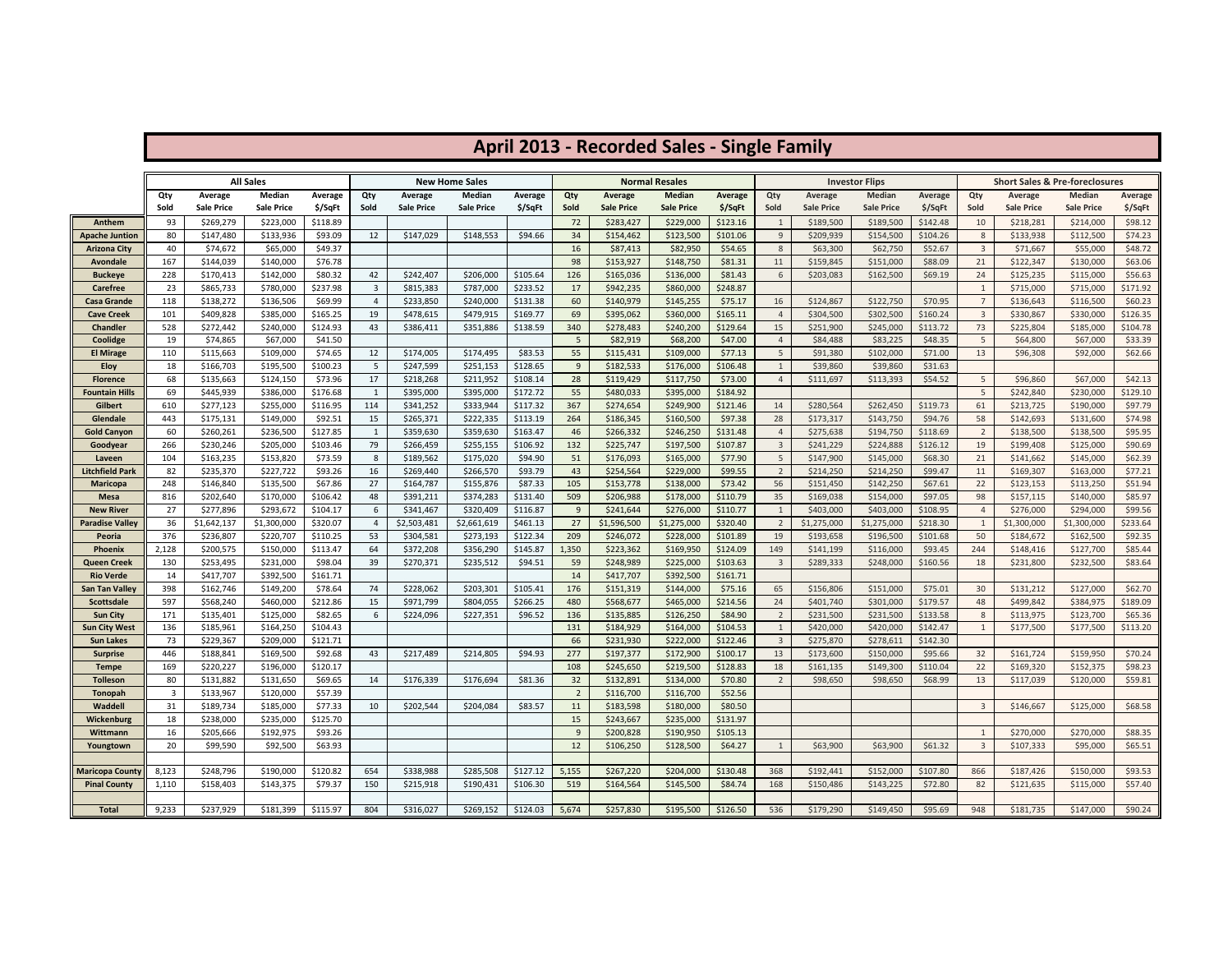# **April 2013 - Recorded Sales - Single Family**

|                                      |                                  |                        | <b>Bank Owned Sales</b> |                     |                      | <b>Fannie Mae / Freddie Mac Sales</b> |                        |                     |                      |                        | <b>HUD Sales</b>       |                     |                         | Foreclosure - Trustee Sold to 3rd Party |                        |                     |                      | No Bidders at Auction - Reverted to Lender |                        |                     |
|--------------------------------------|----------------------------------|------------------------|-------------------------|---------------------|----------------------|---------------------------------------|------------------------|---------------------|----------------------|------------------------|------------------------|---------------------|-------------------------|-----------------------------------------|------------------------|---------------------|----------------------|--------------------------------------------|------------------------|---------------------|
|                                      | Qty                              | Average                | Median                  | Average             | Qty                  | Average                               | Median                 | Average             | Qty                  | Average                | Median                 | Average             | Qty                     | Average                                 | Median                 | Average             | Qty                  | Average                                    | Median                 | Average             |
|                                      | Sold                             | <b>Sale Price</b>      | <b>Sale Price</b>       | \$/SqFt             | Sold                 | <b>Sale Price</b>                     | <b>Sale Price</b>      | \$/SqFt             | Sold                 | <b>Sale Price</b>      | <b>Sale Price</b>      | \$/SqFt             | Sold                    | Sale Price                              | <b>Sale Price</b>      | \$/SqFt             | Unsold               | <b>Opening Bid</b>                         | <b>Opening Bid</b>     | \$/SqFt             |
| Anthem                               | 6                                | \$213,484              | \$225,001               | \$97.91             | $\overline{3}$       | \$280,833                             | \$193,500              | \$125.11            |                      |                        |                        |                     | $\overline{1}$          | \$154,000                               | \$154,000              | \$94.77             | $\overline{4}$       | \$292,127                                  | \$305,869              | \$122.91            |
| Apache Juntion                       | $\mathbf{1}$                     | \$75,000               | \$75,000                | \$70.89             | 8                    | \$130,113                             | \$138,250              | \$86.53             | $\overline{2}$       | \$79,230               | \$79,230               | \$50.48             | 6                       | \$91,174                                | \$92,500               | \$68.85             | $\overline{4}$       | \$95,300                                   | \$71,444               | \$77.95             |
| <b>Arizona City</b>                  | $\overline{2}$                   | \$84,775               | \$84,775                | \$51.87             | 3                    | \$49,708                              | \$50,000               | \$37.53             | $\mathbf{1}$         | \$48,000               | \$48,000               | \$39.28             | $\overline{7}$          | \$71,460                                | \$61,541               | \$40.31             | $\overline{3}$       | \$79,137                                   | \$74,356               | \$59.98             |
| <b>Avondale</b>                      | 6                                | \$140,133              | \$137,750               | \$75.24             | $\overline{4}$       | \$111,338                             | \$130,000              | \$59.95             | 10                   | \$117,680              | \$120,750              | \$63.69             | 17                      | \$128,182                               | \$134,500              | \$72.68             | 15                   | \$146,899                                  | \$126,000              | \$85.79             |
| <b>Buckeye</b>                       | 5                                | \$123,920              | \$132,000               | \$51.44             | 9                    | \$140,422                             | \$129,900              | \$68.85             | 8                    | \$125,876              | \$124,501              | \$55.01             | 8                       | \$95,500                                | \$97,501               | \$60.72             | 14                   | \$184,506                                  | \$165,375              | \$89.56             |
| Carefree                             | $\mathbf{1}$                     | \$467,700              | \$467,700               | \$188.59            | 1                    | \$265,000                             | \$265,000              | \$120.78            |                      |                        |                        |                     |                         |                                         |                        |                     |                      |                                            |                        |                     |
| <b>Casa Grande</b>                   | $\overline{7}$<br>$\overline{2}$ | \$117,214              | \$146,500               | \$48.16<br>\$184.96 | 12<br>$\overline{3}$ | \$131,700<br>\$277,342                | \$138,200              | \$59.91<br>\$165.54 | $\overline{4}$       | \$136,903              | \$127,806              | \$54.99             | 8<br>$\overline{1}$     | \$127,377<br>\$297,100                  | \$132,450<br>\$297,100 | \$63.45<br>\$138.57 | 11                   | \$140,679                                  | \$134,535              | \$74.24<br>\$130.41 |
| <b>Cave Creek</b><br><b>Chandler</b> | 9                                | \$850,000<br>\$217,600 | \$850,000<br>\$150,501  | \$113.14            | 20                   | \$211,090                             | \$282,500<br>\$212,150 | \$117.66            | 8                    | \$159,126              | \$150,667              | \$98.94             | 20                      | \$241,703                               | \$191,250              | \$108.38            | $\overline{2}$<br>14 | \$277,644<br>\$246,507                     | \$277,644<br>\$219,692 | \$140.57            |
| Coolidge                             | $\mathbf{1}$                     | \$100,377              | \$100,377               | \$43.62             | $\mathbf{1}$         | \$87,604                              | \$87,604               | \$57.90             | $\overline{2}$       | \$45,500               | \$45,500               | \$26.09             | $\mathbf{1}$            | \$66,900                                | \$66,900               | \$45.95             | 1                    | \$81,628                                   | \$81,628               | \$54.27             |
| <b>El Mirage</b>                     | $\overline{7}$                   | \$107,249              | \$100,000               | \$79.33             |                      |                                       |                        |                     | $\overline{7}$       | \$106,657              | \$107,000              | \$66.57             | 11                      | \$98,178                                | \$99,085               | \$67.35             | 6                    | \$117,530                                  | \$123,721              | \$76.68             |
| <b>Eloy</b>                          | $\overline{2}$                   | \$25,500               | \$25,500                | \$21.02             | $\mathbf{1}$         | \$29,000                              | \$29,000               | \$24.17             |                      |                        |                        |                     |                         |                                         |                        |                     | 1                    | \$146,617                                  | \$146,617              | \$62.13             |
| <b>Florence</b>                      | $\overline{2}$                   | \$58,750               | \$58,750                | \$33.85             | 8                    | \$101,838                             | \$86,950               | \$54.04             | 1                    | \$72,000               | \$72,000               | \$56.21             | $\overline{3}$          | \$78,400                                | \$78,200               | \$46.24             | $\overline{7}$       | \$135,885                                  | \$146,316              | \$80.24             |
| <b>Fountain Hills</b>                | $\mathbf{1}$                     | \$281,500              | \$281,500               | \$158.23            | $\overline{4}$       | \$341,250                             | \$372,500              | \$128.37            |                      |                        |                        |                     | $\overline{\mathbf{3}}$ | \$370,767                               | \$340,000              | \$152.83            | $\overline{3}$       | \$238,276                                  | \$264,712              | \$100.03            |
| Gilbert                              | 18                               | \$224,060              | \$218,642               | \$111.17            | 13                   | \$247,499                             | \$244,900              | \$101.49            | 5                    | \$175,020              | \$161,000              | \$91.19             | 18                      | \$236,310                               | \$217,700              | \$105.65            | 17                   | \$230,360                                  | \$226,100              | \$117.08            |
| Glendale                             | 28                               | \$139,809              | \$122,000               | \$80.23             | 14                   | \$172,757                             | \$150,500              | \$98.00             | 11                   | \$128,073              | \$124,200              | \$75.47             | 25                      | \$141,441                               | \$129,100              | \$79.36             | 22                   | \$187,479                                  | \$177,100              | \$102.25            |
| <b>Gold Canyon</b>                   | $\overline{3}$                   | \$322,667              | \$210,000               | \$155.30            | $\overline{2}$       | \$135,500                             | \$135,500              | \$69.81             | $\mathbf{1}$         | \$211,000              | \$211,000              | \$89.56             | $\mathbf{1}$            | \$175,200                               | \$175,200              | \$83.03             |                      |                                            |                        |                     |
| Goodyear                             | 5                                | \$153,480              | \$159,900               | \$78.34             | 11                   | \$215,027                             | \$180,000              | \$87.17             | $\overline{7}$       | \$180,862              | \$200,000              | \$75.91             | 10                      | \$148,533                               | \$133,002              | \$83.90             | $\overline{7}$       | \$191,727                                  | \$182,384              | \$96.37             |
| Laveen                               | 1                                | \$150,000              | \$150,000               | \$80.47             | $\overline{4}$       | \$182,975                             | \$171,000              | \$71.65             | 6                    | \$120,950              | \$113,050              | \$61.61             | 8                       | \$144,650                               | \$131,550              | \$67.88             | $\overline{4}$       | \$152,365                                  | \$135,531              | \$67.17             |
| Litchfield Park                      | $\overline{3}$                   | \$214,933              | \$249,900               | \$68.61             | 3                    | \$199,300                             | \$180,000              | \$85.70             | $\overline{2}$       | \$126,250              | \$126,250              | \$79.45             | $\overline{2}$          | \$128,500                               | \$128,500              | \$84.48             | - 5                  | \$358,674                                  | \$305,000              | \$108.71            |
| <b>Maricopa</b>                      | 5                                | \$96,980               | \$109,000               | \$44.84             | 6                    | \$158,834                             | \$132,200              | \$58.50             | 13                   | \$113,698              | \$110,000              | \$50.64             | 14                      | \$122,423                               | \$118,200              | \$53.81             | 20                   | \$175,253                                  | \$166,122              | \$76.95             |
| <b>Mesa</b>                          | 26                               | \$201,598              | \$172,500               | \$90.75             | 32                   | \$160,200                             | \$162,500              | \$100.22            | 18                   | \$132,349              | \$127,500              | \$83.23             | 50                      | \$136,886                               | \$128,398              | \$84.61             | 50                   | \$189,512                                  | \$178,985              | \$113.46            |
| <b>New River</b>                     |                                  |                        |                         |                     | 6                    | \$244,500                             | \$248,750              | \$84.85             | $\mathbf{1}$         | \$305,600              | \$305,600              | \$109.77            |                         |                                         |                        |                     |                      |                                            |                        |                     |
| <b>Paradise Valley</b>               | $\overline{2}$                   | \$1,073,750            | \$1,073,750             | \$191.67            |                      |                                       |                        |                     |                      |                        |                        |                     |                         |                                         |                        |                     |                      |                                            |                        |                     |
| Peoria                               | 9                                | \$215,078              | \$190,000               | \$101.08            | 17                   | \$213,476                             | \$183,000              | \$98.59             | 6                    | \$145,917              | \$132,000              | \$87.64             | 13                      | \$162,646                               | \$147,800              | \$83.90             | 13                   | \$185,875                                  | \$180,392              | \$111.11            |
| <b>Phoenix</b>                       | 80                               | \$150,123              | \$122,538               | \$92.32             | 65                   | \$157,613                             | \$140,000              | \$93.23             | 43                   | \$108,139              | \$94,997               | \$75.64             | 133                     | \$130,126                               | \$112,300              | \$79.51             | 128                  | \$176,381                                  | \$166,124              | \$110.39            |
| Queen Creek                          | $\overline{2}$                   | \$310,000              | \$310,000               | \$86.30             | $\overline{3}$       | \$254,733                             | \$241,000              | \$103.24            | $\overline{2}$       | \$155,250              | \$155,250              | \$70.57             | $\overline{4}$          | \$246,125                               | \$255,600              | \$110.30            | 5                    | \$270,675                                  | \$271,857              | \$100.17            |
| <b>Rio Verde</b>                     |                                  |                        |                         |                     |                      |                                       |                        |                     |                      |                        |                        |                     |                         |                                         |                        |                     |                      |                                            |                        |                     |
| San Tan Valley<br>Scottsdale         | 10<br>12                         | \$126,188<br>\$615,431 | \$119,325<br>\$353,315  | \$62.05<br>\$197.98 | 17<br>6              | \$150,069<br>\$335,859                | \$135,000<br>\$331,578 | \$71.38<br>\$151.16 | 10<br>$\overline{3}$ | \$126,457<br>\$183,870 | \$122,500<br>\$171,111 | \$58.48<br>\$118.12 | 16<br>9                 | \$126,348<br>\$901,226                  | \$123,350<br>\$487,500 | \$61.49<br>\$268.06 | 13<br>10             | \$152,621<br>\$446,366                     | \$147,519<br>\$381,392 | \$69.25<br>\$158.01 |
| <b>Sun City</b>                      | 6                                | \$115,700              | \$108,650               | \$62.97             | $\overline{7}$       | \$78,508                              | \$65,000               | \$63.56             |                      |                        |                        |                     | 6                       | \$118,342                               | \$105,626              | \$61.96             | 7                    | \$138,389                                  | \$143,300              | \$87.47             |
| <b>Sun City West</b>                 | $\mathbf{1}$                     | \$114,900              | \$114,900               | \$72.77             |                      |                                       |                        |                     | -1                   | \$232,659              | \$232,659              | \$85.47             | $\mathbf{1}$            | \$120,000                               | \$120,000              | \$75.28             | 6                    | \$183,288                                  | \$175,562              | \$101.26            |
| <b>Sun Lakes</b>                     | $\overline{2}$                   | \$159,950              | \$159,950               | \$93.65             | $\mathbf{1}$         | \$172,000                             | \$172,000              | \$91.88             |                      |                        |                        |                     | 1                       | \$116,900                               | \$116,900              | \$79.36             |                      |                                            |                        |                     |
| <b>Surprise</b>                      | 21                               | \$174,408              | \$163,000               | \$77.09             | 22                   | \$167,336                             | \$149,450              | \$83.22             | 17                   | \$146,681              | \$146,000              | \$70.33             | 21                      | \$139,436                               | \$137,600              | \$73.30             | 28                   | \$184,847                                  | \$176,041              | \$89.50             |
| <b>Tempe</b>                         | 6                                | \$218,063              | \$175,190               | \$103.72            | 8                    | \$195,735                             | \$186,690              | \$109.32            | $\overline{2}$       | \$151,501              | \$151,501              | \$107.29            | 5                       | \$179,556                               | \$178,280              | \$90.97             | $\overline{4}$       | \$188,516                                  | \$188,871              | \$123.70            |
| Tolleson                             | $\overline{3}$                   | \$107,833              | \$95,500                | \$57.54             | $\overline{4}$       | \$96,243                              | \$95,985               | \$59.04             | 5 <sup>5</sup>       | \$109,900              | \$110,500              | \$64.22             | $\overline{7}$          | \$121,791                               | \$120,000              | \$70.57             | 5                    | \$146,852                                  | \$142,500              | \$63.51             |
| Tonopah                              |                                  |                        |                         |                     | $\mathbf{1}$         | \$168,500                             | \$168,500              | \$65.77             |                      |                        |                        |                     |                         |                                         |                        |                     |                      |                                            |                        |                     |
| Waddell                              | $\overline{3}$                   | \$219,083              | \$23,500                | \$76.07             | $\overline{2}$       | \$187,500                             | \$187,500              | \$61.81             |                      |                        |                        |                     | $\overline{2}$          | \$182,250                               | \$182,250              | \$64.87             | 1                    | \$127,112                                  | \$127,112              | \$71.53             |
| Wickenburg                           | $\overline{3}$                   | \$209,667              | \$250,000               | \$98.51             |                      |                                       |                        |                     |                      |                        |                        |                     |                         |                                         |                        |                     | $\overline{2}$       | \$197,514                                  | \$197,514              | \$109.61            |
| Wittmann                             | $\overline{2}$                   | \$221,850              | \$221,850               | \$76.59             | 4                    | \$192,375                             | \$182,750              | \$83.23             |                      |                        |                        |                     |                         |                                         |                        |                     | 1                    | \$317,555                                  | \$317,555              | \$154.00            |
| Youngtown                            |                                  |                        |                         |                     |                      |                                       |                        |                     | 1                    | \$75,801               | \$75,801               | \$60.69             | $\overline{\mathbf{3}}$ | \$85,033                                | \$58,100               | \$62.07             | 1                    | \$125,453                                  | \$125,453              | \$156.82            |
|                                      |                                  |                        |                         |                     |                      |                                       |                        |                     |                      |                        |                        |                     |                         |                                         |                        |                     |                      |                                            |                        |                     |
| <b>Maricopa County</b>               | 270                              | \$203,344              | \$155,625               | \$100.20            | 268                  | \$184,786                             | \$168,250              | \$95.72             | 164                  | \$131,034              | \$125,000              | \$75.50             | 378                     | \$165,909                               | \$128,000              | \$91.64             | 376                  | \$195,361                                  | \$177,533              | \$107.62            |
| <b>Pinal County</b>                  | 34                               | \$119,816              | \$110,490               | \$59.86             | 63                   | \$128,053                             | \$129,900              | \$64.41             | 36                   | \$112,743              | \$106,000              | \$53.71             | 58                      | \$111,268                               | \$112,550              | \$56.94             | 63                   | \$144,619                                  | \$144,152              | \$73.07             |
|                                      |                                  |                        |                         |                     |                      |                                       |                        |                     |                      |                        |                        |                     |                         |                                         |                        |                     |                      |                                            |                        |                     |
| Total                                | 304                              | \$194,002              | \$150,250               | \$95.75             | 331                  | \$173,988                             | \$158,500              | \$89.62             | 200                  | \$127,742              | \$117,100              | \$70.93             | 436                     | \$158,640                               | \$125,000              | \$86.71             | 439                  | \$188,079                                  | \$172,559              | \$102.28            |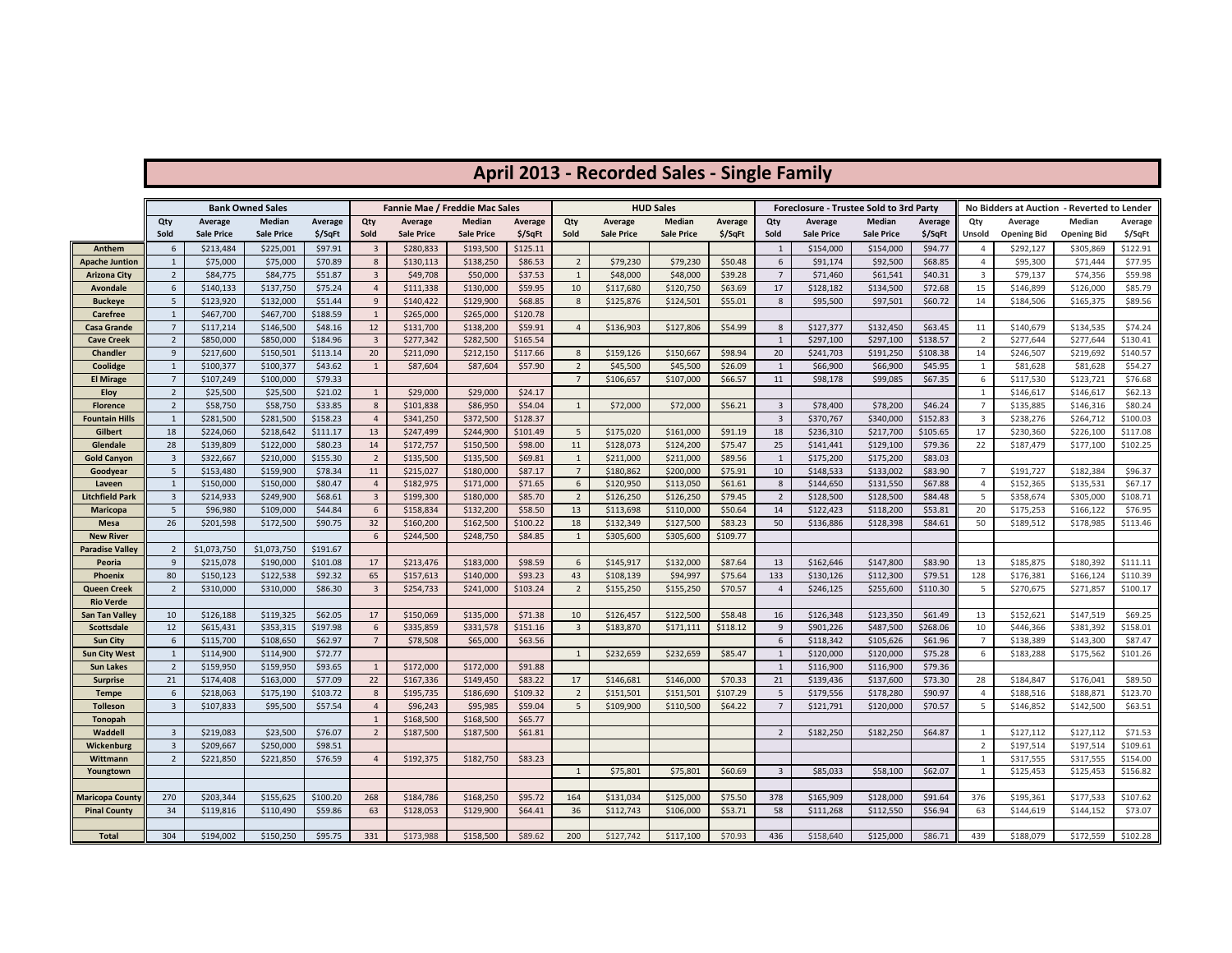|                                          |                         |                       |                            |                     |                         |                   |                                 |          |                    |                       |                                 |                     |                | April 2013 - Recorded Sales - Townhouse / Condo |                                 |          |                |                   |                                                     |          |
|------------------------------------------|-------------------------|-----------------------|----------------------------|---------------------|-------------------------|-------------------|---------------------------------|----------|--------------------|-----------------------|---------------------------------|---------------------|----------------|-------------------------------------------------|---------------------------------|----------|----------------|-------------------|-----------------------------------------------------|----------|
|                                          |                         |                       |                            |                     |                         |                   |                                 |          |                    |                       |                                 |                     |                |                                                 |                                 |          |                |                   |                                                     |          |
|                                          | Qty                     | Average               | <b>All Sales</b><br>Median | Average             | Qty                     | Average           | <b>New Home Sales</b><br>Median | Average  | Qty                | Average               | <b>Normal Resales</b><br>Median | <b>Average</b>      | Qty            | Average                                         | <b>Investor Flips</b><br>Median | Average  | Qty            | Average           | <b>Short Sales &amp; Pre-foreclosures</b><br>Median | Average  |
|                                          | Sold                    | <b>Sale Price</b>     | <b>Sale Price</b>          | \$/SqFt             | Sold                    | <b>Sale Price</b> | <b>Sale Price</b>               | \$/SqFt  | Sold               | <b>Sale Price</b>     | <b>Sale Price</b>               | \$/SqFt             | Sold           | <b>Sale Price</b>                               | <b>Sale Price</b>               | \$/SqFt  | Sold           | <b>Sale Price</b> | <b>Sale Price</b>                                   | \$/SqFt  |
| Anthem                                   | $\overline{\mathbf{3}}$ | \$117,233             | \$120,000                  | \$97.37             |                         |                   |                                 |          | 1                  | \$123,000             | \$123,000                       | \$102.16            |                |                                                 |                                 |          | $\overline{1}$ | \$108,700         | \$108,700                                           | \$90.28  |
| Apache Juntion                           | 10                      | \$57,030              | \$57,500                   | \$63.28             |                         |                   |                                 |          | 10                 | \$57,030              |                                 | \$63.28             |                |                                                 |                                 |          |                |                   |                                                     |          |
| Arizona City                             | $\overline{2}$          | \$72,750              | \$72,750                   | \$83.29             |                         |                   |                                 |          | $\overline{2}$     | \$72,750              | \$72,750                        | \$83.29             |                |                                                 |                                 |          |                |                   |                                                     |          |
| Avondale                                 | $\overline{2}$          | \$42,750              | \$42,750                   | \$52.26             |                         |                   |                                 |          | $\mathbf{1}$       | \$35,500              | \$35,500                        | \$43.40             | 1              | \$50,000                                        | \$50,000                        | \$61.12  |                |                   |                                                     |          |
| <b>Buckeye</b>                           | 1                       | \$283,000             | \$283,000                  | \$109.27            |                         |                   |                                 |          | $\overline{1}$     | \$283,000             | \$283,000                       | \$109.27            |                |                                                 |                                 |          |                |                   |                                                     |          |
| Carefree                                 | 5                       | \$237,600             | \$230,000                  | \$132.50            |                         |                   |                                 |          | 5                  | \$237,600             | \$230,000                       | \$132.50            |                |                                                 |                                 |          |                |                   |                                                     |          |
| Casa Grande                              | 8                       | \$85,794              | \$65,000                   | \$67.73             |                         |                   |                                 |          | $\overline{7}$     | \$95,000              |                                 | \$72.07             |                |                                                 |                                 |          |                |                   |                                                     |          |
| <b>Cave Creek</b>                        | 12                      | \$259,085             | \$236,500                  | \$165.43            | $\overline{4}$          | \$370,879         | \$369,640                       | \$190.98 | 6                  | \$193,167             | \$215,000                       | \$142.63            |                |                                                 |                                 |          | $\mathbf{1}$   | \$273,000         | \$273,000                                           | \$180.08 |
| <b>Chandler</b>                          | 73                      | \$129,160             | \$119,900                  | \$104.49            | $\overline{2}$          | \$379,886         | \$379,886                       | \$126.92 | 43                 | \$127,099             | \$120,000                       | \$105.53            | $\overline{3}$ | \$104,500                                       | \$102,500                       | \$92.42  | 10             | \$118,846         | \$110,050                                           | \$95.70  |
| Coolidge                                 |                         |                       |                            |                     |                         |                   |                                 |          |                    |                       |                                 |                     |                |                                                 |                                 |          |                |                   |                                                     |          |
| <b>El Mirage</b>                         |                         |                       |                            |                     |                         |                   |                                 |          |                    |                       |                                 |                     |                |                                                 |                                 |          |                |                   |                                                     |          |
| <b>Eloy</b>                              |                         |                       |                            |                     |                         |                   |                                 |          |                    |                       |                                 |                     |                |                                                 |                                 |          |                |                   |                                                     |          |
| <b>Florence</b><br><b>Fountain Hills</b> | 1<br>41                 | \$62,000<br>\$216,682 | \$62,000<br>\$165,000      | \$73.81<br>\$155.65 |                         |                   |                                 |          | $\mathbf{1}$<br>39 | \$62,000<br>\$215,112 | \$62,000<br>\$160,000           | \$96.88<br>\$154.71 | 1              | \$189,000                                       | \$189,000                       | \$218.75 |                |                   |                                                     |          |
| Gilbert                                  | 37                      | \$141,985             | \$135,000                  | \$112.33            |                         |                   |                                 |          | 31                 | \$147,552             |                                 | \$114.81            | $\overline{2}$ | \$132,500                                       | \$132,500                       | \$95.70  | 1              | \$120,000         | \$120,000                                           | \$100.93 |
| Glendale                                 | 53                      | \$69,731              | \$61,000                   | \$57.15             |                         |                   |                                 |          | 29                 | \$82,052              | \$138,000<br>\$73,000           | \$65.33             | $\overline{3}$ | \$74,633                                        | \$62,900                        | \$60.94  | 5              | \$52,700          | \$46,500                                            | \$40.43  |
| <b>Gold Canyon</b>                       | 5                       | \$309,200             | \$260,000                  | \$152.60            |                         |                   |                                 |          | 5                  | \$309,200             |                                 | \$152.60            |                |                                                 |                                 |          |                |                   |                                                     |          |
| Goodyear                                 | 8                       | \$176,048             | \$188,277                  | \$126.03            | 5                       | \$202,677         | \$191,367                       | \$133.15 | $\overline{3}$     | \$131,667             | \$159,500                       | \$110.83            |                |                                                 |                                 |          |                |                   |                                                     |          |
| Laveen                                   |                         |                       |                            |                     |                         |                   |                                 |          |                    |                       |                                 |                     |                |                                                 |                                 |          |                |                   |                                                     |          |
| Litchfield Park                          | 9                       | \$110,497             | \$105,000                  | \$98.35             | $\overline{\mathbf{3}}$ | \$123,990         | \$103,990                       | \$120.65 | 6                  | \$103,750             | \$110,500                       | \$88.56             |                |                                                 |                                 |          |                |                   |                                                     |          |
| <b>Maricopa</b>                          | 3                       | \$150,650             | \$143,950                  | \$104.28            |                         |                   |                                 |          | $\overline{2}$     | \$140,975             | \$140,975                       | \$102.04            | 1              | \$170,000                                       | \$170,000                       | \$108.21 |                |                   |                                                     |          |
| Mesa                                     | 173                     | \$113,945             | \$100,000                  | \$94.35             | 3                       | \$206,769         | \$192,019                       | \$146.23 | 125                | \$121,803             | \$115,000                       | \$99.47             | 6              | \$100,875                                       | \$102,000                       | \$90.38  | 17             | \$80,847          | \$75,000                                            | \$70.72  |
| <b>New River</b>                         |                         |                       |                            |                     |                         |                   |                                 |          |                    |                       |                                 |                     |                |                                                 |                                 |          |                |                   |                                                     |          |
| <b>Paradise Valley</b>                   | 13                      | \$289,585             | \$237,500                  | \$192.62            |                         |                   |                                 |          | 12                 | \$298,625             | \$243,750                       | \$198.96            |                |                                                 |                                 |          |                |                   |                                                     |          |
| Peoria                                   | 42                      | \$116,842             | \$105,000                  | \$91.32             | $\overline{2}$          | \$262,426         | \$262,426                       | \$126.53 | 33                 | \$111,777             | \$95,000                        | \$93.50             |                |                                                 |                                 |          | $\overline{2}$ | \$66,000          | \$66,000                                            | \$48.73  |
| <b>Phoenix</b>                           | 473                     | \$118,503             | \$95,000                   | \$99.50             | 23                      | \$171,841         | \$163,963                       | \$135.65 | 305                | \$131,094             | \$102,500                       | \$108.41            | 19             | \$85,115                                        | \$65,000                        | \$74.16  | 51             | \$80,300          | \$71,000                                            | \$72.44  |
| <b>Queen Creek</b>                       |                         |                       |                            |                     |                         |                   |                                 |          |                    |                       |                                 |                     |                |                                                 |                                 |          |                |                   |                                                     |          |
| <b>Rio Verde</b>                         | 5                       | \$197,800             | \$175,000                  | \$113.12            |                         |                   |                                 |          | 3                  | \$226,000             | \$250,000                       | \$128.36            |                |                                                 |                                 |          | $\overline{2}$ | \$155,500         | \$155,500                                           | \$89.86  |
| San Tan Valley                           |                         |                       |                            |                     |                         |                   |                                 |          |                    |                       |                                 |                     |                |                                                 |                                 |          |                |                   |                                                     |          |
| <b>Scottsdale</b>                        | 356                     | \$257,941             | \$192,250                  | \$178.64            | 11                      | \$553,636         | \$484,900                       | \$292.49 | 282                | \$262,630             | \$202,000                       | \$179.59            | 8              | \$181,675                                       | \$151,000                       | \$137.00 | 22             | \$155,566         | \$128,800                                           | \$124.24 |
| <b>Sun City</b>                          | 101                     | \$75,256              | \$73,000                   | \$57.83             |                         |                   |                                 |          | 83                 | \$78,976              | \$75,000                        | \$60.49             | $\overline{3}$ | \$60,833                                        | \$63,500                        | \$57.32  | 1              | \$92,500          | \$92,500                                            | \$55.72  |
| <b>Sun City West</b>                     | 38                      | \$114,768             | \$121,000                  | \$81.33             |                         |                   |                                 |          | 34                 | \$118,344             | \$123,450                       | \$83.06             |                |                                                 |                                 |          | $\overline{2}$ | \$83,750          | \$83,750                                            | \$65.89  |
| <b>Sun Lakes</b>                         | 6                       | \$171,750             | \$167,500                  | \$108.27            |                         |                   |                                 |          | 6                  | \$171,750             | \$167,500                       | \$108.27            |                |                                                 |                                 |          |                |                   |                                                     |          |
| <b>Surprise</b>                          | 24                      | \$69,963              | \$79,250                   | \$84.76             | 1                       | \$120,000         | \$120,000                       | \$88.89  | 18                 | \$62,917              | \$59,050                        | \$83.93             |                |                                                 |                                 |          | 1              | \$104,500         | \$104,500                                           | \$89.24  |
| <b>Tempe</b>                             | 65                      | \$138,728             | \$130,000                  | \$110.82            | 1                       | \$490,000         | \$490,000                       | \$268.49 | 43                 | \$146,300             | \$149,000                       | \$114.41            | $\overline{4}$ | \$115,913                                       | \$112,825                       | \$90.31  | 9              | \$114,278         | \$105,000                                           | \$98.84  |
| <b>Tolleson</b>                          |                         |                       |                            |                     |                         |                   |                                 |          |                    |                       |                                 |                     |                |                                                 |                                 |          |                |                   |                                                     |          |
| Tonopah                                  |                         |                       |                            |                     |                         |                   |                                 |          |                    |                       |                                 |                     |                |                                                 |                                 |          |                |                   |                                                     |          |
| Waddell                                  |                         |                       |                            |                     |                         |                   |                                 |          |                    |                       |                                 |                     |                |                                                 |                                 |          |                |                   |                                                     |          |
| <b>Wickenburg</b>                        | 1                       | \$97,500              | \$97,500                   | \$77.63             |                         |                   |                                 |          | 1                  | \$97,500              | \$97,500                        | \$77.63             |                |                                                 |                                 |          |                |                   |                                                     |          |
| Wittmann                                 |                         |                       |                            |                     |                         |                   |                                 |          |                    |                       |                                 |                     |                |                                                 |                                 |          |                |                   |                                                     |          |
| Youngtown                                |                         |                       |                            |                     |                         |                   |                                 |          |                    |                       |                                 |                     |                |                                                 |                                 |          |                |                   |                                                     |          |
| <b>Maricopa County</b>                   | 1,541                   | \$152,988             | \$119,900                  | \$119.01            | 55                      | \$280,475         | \$193,000                       | \$179.44 | 1,110              | \$163,032             | \$128,000                       | \$125.01            | 50             | \$107,268                                       | \$93,000                        | \$90.98  | 125            | \$101,454         | \$81,000                                            | \$85.51  |
| <b>Pinal County</b>                      | 33                      | \$128,064             | \$80,000                   | \$99.09             |                         |                   |                                 |          | 31                 | \$130,153             | \$80,000                        | \$100.44            | $\mathbf{1}$   | \$170,000                                       | \$170,000                       | \$108.21 |                |                   |                                                     |          |
|                                          |                         |                       |                            |                     |                         |                   |                                 |          |                    |                       |                                 |                     |                |                                                 |                                 |          |                |                   |                                                     |          |
| <b>Total</b>                             | 1,574                   | \$152,466             | \$119,900                  | \$118.59            | 55                      | \$280,475         | \$193,000                       | \$179.44 | 1,141              | \$162,138             | \$127,500                       | \$124.34            | 51             | \$108,498                                       | \$95,000                        | \$90.98  | 125            | \$101,454         | \$81,000                                            | \$85.51  |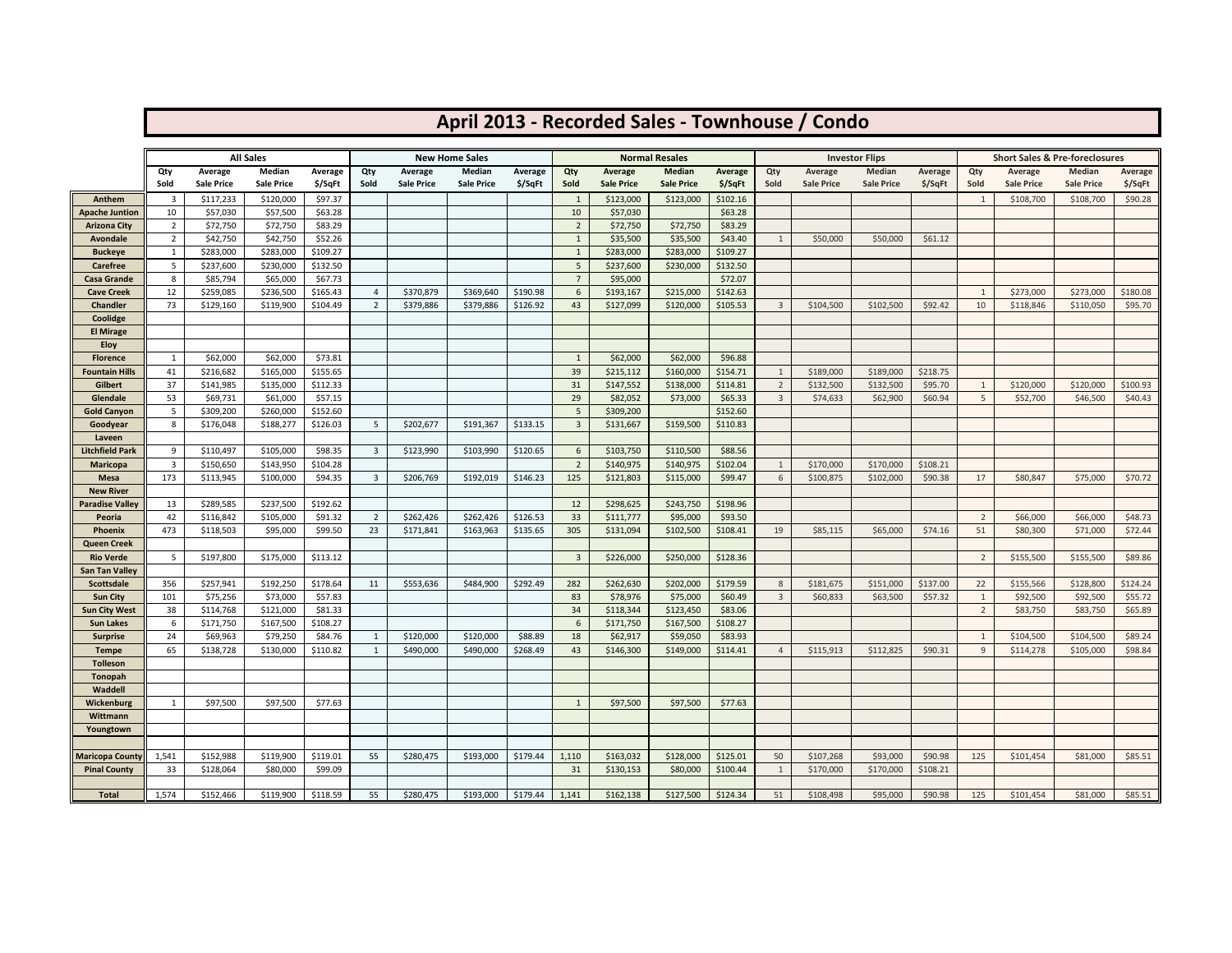## **April 2013 - Recorded Sales - Townhouse / Condo**

|                                          |                |                   | <b>Bank Owned Sales</b> |          |                         | Fannie Mae / Freddie Mac Sales |                   |          |                         |                   | <b>HUD Sales</b>  |         |                | Foreclosure - Trustee Sold to 3rd Party |                   |          |                | No Bidders at Auction - Reverted to Lender |                    |          |
|------------------------------------------|----------------|-------------------|-------------------------|----------|-------------------------|--------------------------------|-------------------|----------|-------------------------|-------------------|-------------------|---------|----------------|-----------------------------------------|-------------------|----------|----------------|--------------------------------------------|--------------------|----------|
|                                          | Qty            | Average           | Median                  | Average  | Qty                     | Average                        | Median            | Average  | Qty                     | Average           | Median            | Average | Qty            | Average                                 | Median            | Average  | Qty            | Average                                    | Median             | Average  |
|                                          | Sold           | <b>Sale Price</b> | <b>Sale Price</b>       | \$/SqFt  | Sold                    | <b>Sale Price</b>              | <b>Sale Price</b> | \$/SqFt  | Sold                    | <b>Sale Price</b> | <b>Sale Price</b> | \$/SqFt | Sold           | <b>Sale Price</b>                       | <b>Sale Price</b> | \$/SqFt  |                | Unsold Opening Bid                         | <b>Opening Bid</b> | \$/SqFt  |
| Anthem                                   | 1              | \$120,000         | \$120,000               | \$99.67  |                         |                                |                   |          |                         |                   |                   |         |                |                                         |                   |          |                |                                            |                    |          |
| <b>Apache Juntion</b>                    |                |                   |                         |          |                         |                                |                   |          |                         |                   |                   |         |                |                                         |                   |          |                |                                            |                    |          |
| <b>Arizona City</b>                      |                |                   |                         |          |                         |                                |                   |          |                         |                   |                   |         |                |                                         |                   |          |                |                                            |                    |          |
| Avondale                                 |                |                   |                         |          |                         |                                |                   |          |                         |                   |                   |         |                |                                         |                   |          |                |                                            |                    |          |
| <b>Buckeye</b>                           |                |                   |                         |          |                         |                                |                   |          |                         |                   |                   |         |                |                                         |                   |          |                |                                            |                    |          |
| Carefree                                 |                |                   |                         |          |                         |                                |                   |          |                         |                   |                   |         |                |                                         |                   |          |                |                                            |                    |          |
| <b>Casa Grande</b>                       |                |                   |                         |          | $\mathbf{1}$            | \$21,350                       | \$21,350          | \$23.57  |                         |                   |                   |         |                |                                         |                   |          | 1              | \$162,847                                  | \$162,847          | \$96.65  |
| <b>Cave Creek</b>                        |                |                   |                         |          | $\mathbf{1}$            | \$193,500                      | \$193,500         | \$139.91 |                         |                   |                   |         |                |                                         |                   |          |                |                                            |                    |          |
| Chandler                                 | $\overline{3}$ | \$128,100         | \$127,500               | \$109.74 | $\overline{7}$          | \$122,514                      | \$114,000         | \$112.72 | 1                       | \$96,000          | \$96,000          | \$77.54 | $\overline{4}$ | \$90,950                                | \$92,600          | \$84.60  | $\overline{2}$ | \$188,669                                  | \$188,669          | \$133.71 |
| Coolidge                                 |                |                   |                         |          |                         |                                |                   |          |                         |                   |                   |         |                |                                         |                   |          |                |                                            |                    |          |
| <b>El Mirage</b>                         |                |                   |                         |          |                         |                                |                   |          |                         |                   |                   |         |                |                                         |                   |          |                |                                            |                    |          |
| Eloy                                     |                |                   |                         |          |                         |                                |                   |          |                         |                   |                   |         |                |                                         |                   |          |                |                                            |                    |          |
| <b>Florence</b><br><b>Fountain Hills</b> |                |                   |                         |          |                         |                                |                   |          |                         |                   |                   |         | 1              | \$305,600                               | \$305,600         | \$154.03 | 1              | \$258,740                                  | \$258,740          | \$209.51 |
| Gilbert                                  |                |                   |                         |          |                         |                                |                   |          |                         |                   |                   |         | $\overline{3}$ | \$98,114                                | \$99,600          | \$99.14  | $\overline{3}$ | \$136,706                                  | \$142,047          | \$130.03 |
| Glendale                                 | $\overline{4}$ | \$43,525          | \$43,050                | \$37.93  | 5                       | \$53,570                       | \$44,000          | \$48.44  | $\overline{\mathbf{3}}$ | \$63,267          | \$60,000          | \$51.60 | $\overline{4}$ | \$49,275                                | \$50,900          | \$46.25  | $\overline{4}$ | \$99,375                                   | \$72,782           | \$80.96  |
| <b>Gold Canyon</b>                       |                |                   |                         |          |                         |                                |                   |          |                         |                   |                   |         |                |                                         |                   |          |                |                                            |                    |          |
| Goodyear                                 |                |                   |                         |          |                         |                                |                   |          |                         |                   |                   |         |                |                                         |                   |          |                |                                            |                    |          |
| Laveen                                   |                |                   |                         |          |                         |                                |                   |          |                         |                   |                   |         |                |                                         |                   |          |                |                                            |                    |          |
| <b>Litchfield Park</b>                   |                |                   |                         |          |                         |                                |                   |          |                         |                   |                   |         |                |                                         |                   |          |                |                                            |                    |          |
| <b>Maricopa</b>                          |                |                   |                         |          |                         |                                |                   |          |                         |                   |                   |         |                |                                         |                   |          |                |                                            |                    |          |
| Mesa                                     | $\overline{7}$ | \$76,963          | \$74,900                | \$72.24  | 6                       | \$82,058                       | \$64,425          | \$71.15  |                         |                   |                   |         | 9              | \$95,115                                | \$102,000         | \$76.96  | 14             | \$126,099                                  | \$107,007          | \$112.54 |
| <b>New River</b>                         |                |                   |                         |          |                         |                                |                   |          |                         |                   |                   |         |                |                                         |                   |          |                |                                            |                    |          |
| <b>Paradise Valley</b>                   |                |                   |                         |          | 1                       | \$181,100                      | \$181,100         | \$118.13 |                         |                   |                   |         |                |                                         |                   |          |                |                                            |                    |          |
| Peoria                                   | 1              | \$139,900         | \$139,900               | \$87.27  | 1                       | \$75,650                       | \$75,650          | \$65.16  | $\overline{2}$          | \$103,500         | \$103,500         | \$72.56 | 1              | \$139,303                               | \$139,303         | \$76.84  | $\overline{4}$ | \$153,895                                  | \$141,354          | \$112.00 |
| Phoenix                                  | 19             | \$83,345          | \$78,500                | \$66.25  | 26                      | \$95,193                       | \$91,413          | \$80.66  | $\overline{7}$          | \$88,750          | \$72,000          | \$85.14 | 23             | \$73,652                                | \$53,100          | \$67.27  | 31             | \$121,216                                  | \$112,977          | \$101.07 |
| Queen Creek                              |                |                   |                         |          |                         |                                |                   |          |                         |                   |                   |         |                |                                         |                   |          |                |                                            |                    |          |
| <b>Rio Verde</b>                         |                |                   |                         |          |                         |                                |                   |          |                         |                   |                   |         |                |                                         |                   |          |                |                                            |                    |          |
| <b>San Tan Valley</b>                    |                |                   |                         |          |                         |                                |                   |          |                         |                   |                   |         |                |                                         |                   |          |                |                                            |                    |          |
| Scottsdale                               | 8              | \$253,681         | \$210,250               | \$158.76 | 13                      | \$160,054                      | \$145,000         | \$147.08 |                         |                   |                   |         | 12             | \$224,108                               | \$116,900         | \$170.99 | 8              | \$168,871                                  | \$191,997          | \$122.65 |
| <b>Sun City</b>                          | 8              | \$57,088          | \$57,000                | \$43.50  | $\overline{\mathbf{3}}$ | \$38,333                       | \$43,000          | \$35.54  | 1                       | \$59,650          | \$59,650          | \$47.64 | $\overline{2}$ | \$69,750                                | \$69,750          | \$43.22  | $\overline{4}$ | \$75,259                                   | \$87,861           | \$62.29  |
| <b>Sun City West</b>                     |                |                   |                         |          | $\overline{2}$          | \$85,000                       | \$85,000          | \$64.39  |                         |                   |                   |         |                |                                         |                   |          | $\overline{2}$ | \$104,376                                  | \$104,376          | \$120.39 |
| <b>Sun Lakes</b>                         |                |                   |                         |          |                         |                                |                   |          |                         |                   |                   |         |                |                                         |                   |          |                |                                            |                    |          |
| <b>Surprise</b>                          | $\overline{3}$ | \$83,367          | \$112,000               | \$87.72  | $\mathbf{1}$            | \$72,000                       | \$72,000          | \$76.11  |                         |                   |                   |         |                |                                         |                   |          | 1              | \$29,600                                   | \$29,600           | \$42.71  |
| <b>Tempe</b>                             | $\mathbf{1}$   | \$94,900          | \$94,900                | \$100.85 | $\overline{\mathbf{3}}$ | \$92,967                       | \$97,000          | \$83.40  | $\overline{2}$          | \$97,000          | \$97,000          | \$89.98 | $\overline{2}$ | \$88,250                                | \$88,250          | \$68.52  | 6              | \$123,426                                  | \$116,936          | \$100.96 |
| <b>Tolleson</b>                          |                |                   |                         |          |                         |                                |                   |          |                         |                   |                   |         |                |                                         |                   |          |                |                                            |                    |          |
| Tonopah                                  |                |                   |                         |          |                         |                                |                   |          |                         |                   |                   |         |                |                                         |                   |          |                |                                            |                    |          |
| Waddell                                  |                |                   |                         |          |                         |                                |                   |          |                         |                   |                   |         |                |                                         |                   |          |                |                                            |                    |          |
| Wickenburg                               |                |                   |                         |          |                         |                                |                   |          |                         |                   |                   |         |                |                                         |                   |          |                |                                            |                    |          |
| Wittmann                                 |                |                   |                         |          |                         |                                |                   |          |                         |                   |                   |         |                |                                         |                   |          |                |                                            |                    |          |
| Youngtown                                |                |                   |                         |          |                         |                                |                   |          |                         |                   |                   |         |                |                                         |                   |          | $\overline{2}$ | \$44,712                                   | \$44,712           | \$41.51  |
|                                          |                |                   |                         |          |                         |                                |                   |          |                         |                   |                   |         |                |                                         |                   |          |                |                                            |                    |          |
| <b>Maricopa County</b>                   | 55             | \$104,941         | \$80,000                | \$83.25  | 69                      | \$105,212                      | \$92,000          | \$91.74  | 16                      | \$85,263          | \$60,000          | \$73.85 | 61             | \$112,385                               | \$90,000          | \$93.70  | 82             | \$125,643                                  | \$112,189          | \$104.87 |
| <b>Pinal County</b>                      |                |                   |                         |          | $\mathbf{1}$            | \$21,350                       | \$21,350          | \$23.57  |                         |                   |                   |         |                |                                         |                   |          | $\mathbf{1}$   | \$162,847                                  | \$162,847          | \$96.65  |
|                                          |                |                   |                         |          |                         |                                |                   |          |                         |                   |                   |         |                |                                         |                   |          |                |                                            |                    |          |
| <b>Total</b>                             | 55             | \$104,941         | \$80,000                | \$83.25  | 70                      | \$104,014                      | \$91,413          | \$90.97  | 16                      | \$85,263          | \$60,000          | \$73.85 | 61             | \$112,385                               | \$90,000          | \$93.70  | 83             | \$126,091                                  | \$112,977          | \$104.73 |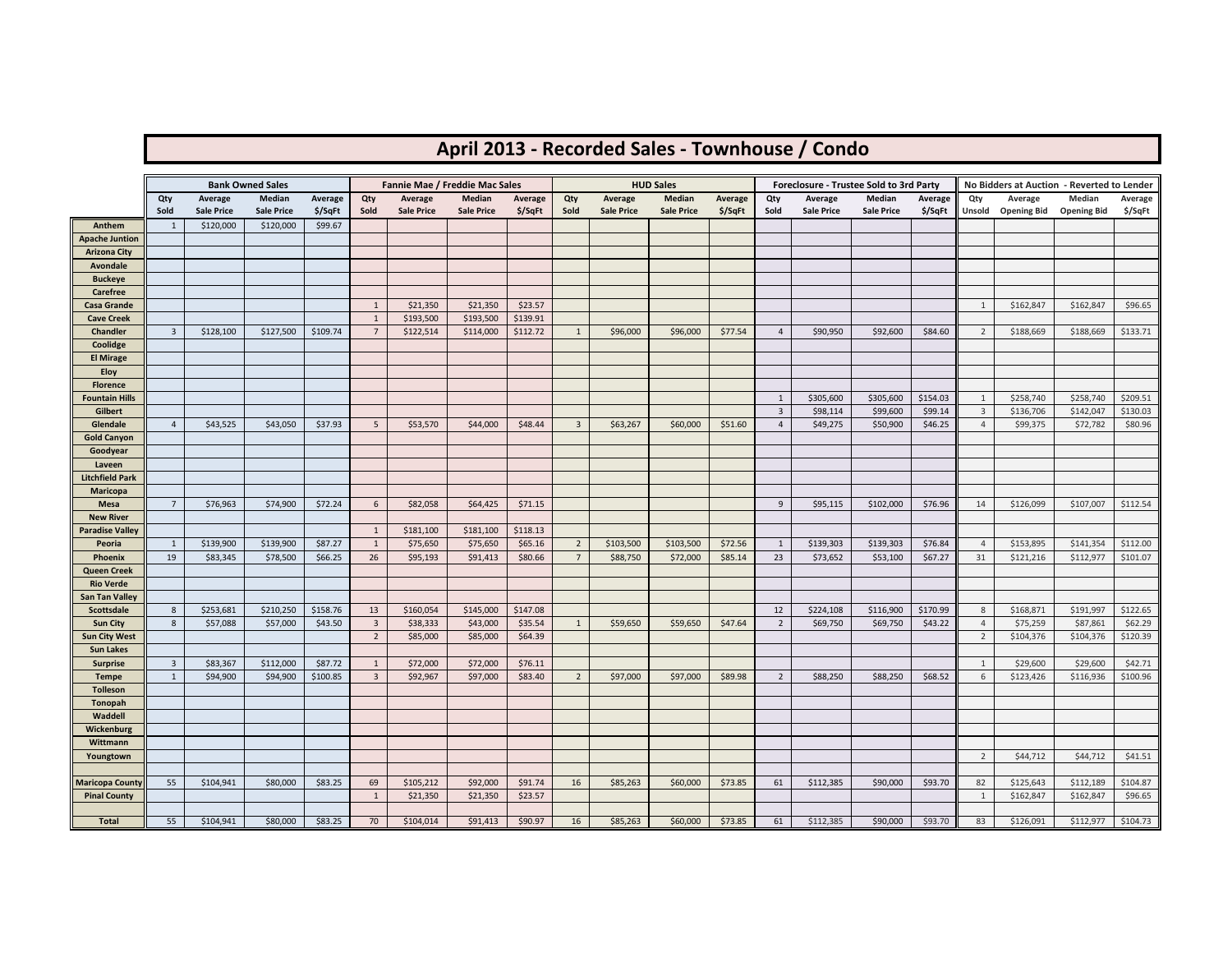|                                   |                |                              |                             |                     |                |                              |                             |                    |                         | <b>April 2012 - Recorded Sales - Single Family</b> |                             |                      |                |                              |                             |                     |                                |                              |                                           |                    |
|-----------------------------------|----------------|------------------------------|-----------------------------|---------------------|----------------|------------------------------|-----------------------------|--------------------|-------------------------|----------------------------------------------------|-----------------------------|----------------------|----------------|------------------------------|-----------------------------|---------------------|--------------------------------|------------------------------|-------------------------------------------|--------------------|
|                                   |                |                              | <b>All Sales</b>            |                     |                |                              | <b>New Home Sales</b>       |                    |                         |                                                    | <b>Normal Resales</b>       |                      |                |                              | <b>Investor Flips</b>       |                     |                                |                              | <b>Short Sales &amp; Pre-foreclosures</b> |                    |
|                                   | Qty<br>Sold    | Average<br><b>Sale Price</b> | Median<br><b>Sale Price</b> | Average<br>\$/SqFt  | Qty<br>Sold    | Average<br><b>Sale Price</b> | Median<br><b>Sale Price</b> | Average<br>\$/SqFt | Qty<br>Sold             | Average<br><b>Sale Price</b>                       | Median<br><b>Sale Price</b> | Average<br>\$/SqFt   | Qty<br>Sold    | Average<br><b>Sale Price</b> | Median<br><b>Sale Price</b> | Average<br>\$/SqFt  | Qty<br>Sold                    | Average<br><b>Sale Price</b> | Median<br><b>Sale Price</b>               | Average<br>\$/SqFt |
| Anthem                            | 68             | \$221,109                    | \$198,500                   | \$98.40             |                |                              |                             |                    | 33                      | \$256,961                                          | \$265,000                   | \$112.90             | $\overline{4}$ | \$207,975                    | \$187,500                   | \$97.03             | 14                             | \$192,482                    | \$191,000                                 | \$80.78            |
| Apache Juntion                    | 82             | \$126,563                    | \$103,600                   | \$77.20             | 8              | \$140,415                    | \$137,828                   | \$88.81            | $\overline{\mathbf{3}}$ | \$186,914                                          | \$165,000                   | \$98.93              | $\overline{3}$ | \$85,500                     | \$84,000                    | \$68.67             | 10                             | \$121,961                    | \$81,567                                  | \$69.56            |
| <b>Arizona City</b>               | 39             | \$58,390                     | \$60,300                    | \$38.27             |                |                              |                             |                    | 6                       | \$68,000                                           | \$76,000                    | \$44.19              | 5              | \$65,120                     | \$68,000                    | \$39.45             | 5                              | \$59,480                     | \$56,000                                  | \$42.36            |
| Avondale                          | 173            | \$118,411                    | \$113,000                   | \$61.82             | $\overline{2}$ | \$136,264                    | \$136,264                   | \$77.47            | 44                      | \$125,989                                          | \$120,500                   | \$68.82              | 32             | \$127,981                    | \$126,300                   | \$68.60             | 33                             | \$108,442                    | \$110,000                                 | \$52.55            |
| <b>Buckeye</b>                    | 241            | \$131,216                    | \$109,000                   | \$61.92             | 39             | \$184,566                    | \$155,172                   | \$93.78            | 71                      | \$153,709                                          | \$129,000                   | \$74.06              | 14             | \$100,864                    | \$107,125                   | \$55.05             | 39                             | \$98,444                     | \$90,500                                  | \$43.77            |
| <b>Carefree</b>                   | 10             | \$671,550                    | \$557,500                   | \$204.77            |                |                              |                             |                    | 6                       | \$765,833                                          | \$647,500                   | \$251.00             | $\overline{2}$ | \$727,500                    | \$727,500                   | \$188.84            |                                |                              |                                           |                    |
| Casa Grande                       | 118            | \$105,450                    | \$97,300                    | \$53.54             |                |                              |                             |                    | 31                      | \$141,008                                          | \$121,500                   | \$76.93              | 17             | \$108,824                    | \$114,900                   | \$55.85             | 23                             | \$102,857                    | \$93,500                                  | \$46.94            |
| <b>Cave Creek</b>                 | 77             | \$322,240                    | \$309,900                   | \$131.72            | 5              | \$395,097                    | \$443,413                   | \$142.74           | 30                      | \$355,263                                          | \$316,000                   | \$153.76             | 10             | \$338,830                    | \$358,900                   | \$121.88            | 17                             | \$268,276                    | \$255,000                                 | \$106.41           |
| Chandler                          | 507            | \$230,594                    | \$190,000                   | \$103.77            | 54             | \$358,865                    | \$353,868                   | \$119.63           | 159                     | \$255,778                                          | \$215,000                   | \$115.89             | 56             | \$237,161                    | \$196,000                   | \$108.91            | 136                            | \$186,646                    | \$165,500                                 | \$88.98            |
| Coolidge                          | 31             | \$64,840                     | \$63,500                    | \$34.69             |                |                              |                             |                    | 6                       | \$72,917                                           | \$69,750                    | \$52.55              | $\overline{4}$ | \$78,125                     | \$72,000                    | \$39.28             | 6                              | \$55,217                     | \$56,500                                  | \$31.60            |
| <b>El Mirage</b>                  | 75             | \$86,425                     | \$80,000                    | \$51.76             |                |                              |                             |                    | 11                      | \$80,773                                           | \$87,000                    | \$57.09              | 11             | \$81,102                     | \$85,000                    | \$61.24             | 16                             | \$73,591                     | \$72,250                                  | \$42.24            |
| <b>Eloy</b>                       | 10             | \$108,146                    | \$58,250                    | \$64.03             | 1              | \$345,759                    | \$345,759                   | \$151.32           | $\overline{4}$          | \$125,000                                          | \$66,500                    | \$70.65              | 1              | \$52,000                     | \$52,000                    | \$33.04             | $\mathbf{1}$                   | \$82,000                     | \$82,000                                  | \$60.21            |
| <b>Florence</b>                   | 58             | \$112,579                    | \$96,500                    | \$57.43             | 16             | \$179,526                    | \$166,641                   | \$89.68            | 14                      | \$99,716                                           | \$96,500                    | \$50.75              | $\overline{4}$ | \$83,800                     | \$82,750                    | \$45.91             | 13                             | \$75,234                     | \$65,000                                  | \$38.76            |
| <b>Fountain Hills</b>             | 66             | \$369,775                    | \$305,500                   | \$158.38            |                |                              |                             |                    | 46                      | \$409,809                                          | \$350,000                   | \$170.32             | $\overline{2}$ | \$332,750                    | \$332,750                   | \$151.18            | $\overline{7}$                 | \$227,857                    | \$220,000                                 | \$126.67           |
| Gilbert                           | 580            | \$216,270                    | \$195,000                   | \$94.94             | 153            | \$220,140                    | \$198,000                   | \$95.10            | 159                     | \$239,915                                          | \$219,000                   | \$105.07             | 59             | \$246,257                    | \$225,000                   | \$100.22            | 111                            | \$192,080                    | \$165,000                                 | \$85.68            |
| Glendale                          | 495            | \$131,899                    | \$115,000                   | \$71.83             | 21             | \$248,467                    | \$189,865                   | \$103.61           | 151                     | \$140,948                                          | \$121,000                   | \$77.80              | 70             | \$142,428                    | \$130,000                   | \$78.62             | 106                            | \$117,910                    | \$99,500                                  | \$62.22            |
| Gold Canyon                       | 50             | \$244,297                    | \$222,500                   | \$114.76            |                |                              |                             |                    | 30                      | \$281,017                                          | \$248,500                   | \$204.00             | $\overline{2}$ | \$152,700                    | \$152,700                   | \$87.43             | 9                              | \$169,094                    | \$170,000                                 | \$85.71            |
| Goodyear                          | 223            | \$188,454                    | \$174,802                   | \$84.33             | 41             | \$250,453                    | \$227,391                   | \$97.02            | 65                      | \$198,953                                          | \$179,900                   | \$99.02              | 26             | \$195,419                    | \$179,950                   | \$86.12             | 44                             | \$146,582                    | \$135,000                                 | \$66.08            |
| Laveen                            | 134            | \$127,053                    | \$115,750                   | \$58.12             | 11             | \$157,322                    | \$150,385                   | \$83.72            | 21                      | \$128,929                                          | \$115,000                   | \$62.69              | 18             | \$139,718                    | \$119,013                   | \$66.60             | 42                             | \$111,499                    | \$103,500                                 | \$50.91            |
| Litchfield Park                   | 57             | \$193,369                    | \$178,879                   | \$74.33             | 11             | \$194,943                    | \$178,879                   | \$84.15            | 9                       | \$251,836                                          | \$202,000                   | \$90.01              | $\overline{4}$ | \$191,975                    | \$168,950                   | \$68.39             | 13                             | \$156,931                    | \$138,500                                 | \$65.95            |
| Maricopa                          | 244            | \$115,046                    | \$110,000                   | \$51.85             | 5              | \$151,222                    | \$154,110                   | \$72.42            | 53                      | \$136,927                                          | \$125,000                   | \$59.90              | 44             | \$130,175                    | \$122,450                   | \$60.81             | 57                             | \$97,870                     | \$94,000                                  | \$43.19            |
| Mesa                              | 796            | \$161,964                    | \$136,000                   | \$85.89             | 35             | \$231,397                    | \$219,130                   | \$100.77           | 307                     | \$184,311                                          | \$155,000                   | \$98.10              | 92             | \$160,872                    | \$147,950                   | \$90.75             | 149                            | \$144,942                    | \$120,650                                 | \$73.05            |
| <b>New River</b>                  | 19             | \$259,426                    | \$269,872                   | \$95.65             | $\overline{4}$ | \$307,310                    | \$296,705                   | \$104.64           | $\overline{2}$          | \$354,000                                          | \$354,000                   | \$119.07             | $\overline{4}$ | \$249,663                    | \$252,750                   | \$98.94             | 5                              | \$226,000                    | \$272,000                                 | \$89.80            |
| Paradise Valley                   | 55             | \$1,359,165                  | \$1,150,000                 | \$293.45            | $\mathbf{1}$   | \$1,575,000                  | \$1,575,000                 | \$382.47           | 45                      | \$1,416,783                                        | \$1,150,000                 | \$299.81             | 1              | \$618,000                    | \$618,000                   | \$281.16            | $\overline{3}$                 | \$1,045,000                  | \$1,160,000                               | \$233.68           |
| Peoria                            | 381            | \$188,782                    | \$169,000                   | \$89.02             | 44             | \$285,735                    | \$264,419                   | \$113.76           | 140                     | \$205,031                                          | \$195,250                   | \$99.49              | 37             | \$185,356                    | \$174,900                   | \$86.99             | 75                             | \$169,780                    | \$145,000                                 | \$75.49            |
| Phoenix                           | 2,208          | \$147,172                    | \$100,150                   | \$83.93             | 52             | \$262,419                    | \$235,372                   | \$112.95           | 797                     | \$176,247                                          | \$119,500                   | \$99.16              | 279            | \$144,092                    | \$115,000                   | \$85.21             | 439                            | \$140,536                    | \$96,000                                  | \$75.60            |
| Queen Creek                       | 75             | \$220,712                    | \$176,100                   | \$82.81             | $\overline{4}$ | \$288,777                    | \$269,280                   | \$94.17            | 26                      | \$292,907                                          | \$254,900                   | \$99.37              | $\overline{4}$ | \$174,688                    | \$181,950                   | \$73.94             | 20                             | \$170,365                    | \$146,750                                 | \$70.02            |
| <b>Rio Verde</b>                  | $\overline{7}$ | \$222,071                    | \$215,000                   | \$114.85            |                |                              |                             |                    | 5                       | \$242,800                                          | \$240,000                   | \$122.95             | $\mathbf{1}$   | \$170,000                    | \$170,000                   | \$96.43             |                                |                              |                                           |                    |
| San Tan Valley                    | 314            | \$126,130                    | \$118,000                   | \$63.32             | 44             | \$177,108                    | \$146,641                   | \$89.91            | 59                      | \$129,797                                          | \$118,000                   | \$72.64              | 46             | \$137,792                    | \$139,950                   | \$66.61             | 68                             | \$99,581                     | \$94,000                                  | \$48.93            |
| <b>Scottsdale</b>                 | 558<br>170     | \$482,274                    | \$383,500                   | \$179.98            | 11             | \$1,013,828                  | \$745,140                   | \$287.34           | 343<br>122              | \$495,093                                          | \$400,000                   | \$189.31             | 57<br>5        | \$345,582                    | \$297,500                   | \$157.91<br>\$68.11 | 71<br>$7\overline{ }$          | \$440,307                    | \$320,000                                 | \$157.57           |
| <b>Sun City</b>                   | 128            | \$118,049                    | \$109,750                   | \$70.21             | 11             | \$186,043                    | \$192,084                   | \$84.02            |                         | \$117,202                                          | \$109,750                   | \$71.99              |                | \$99,500                     | \$67,500                    | \$104.14            |                                | \$105,557                    | \$109,000                                 | \$59.95            |
| Sun City West<br><b>Sun Lakes</b> | 58             | \$178,056<br>\$215,047       | \$159,750<br>\$201,000      | \$99.05<br>\$111.47 | $\overline{2}$ | \$200,438                    | \$200,438                   | \$87.32            | 115<br>51               | \$180,554<br>\$225,578                             | \$175,000<br>\$219,000      | \$100.46<br>\$116.27 | 1<br>1         | \$219,000<br>\$152,000       | \$219,000<br>\$152,000      | \$76.34             | $\overline{2}$<br>$\mathbf{1}$ | \$132,500<br>\$119,900       | \$132,500<br>\$119,900                    | \$87.46<br>\$72.71 |
|                                   | 405            | \$158,110                    | \$140,000                   | \$77.99             | 25             | \$177,132                    | \$171,482                   | \$85.11            | 148                     | \$198,711                                          | \$169,500                   | \$101.01             | 45             | \$156,032                    | \$151,000                   | \$73.67             | 85                             | \$117,996                    | \$112,000                                 | \$58.44            |
| <b>Surprise</b><br><b>Tempe</b>   | 158            | \$195,070                    | \$159,950                   | \$103.14            | 1              | \$248,500                    | \$248,500                   | \$147.48           | 90                      | \$220,255                                          | \$169,250                   | \$110.55             | 23             | \$177,088                    | \$162,000                   | \$101.74            | 17                             | \$153,465                    | \$125,000                                 | \$84.01            |
| <b>Tolleson</b>                   | 84             | \$105,631                    | \$106,800                   | \$53.61             | 20             | \$137,783                    | \$136,963                   | \$74.83            | 9                       | \$92,389                                           | \$99,000                    | \$52.08              | $\mathsf{q}$   | \$114,911                    | \$120,000                   | \$59.04             | 18                             | \$82,258                     | \$83,100                                  | \$40.87            |
| Tonopah                           | 8              | \$102,719                    | \$102,250                   | \$45.36             |                |                              |                             |                    | $\overline{3}$          | \$108,667                                          | \$116,500                   | \$53.42              | 1              | \$126,000                    | \$126,000                   | \$42.60             | 1                              | \$88,000                     | \$88,000                                  | \$41.04            |
| Waddell                           | 23             | \$205,423                    | \$175,000                   | \$77.39             | $\overline{4}$ | \$236,684                    | \$229,028                   | \$76.43            | $\sqrt{6}$              | \$214,667                                          | \$139,000                   | \$72.39              |                |                              |                             |                     | $\overline{7}$                 | \$187,429                    | \$175,000                                 | \$71.19            |
| Wickenburg                        | 19             | \$145,816                    | \$89,186                    | \$89.23             |                |                              |                             |                    | $\overline{7}$          | \$228,557                                          | \$240,000                   | \$113.76             | $\mathbf{1}$   | \$455,000                    | \$455,000                   | \$135.66            | 1                              | \$140,000                    | \$140,000                                 | \$93.46            |
| Wittmann                          | 18             | \$162,411                    | \$170,000                   | \$74.67             |                |                              |                             |                    | $\overline{4}$          | \$211,250                                          | \$210,000                   | \$82.23              | 1              | \$195,000                    | \$195,000                   | \$76.35             | 8                              | \$151,562                    | \$157,450                                 | \$76.01            |
| Youngtown                         | 9              | \$60,133                     | \$50,000                    | \$41.61             |                |                              |                             |                    | $\overline{4}$          | \$45,125                                           | \$47,500                    | \$39.91              | $\mathbf{1}$   | \$110,000                    | \$110,000                   | \$54.95             | $\overline{2}$                 | \$55,500                     | \$55,500                                  | \$39.32            |
|                                   |                |                              |                             |                     |                |                              |                             |                    |                         |                                                    |                             |                      |                |                              |                             |                     |                                |                              |                                           |                    |
| <b>Maricopa County</b>            | 7,899          | \$198,977                    | \$146,500                   | \$97.75             | 551            | \$257,936                    | \$215,000                   | \$107.41           | 3,044                   | \$246,691                                          | \$175,000                   | \$119.99             | 875            | \$179,703                    | \$150,000                   | \$92.93             | 1,492                          | \$162,971                    | \$129,000                                 | \$78.86            |
| <b>Pinal County</b>               | 991            | \$126,281                    | \$110,829                   | \$62.92             | 80             | \$186,560                    | \$151,876                   | \$95.07            | 251                     | \$165,271                                          | \$133,000                   | \$83.00              | 141            | \$123,339                    | \$124,900                   | \$61.10             | 194                            | \$99,794                     | \$91,250                                  | \$48.42            |
|                                   |                |                              |                             |                     |                |                              |                             |                    |                         |                                                    |                             |                      |                |                              |                             |                     |                                |                              |                                           |                    |
| <b>Total</b>                      | 8,890          | \$190,874                    | \$140,000                   | \$93.91             | 631            | \$248,886                    | \$207,000                   | \$106.10           | 3,295                   | \$240,489                                          | \$170,000                   | \$117.25             | 1,016          | \$171,881                    | \$144,925                   | \$88.35             | 1,686                          | \$155,702                    | \$121,425                                 | \$75.37            |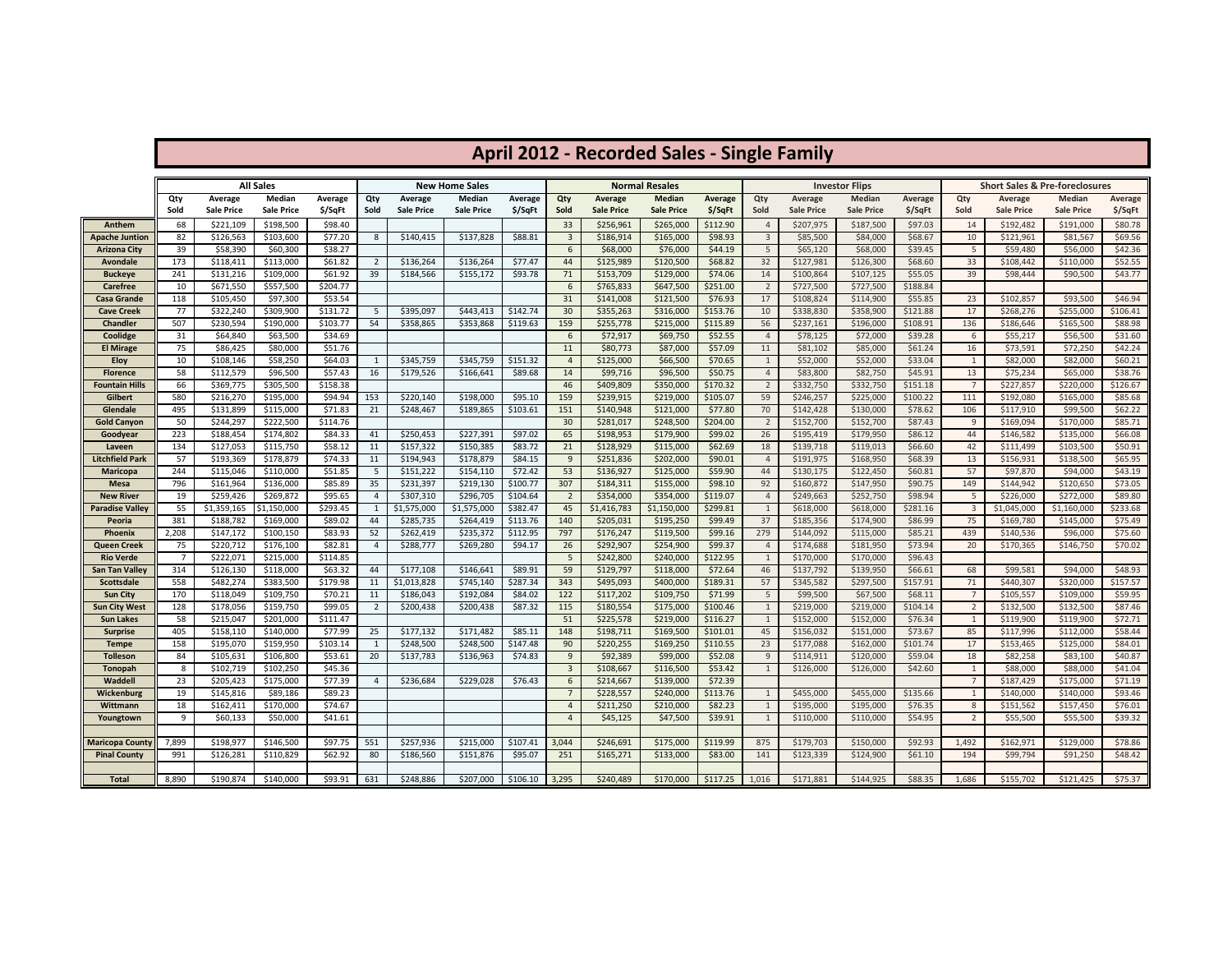# **April 2012 - Recorded Sales - Single Family**

|                                |                         |                        | <b>Bank Owned Sales</b> |          |                         |                        | <b>Fannie Mae / Freddie Mac Sales</b> |                    |                               |                       | <b>HUD Sales</b>  |                    |                | <b>Foreclosure - Trustee Sold to 3rd Party</b> |                       |                     |                | No Bidders at Auction - Reverted to Lender |                        |                      |
|--------------------------------|-------------------------|------------------------|-------------------------|----------|-------------------------|------------------------|---------------------------------------|--------------------|-------------------------------|-----------------------|-------------------|--------------------|----------------|------------------------------------------------|-----------------------|---------------------|----------------|--------------------------------------------|------------------------|----------------------|
|                                | Qty                     | Average                | <b>Median</b>           | Average  | Qty                     | Average                | Median                                | Average            | Qty                           | Average               | Median            | Average            | Qty            | Average                                        | Median                | Average             | Qty            | Average                                    | Median                 | Average              |
|                                | Sold                    | <b>Sale Price</b>      | <b>Sale Price</b>       | \$/SqFt  | Sold                    | <b>Sale Price</b>      | <b>Sale Price</b>                     | \$/SqFt            | Sold                          | <b>Sale Price</b>     | <b>Sale Price</b> | \$/SqFt            | Sold           | <b>Sale Price</b>                              | <b>Sale Price</b>     | \$/SqFt             | Unsold         | <b>Opening Bid</b>                         | <b>Opening Bid</b>     | \$/SqFt              |
| Anthem                         | $\overline{2}$          | \$152,600              | \$152,600               | \$70.63  | 9                       | \$184,417              | \$176,500                             | \$90.88            | $\overline{2}$                | \$133,400             | \$133,400         | \$70.10            | 4              | \$199,325                                      | \$184,550             | \$85.08             | 5              | \$364,821                                  | \$302,858              | \$148.59             |
| Apache Juntion                 | 9                       | \$139,172              | \$89,500                | \$72.79  | 12                      | \$119,113              | \$108,500                             | \$70.19            | 1                             | \$64,000              | \$64,000          | \$68.45            | 13             | \$67,922                                       | \$67,700              | \$50.71             | 16             | \$154,987                                  | \$148,544              | \$89.51              |
| <b>Arizona City</b>            | 6                       | \$54,000               | \$56,050                | \$33.06  | $\overline{\mathbf{3}}$ | \$45,633               | \$48,000                              | \$36.74            | $\overline{3}$                | \$53,000              | \$50,000          | \$39.05            | 11             | \$56,936                                       | \$57,700              | \$36.00             | $\overline{3}$ | \$112,613                                  | \$98,191               | \$72.68              |
| <b>Avondale</b>                | 10                      | \$100,833              | \$105,700               | \$52.79  | 18                      | \$124,151              | \$119,500                             | \$62.01            | $\overline{4}$                | \$98,000              | \$95,001          | \$49.99            | 30             | \$112,000                                      | \$104,000             | \$59.46             | 22             | \$170,773                                  | \$176,226              | \$90.60              |
| <b>Buckeye</b>                 | 20                      | \$99,401               | \$91,200                | \$46.98  | 21                      | \$119,331              | \$95,000                              | \$55.52            | $5\overline{5}$               | \$96,000              | \$98,000          | \$38.97            | 32             | \$101,596                                      | \$91,226              | \$44.27             | 17             | \$184,988                                  | \$165,884              | \$87.94              |
| Carefree                       | $\overline{2}$          | \$332,750              | \$332,750               | \$98.10  |                         |                        |                                       |                    |                               |                       |                   |                    |                |                                                |                       |                     |                |                                            |                        |                      |
| Casa Grande                    | 12                      | \$75,091               | \$74,950                | \$37.49  | 10                      | \$111,985              | \$120,000                             | \$49.50            | $\overline{4}$                | \$104,563             | \$93,625          | \$49.58            | 21             | \$67,472                                       | \$72,000              | \$38.34             | 19             | \$125,478                                  | \$123,084              | \$64.59              |
| <b>Cave Creek</b>              | $6\phantom{1}$          | \$292,533              | \$272,500               | \$116.43 | - 5                     | \$270,390              | \$269,000                             | \$120.58           |                               |                       |                   |                    | $\overline{2}$ | \$300,403                                      | \$300,403             | \$141.60            | 6              | \$347,980                                  | \$318,211              | \$148.32             |
| <b>Chandler</b>                | 41                      | \$196,191              | \$161,000               | \$91.04  | 23                      | \$165,448              | \$161,000                             | \$88.27            | $\overline{2}$                | \$107,324             | \$107,324         | \$76.41            | 36             | \$170,415                                      | \$142,950             | \$84.94             | 23             | \$194,056                                  | \$196,684              | \$106.76             |
| Coolidge                       | 6                       | \$58,879               | \$69,000                | \$31.34  | $\overline{2}$          | \$73,250               | \$73,250                              | \$58.00            | 1                             | \$60,000              | \$60,000          | \$39.68            | 6              | \$61,495                                       | \$58,850              | \$23.24             | 6              | \$163,225                                  | \$164,619              | \$74.50              |
| <b>El Mirage</b>               | $\overline{7}$          | \$136,043              | \$95,000                | \$59.23  | $\overline{7}$          | \$111,001              | \$93,000                              | \$53.60            |                               |                       |                   |                    | 23             | \$78,023                                       | \$73,100              | \$48.98             | 12             | \$115,434                                  | \$104,499              | \$78.03              |
| <b>Eloy</b>                    | 1                       | \$20,000               | \$20,000                | \$12.29  | 1                       | \$58,500               | \$58,500                              | \$33.66            |                               |                       |                   |                    | $\mathbf{1}$   | \$23,201                                       | \$23,201              | \$18.92             | 1              | \$95,659                                   | \$95,659               | \$55.10              |
| <b>Florence</b>                | 1                       | \$62,500               | \$62,500                | \$31.08  | 5                       | \$114,980              | \$99,900                              | \$44.04            | 1                             | \$70,110              | \$70,110          | \$54.73            | $\overline{4}$ | \$60,100                                       | \$57,450              | \$45.63             | 9              | \$153,703                                  | \$143,330              | \$66.03              |
| <b>Fountain Hills</b>          |                         |                        |                         | \$82.87  | $\overline{2}$          | \$265,950              | \$265,950                             | \$117.29           |                               |                       |                   |                    | 9              | \$306,840                                      | \$275,600             | \$126.21<br>\$81.30 | 5              | \$419,777                                  | \$389,023              | \$200.60<br>\$122.14 |
| Gilbert                        | 26<br>43                | \$189,689<br>\$115,449 | \$180,000<br>\$90,000   | \$59.97  | 24<br>36                | \$190,563<br>\$124,650 | \$188,500                             | \$92.75<br>\$71.32 | $\overline{\mathbf{3}}$<br>10 | \$124,352<br>\$83,611 | \$125,505         | \$84.92<br>\$52.37 | 45<br>58       | \$175,118<br>\$104,018                         | \$152,600             | \$63.10             | 33<br>55       | \$245,871<br>\$167,558                     | \$220,712<br>\$162,863 | \$98.20              |
| Glendale<br><b>Gold Canyon</b> | $\overline{\mathbf{3}}$ | \$301,367              | \$303,100               | \$104.62 | $\overline{\mathbf{3}}$ | \$152,000              | \$117,750<br>\$146,000                | \$66.86            |                               |                       | \$91,000          |                    | $\overline{3}$ | \$199,004                                      | \$88,400<br>\$214,500 | \$107.30            | $\overline{2}$ | \$316,986                                  | \$316,986              | \$148.33             |
| Goodyear                       | 9                       | \$188,090              | \$170,000               | \$70.77  | - 9                     | \$160,644              | \$166,900                             | \$68.18            | $\overline{2}$                | \$117,500             | \$117,500         | \$71.52            | 26             | \$142,968                                      | \$123,000             | \$67.83             | 22             | \$214,949                                  | \$194,910              | \$97.53              |
| Laveen                         | 10                      | \$149,636              | \$138,100               | \$54.61  | 14                      | \$128,864              | \$124,500                             | \$53.54            | $\overline{\mathbf{3}}$       | \$96,999              | \$81,997          | \$40.44            | 15             | \$119,847                                      | \$102,700             | \$57.92             | 18             | \$173,377                                  | \$172,522              | \$90.12              |
| Litchfield Park                | 6                       | \$200,533              | \$187,500               | \$79.34  | $\overline{2}$          | \$136,950              | \$136,950                             | \$80.63            |                               |                       |                   |                    | 12             | \$193,838                                      | \$172,550             | \$63.05             | $\overline{4}$ | \$305,805                                  | \$288,635              | \$104.73             |
| <b>Maricopa</b>                | 11                      | \$116,133              | \$102,699               | \$49.17  | 17                      | \$111,359              | \$111,500                             | \$46.92            | 11                            | \$78,473              | \$85,000          | \$40.66            | 46             | \$102,565                                      | \$100,100             | \$47.71             | 29             | \$176,018                                  | \$168,323              | \$81.96              |
| Mesa                           | 73                      | \$149,686              | \$115,000               | \$74.65  | 50                      | \$132,041              | \$127,460                             | \$75.89            | 11                            | \$92,404              | \$88,200          | \$65.01            | 78             | \$114,286                                      | \$106,050             | \$67.47             | 63             | \$211,662                                  | \$195,636              | \$116.69             |
| <b>New River</b>               | $\overline{\mathbf{3}}$ | \$202,033              | \$166,100               | \$74.44  |                         |                        |                                       |                    |                               |                       |                   |                    | 1              | \$257,100                                      | \$257,100             | \$85.10             | $\mathbf{1}$   | \$178,000                                  | \$178,000              | \$83.02              |
| Paradise Valley                | $\overline{3}$          | \$1,108,667            | \$650,000               | \$264.43 |                         |                        |                                       |                    |                               |                       |                   |                    | $\overline{2}$ | \$1,170,401                                    | \$1,170,401           | \$239.37            | 1              | \$2,602,607                                | \$2,602,607            | \$456.36             |
| Peoria                         | 26                      | \$135,452              | \$103,150               | \$64.28  | 20                      | \$128,640              | \$115,000                             | \$79.41            | $\overline{4}$                | \$84,913              | \$81,075          | \$54.56            | 35             | \$132,103                                      | \$111,800             | \$68.04             | 37             | \$243,603                                  | \$221,782              | \$115.77             |
| Phoenix                        | 172                     | \$111,578              | \$85,000                | \$65.55  | 152                     | \$112,058              | \$86,000                              | \$68.89            | 34                            | \$67,497              | \$50,550          | \$47.63            | 274            | \$102,828                                      | \$72,050              | \$64.01             | 174            | \$180,762                                  | \$160,247              | \$113.36             |
| Queen Creek                    | 6                       | \$195,083              | \$160,000               | \$67.47  | - 5                     | \$175,000              | \$136,000                             | \$70.17            | $\overline{2}$                | \$140,000             | \$140,000         | \$66.59            | 8              | \$168,896                                      | \$156,351             | \$71.69             | 10             | \$284,603                                  | \$307,500              | \$96.95              |
| <b>Rio Verde</b>               |                         |                        |                         |          | $\overline{1}$          | \$170,500              | \$170,500                             | \$68.37            |                               |                       |                   |                    |                |                                                |                       |                     |                |                                            |                        |                      |
| San Tan Valley                 | 11                      | \$110,454              | \$106,200               | \$54.51  | 21                      | \$117,795              | \$120,000                             | \$54.19            | 6                             | \$93,150              | \$88,100          | \$43.61            | 51             | \$108,578                                      | \$107,700             | \$54.23             | 28             | \$168,868                                  | \$167,861              | \$82.36              |
| Scottsdale                     | 46                      | \$551,987              | \$407,500               | \$168.23 | 6                       | \$286,000              | \$279,000                             | \$135.88           |                               |                       |                   |                    | 23             | \$414,030                                      | \$395,100             | \$136.49            | 21             | \$415,492                                  | \$401,000              | \$153.99             |
| <b>Sun City</b>                | 8                       | \$82,019               | \$85,025                | \$51.45  | 8                       | \$98,006               | \$85,200                              | \$66.97            | 1                             | \$133,200             | \$133,200         | \$45.95            | 8              | \$114,177                                      | \$103,770             | \$57.50             | 8              | \$135,205                                  | \$101,586              | \$85.61              |
| <b>Sun City West</b>           | $\overline{3}$          | \$117,158              | \$135,000               | \$70.04  | $\overline{2}$          | \$169,362              | \$169,362                             | \$97.47            | $\overline{2}$                | \$117,189             | \$117,189         | \$76.79            | 1              | \$218,000                                      | \$218,000             | \$101.73            | $\overline{4}$ | \$198,390                                  | \$211,713              | \$106.40             |
| <b>Sun Lakes</b>               | $\overline{2}$          | \$140,175              | \$140,175               | \$94.49  | $\overline{\mathbf{3}}$ | \$138,667              | \$119,000                             | \$65.67            |                               |                       |                   |                    |                |                                                |                       |                     | $\overline{2}$ | \$191,728                                  | \$191,728              | \$106.13             |
| <b>Surprise</b>                | 31                      | \$135,959              | \$126,000               | \$62.24  | 26                      | \$140,600              | \$140,050                             | \$64.78            | 8                             | \$107,258             | \$99,500          | \$54.79            | 37             | \$119,394                                      | \$111,800             | \$63.07             | 29             | \$205,562                                  | \$198,616              | \$91.55              |
| <b>Tempe</b>                   | 8                       | \$146,175              | \$141,450               | \$77.66  | - 5                     | \$176,570              | \$160,000                             | \$110.19           | 1                             | \$100,501             | \$100,501         | \$66.03            | 13             | \$147,303                                      | \$157,700             | \$86.50             | $\overline{7}$ | \$184,424                                  | \$154,446              | \$112.10             |
| <b>Tolleson</b>                | 6                       | \$92,667               | \$83,500                | \$46.55  | -8                      | \$118,669              | \$114,400                             | \$46.97            | $\overline{2}$                | \$81,500              | \$81,500          | \$39.64            | 12             | \$91,883                                       | \$94,300              | \$48.54             | 13             | \$205,902                                  | \$200,630              | \$102.67             |
| <b>Tonopah</b>                 | $\mathbf{1}$            | \$84,000               | \$84,000                | \$33.25  | $\overline{1}$          | \$134,000              | \$134,000                             | \$49.03            |                               |                       |                   |                    | 1              | \$63,750                                       | \$63,750              | \$38.59             | $\overline{2}$ | \$227,506                                  | \$227,506              | \$99.52              |
| Waddell                        | $\overline{3}$          | \$233,967              | \$229,900               | \$114.07 | $\mathbf{1}$            | \$129,900              | \$129,900                             | \$53.28            | 1                             | \$133,700             | \$133,700         | \$116.06           | $\mathbf{1}$   | \$212,500                                      | \$212,500             | \$78.79             | $\overline{2}$ | \$220,630                                  | \$220,630              | \$89.83              |
| Wickenburg                     | 6 <sup>1</sup>          | \$55,403               | \$52,133                | \$42.28  | $\overline{2}$          | \$49,250               | \$49,250                              | \$55.49            |                               |                       |                   |                    | $\overline{2}$ | \$72,343                                       | \$72,343              | \$57.97             | $\mathbf{1}$   | \$89,250                                   | \$89,250               | \$59.50              |
| Wittmann                       | $\overline{2}$          | \$88,750               | \$88,750                | \$56.67  | $\overline{2}$          | \$157,000              | \$157,000                             | \$75.88            |                               |                       |                   |                    | 1              | \$179,400                                      | \$179,400             | \$57.89             | 1              | \$140,127                                  | \$140,127              | \$78.24              |
| Youngtown                      |                         |                        |                         |          | 1                       | \$44,000               | \$44,000                              | \$30.83            | 1                             | \$95,700              | \$95,700          | \$42.91            |                |                                                |                       |                     | 2              | \$131,790                                  | \$131,790              | \$80.78              |
|                                |                         |                        |                         |          |                         |                        |                                       |                    |                               |                       |                   |                    |                |                                                |                       |                     |                |                                            |                        |                      |
| Maricopa County                | 584                     | \$174,239              | \$120,500               | \$83.30  | 465                     | \$134,049              | \$126,000                             | \$72.58            | 98                            | \$89,094              | \$89,397          | \$53.73            | 790            | \$132,834                                      | \$102,200             | \$71.04             | 601            | \$211,694                                  | \$184,078              | \$111.92             |
| <b>Pinal County</b>            | 60                      | \$106,085              | \$87,250                | \$51.80  | 77                      | \$111,056              | \$111,500                             | \$51.69            | 28                            | \$81,624              | \$82,500          | \$43.36            | 160            | \$92,176                                       | \$88,100              | \$48.10             | 120            | \$161,086                                  | \$153,826              | \$80.25              |
|                                |                         |                        |                         |          |                         |                        |                                       |                    |                               |                       |                   |                    |                |                                                |                       |                     |                |                                            |                        |                      |
| <b>Total</b>                   | 644                     | \$167,889              | \$117,000               | \$80.43  | 542                     | \$130,783              | \$122,000                             | \$69.20            | 126                           | \$87,434              | \$88,200          | \$51.19            | 950            | \$125,986                                      | \$100,550             | \$67.10             | 721            | \$203,271                                  | \$176,987              | \$106.38             |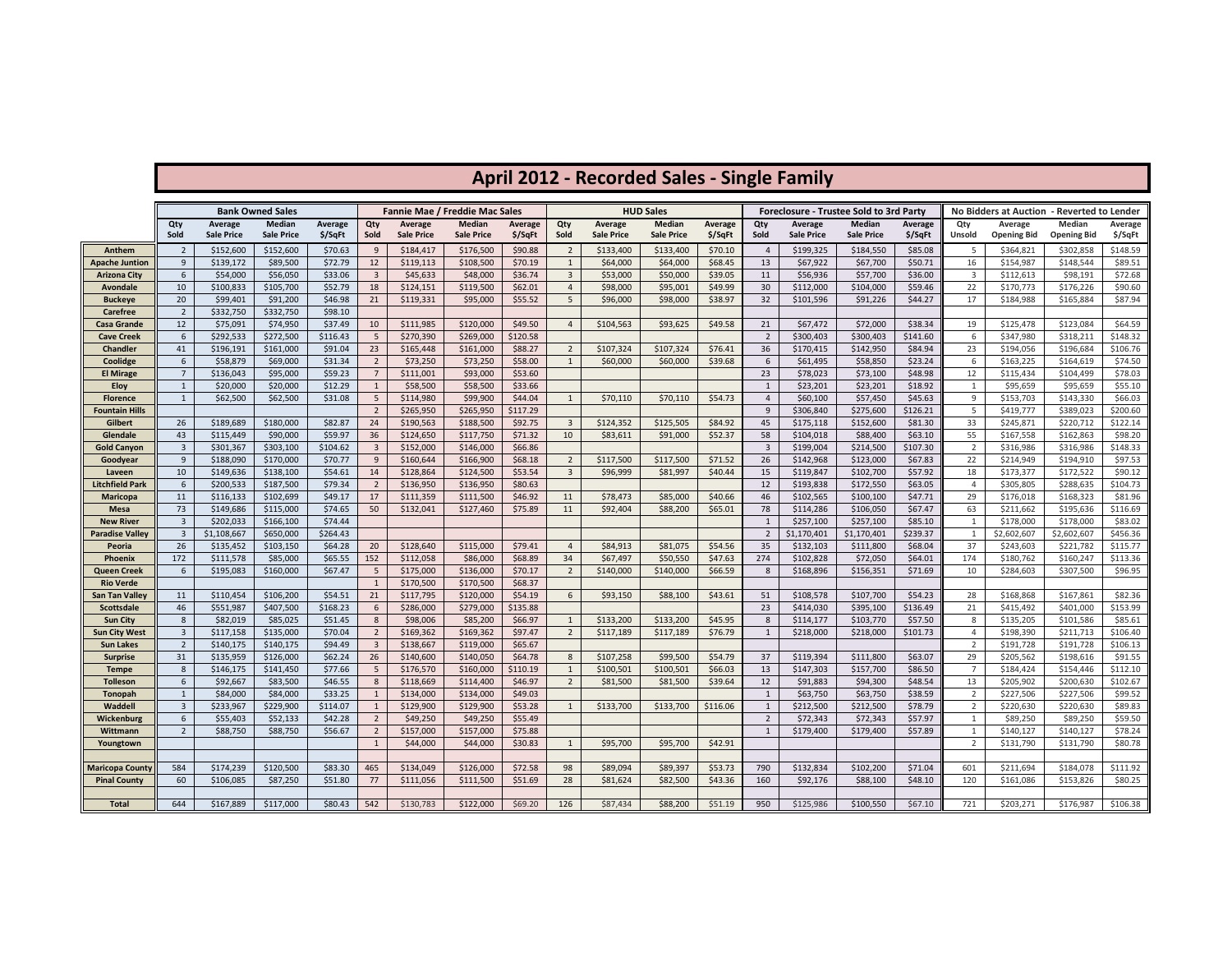|                                |                                  |                        |                            |                     |                |            |                                 |          |                                  |                        |                                 |                     |                | April 2012 - Recorded Sales - Townhouse / Condo |                                 |          |                |                                                      |                   |          |
|--------------------------------|----------------------------------|------------------------|----------------------------|---------------------|----------------|------------|---------------------------------|----------|----------------------------------|------------------------|---------------------------------|---------------------|----------------|-------------------------------------------------|---------------------------------|----------|----------------|------------------------------------------------------|-------------------|----------|
|                                |                                  |                        |                            |                     |                |            |                                 |          |                                  |                        |                                 |                     |                |                                                 |                                 |          |                |                                                      |                   |          |
|                                | Qty                              | Average                | <b>All Sales</b><br>Median | Average             | Qty            | Average    | <b>New Home Sales</b><br>Median | Average  | Qty                              | Average                | <b>Normal Resales</b><br>Median | Average             | Qty            | Average                                         | <b>Investor Flips</b><br>Median | Average  | Qty            | <b>Short Sales &amp; Pre-foreclosures</b><br>Average | <b>Median</b>     | Average  |
|                                |                                  | <b>Sale Price</b>      | <b>Sale Price</b>          | \$/SqFt             |                | Sale Price | <b>Sale Price</b>               | \$/SqFt  |                                  | <b>Sale Price</b>      | <b>Sale Price</b>               | \$/SqFt             |                | <b>Sale Price</b>                               | <b>Sale Price</b>               | \$/SqFt  |                | <b>Sale Price</b>                                    | <b>Sale Price</b> | \$/SqFt  |
| Anthem                         | 1                                | \$111,500              | \$111,500                  | \$84.15             |                |            |                                 |          | 1                                | \$111,500              | \$111,500                       | \$84.15             |                |                                                 |                                 |          |                |                                                      |                   |          |
| <b>Apache Juntion</b>          | 5                                | \$48,995               | \$50,000                   | \$44.18             |                |            |                                 |          | $\overline{4}$                   | \$51,750               | \$50,000                        | \$47.17             |                |                                                 |                                 |          |                |                                                      |                   |          |
| Arizona City                   |                                  |                        |                            |                     |                |            |                                 |          |                                  |                        |                                 |                     |                |                                                 |                                 |          |                |                                                      |                   |          |
| Avondale                       | $\overline{2}$                   | \$31,000               | \$31,000                   | \$37.90             |                |            |                                 |          |                                  |                        |                                 |                     | 1              | \$42,000                                        | \$42,000                        | \$51.34  |                |                                                      |                   |          |
| <b>Buckeye</b>                 | 1                                | \$190,000              | \$190,000                  | \$95.29             |                |            |                                 |          |                                  |                        |                                 |                     |                |                                                 |                                 |          | 1              | \$190,000                                            | \$190,000         | \$95.29  |
| <b>Carefree</b><br>Casa Grande | $\overline{2}$<br>$\overline{4}$ | \$285,000<br>\$110,450 | \$285,000<br>\$97,400      | \$153.76<br>\$66.24 | $\mathbf{1}$   | \$152,000  | \$152,000                       | \$101.47 | $\overline{2}$<br>$\overline{2}$ | \$285,000<br>\$133,900 | \$285,000<br>\$133,900          | \$153.76<br>\$76.87 |                |                                                 |                                 |          |                |                                                      |                   |          |
| <b>Cave Creek</b>              | 5                                | \$210,840              | \$109,900                  | \$149.62            |                |            |                                 |          | 5                                | \$210,840              | \$109,900                       | \$149.62            |                |                                                 |                                 |          |                |                                                      |                   |          |
| <b>Chandler</b>                | 48                               | \$111,477              | \$86,435                   | \$91.73             | 11             | \$205,695  | \$134,834                       | \$139.65 | 13                               | \$98,154               | \$76,000                        | \$89.21             | $\overline{7}$ | \$92,286                                        | \$103,000                       | \$81.34  | 9              | \$78,433                                             | \$66,000          | \$59.50  |
| Coolidge                       |                                  |                        |                            |                     |                |            |                                 |          |                                  |                        |                                 |                     |                |                                                 |                                 |          |                |                                                      |                   |          |
| <b>El Mirage</b>               |                                  |                        |                            |                     |                |            |                                 |          |                                  |                        |                                 |                     |                |                                                 |                                 |          |                |                                                      |                   |          |
| <b>Eloy</b>                    |                                  |                        |                            |                     |                |            |                                 |          |                                  |                        |                                 |                     |                |                                                 |                                 |          |                |                                                      |                   |          |
| <b>Florence</b>                |                                  |                        |                            |                     |                |            |                                 |          |                                  |                        |                                 |                     |                |                                                 |                                 |          |                |                                                      |                   |          |
| <b>Fountain Hills</b>          | 32                               | \$183,344              | \$152,500                  | \$125.21            |                |            |                                 |          | 17                               | \$204,015              | \$165,000                       | \$141.98            | 5              | \$152,820                                       | \$178,000                       | \$116.11 | 5              | \$182,000                                            | \$110,000         | \$116.01 |
| Gilbert                        | 26                               | \$96,891               | \$101,000                  | \$83.67             |                |            |                                 |          | 12                               | \$98,387               | \$111,424                       | \$92.84             | $\overline{2}$ | \$118,330                                       | \$118,330                       | \$89.51  | 6              | \$88,233                                             | \$89,000          | \$70.22  |
| Glendale                       | 71                               | \$51,536               | \$38,000                   | \$45.03             |                |            |                                 |          | 16                               | \$39,388               | \$38,000                        | \$38.98             | 6              | \$134,151                                       | \$96,258                        | \$100.74 | 16             | \$54,808                                             | \$38,000          | \$44.48  |
| <b>Gold Canyon</b>             | $\overline{2}$                   | \$187,500              | \$187,500                  | \$110.33            |                |            |                                 |          | $\overline{2}$                   | \$187,500              | \$187,500                       | \$110.33            |                |                                                 |                                 |          |                |                                                      |                   |          |
| Goodyear                       | $\overline{7}$                   | \$109,548              | \$109,900                  | \$83.69             | 1              | \$163,639  | \$163,639                       | \$136.03 | 1                                | \$138,500              | \$138,500                       | \$112.42            |                |                                                 |                                 |          | 1              | \$52,000                                             | \$52,000          | \$48.24  |
| Laveen                         |                                  |                        |                            |                     |                |            |                                 |          |                                  |                        |                                 |                     |                |                                                 |                                 |          |                |                                                      |                   |          |
| Litchfield Park                | $\overline{3}$<br>8              | \$91,880<br>\$148,688  | \$102,990<br>\$162,500     | \$91.21<br>\$96.62  | 3              | \$163,000  | \$160,000                       | \$96.43  | $\overline{2}$<br>5              | \$75,070               | \$75,070<br>\$165,000           | \$79.36<br>\$96.75  |                |                                                 |                                 |          |                |                                                      |                   |          |
| <b>Maricopa</b><br>Mesa        | 202                              | \$87,659               | \$70,950                   | \$73.34             | $\overline{7}$ | \$165,986  | \$157,853                       | \$114.05 | 94                               | \$140,100<br>\$108,961 | \$99,950                        | \$86.77             | 14             | \$86,121                                        | \$78,500                        | \$67.07  | 34             | \$61,684                                             | \$49,500          | \$54.12  |
| <b>New River</b>               |                                  |                        |                            |                     |                |            |                                 |          |                                  |                        |                                 |                     |                |                                                 |                                 |          |                |                                                      |                   |          |
| <b>Paradise Valley</b>         | 14                               | \$242,650              | \$139,500                  | \$195.47            |                |            |                                 |          | 11                               | \$281,318              | \$205,000                       | \$215.75            |                |                                                 |                                 |          |                |                                                      |                   |          |
| Peoria                         | 34                               | \$96,943               | \$85,850                   | \$74.98             |                |            |                                 |          | 22                               | \$110,082              | \$102,900                       | \$86.07             |                |                                                 |                                 |          | 6              | \$73,500                                             | \$78,500          | \$54.75  |
| <b>Phoenix</b>                 | 490                              | \$91,231               | \$66,050                   | \$77.32             | 11             | \$258,073  | \$260,001                       | \$153.96 | 217                              | \$101,714              | \$75,000                        | \$85.56             | 36             | \$95,141                                        | \$80,250                        | \$81.97  | 80             | \$84,909                                             | \$62,825          | \$68.06  |
| Queen Creek                    |                                  |                        |                            |                     |                |            |                                 |          |                                  |                        |                                 |                     |                |                                                 |                                 |          |                |                                                      |                   |          |
| <b>Rio Verde</b>               | $\overline{7}$                   | \$293,929              | \$260,000                  | \$143.61            |                |            |                                 |          | 6                                | \$296,250              | \$238,500                       | \$144.37            |                |                                                 |                                 |          | $\mathbf{1}$   | \$280,000                                            | \$280,000         | \$138.96 |
| San Tan Valley                 |                                  |                        |                            |                     |                |            |                                 |          |                                  |                        |                                 |                     |                |                                                 |                                 |          |                |                                                      |                   |          |
| Scottsdale                     | 366                              | \$234,405              | \$177,500                  | \$160.55            | 18             | \$574,219  | \$529,075                       | \$313.26 | 239                              | \$243,245              | \$195,000                       | \$161.78            | 29             | \$192,064                                       | \$176,000                       | \$145.97 | 40             | \$133,618                                            | \$110,125         | \$104.23 |
| <b>Sun City</b>                | 104                              | \$65,989               | \$62,000                   | \$49.63             |                |            |                                 |          | 90                               | \$67,979               | \$63,450                        | \$50.87             | $\overline{3}$ | \$46,000                                        | \$53,000                        | \$36.72  | $\overline{2}$ | \$58,000                                             | \$58,000          | \$51.44  |
| <b>Sun City West</b>           | 45                               | \$113,494              | \$115,750                  | \$75.90             |                |            |                                 |          | 40                               | \$117,384              | \$118,000                       | \$78.42             | 1              | \$106,000                                       | \$106,000                       | \$67.22  | $\mathbf{1}$   | \$57,000                                             | \$57,000          | \$40.69  |
| <b>Sun Lakes</b>               | 8                                | \$161,269              | \$154,500                  | \$98.98             |                |            |                                 |          | 7                                | \$166,307              | \$164,000                       | \$102.05            |                |                                                 |                                 |          |                |                                                      |                   |          |
| <b>Surprise</b>                | 17<br>77                         | \$82,609               | \$76,250                   | \$86.08<br>\$90.92  |                |            |                                 |          | 16<br>22                         | \$83,325<br>\$125,873  | \$77,625<br>\$101,500           | \$86.71             | 9              |                                                 |                                 | \$88.97  | 18             |                                                      |                   | \$62.47  |
| <b>Tempe</b><br>Tolleson       |                                  | \$108,709              | \$88,000                   |                     | $\mathbf{1}$   | \$715,000  | \$715,000                       | \$256.73 |                                  |                        |                                 | \$109.39            |                | \$113,861                                       | \$118,450                       |          |                | \$72,644                                             | \$70,000          |          |
| Tonopah                        |                                  |                        |                            |                     |                |            |                                 |          |                                  |                        |                                 |                     |                |                                                 |                                 |          |                |                                                      |                   |          |
| Waddell                        |                                  |                        |                            |                     |                |            |                                 |          |                                  |                        |                                 |                     |                |                                                 |                                 |          |                |                                                      |                   |          |
| Wickenburg                     |                                  |                        |                            |                     |                |            |                                 |          |                                  |                        |                                 |                     |                |                                                 |                                 |          |                |                                                      |                   |          |
| Wittmann                       |                                  |                        |                            |                     |                |            |                                 |          |                                  |                        |                                 |                     |                |                                                 |                                 |          |                |                                                      |                   |          |
| Youngtown                      |                                  |                        |                            |                     |                |            |                                 |          |                                  |                        |                                 |                     |                |                                                 |                                 |          |                |                                                      |                   |          |
|                                |                                  |                        |                            |                     |                |            |                                 |          |                                  |                        |                                 |                     |                |                                                 |                                 |          |                |                                                      |                   |          |
| <b>Maricopa County</b>         | 1,562                            | \$128,306              | \$89,000                   | \$100.15            | 49             | \$356,692  | \$310,526                       | \$213.64 | 833                              | \$146,943              | \$107,000                       | \$110.75            | 113            | \$123,567                                       | \$105,000                       | \$99.21  | 220            | \$89,548                                             | \$68,450          | \$71.76  |
| <b>Pinal County</b>            | 22                               | \$127,558              | \$156,000                  | \$86.09             | 6              | \$164,333  | \$165,000                       | \$103.44 | 14                               | \$125,736              | \$141,000                       | \$87.05             |                |                                                 |                                 |          |                |                                                      |                   |          |
|                                | 1,584                            |                        |                            |                     |                |            |                                 |          |                                  |                        |                                 |                     |                |                                                 |                                 |          | 220            |                                                      |                   |          |
| <b>Total</b>                   |                                  | \$128,296              | \$89,050                   | \$99.93             | 55             | \$335,708  | \$269,900                       | \$202.14 | 847                              | \$146,592              | \$107,500                       | \$110.32            | 113            | \$123,567                                       | \$105,000                       | \$99.21  |                | \$89,548                                             | \$68,450          | \$71.76  |